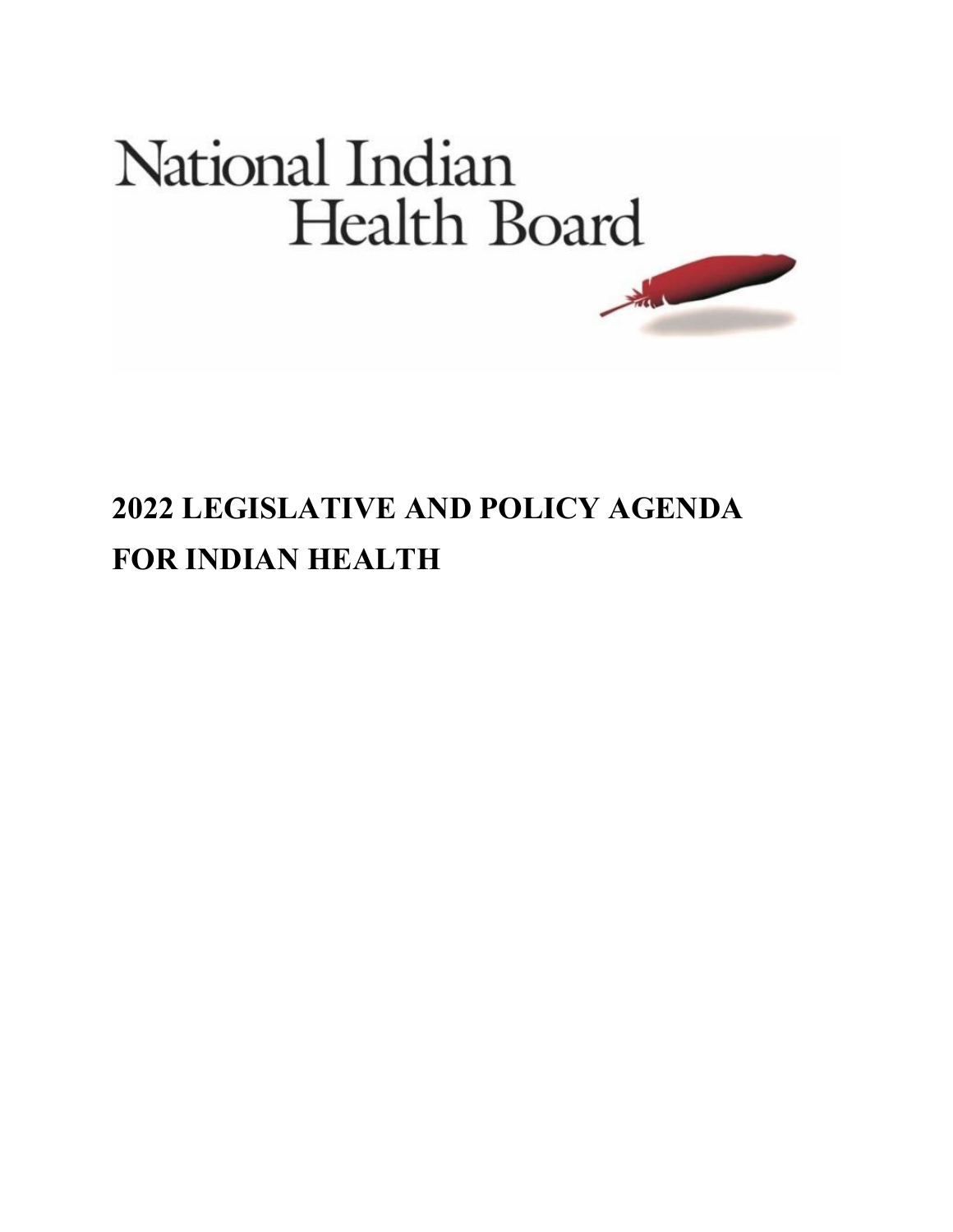| <b>CONTENTS</b> |                                                                                             |  |  |
|-----------------|---------------------------------------------------------------------------------------------|--|--|
|                 |                                                                                             |  |  |
|                 |                                                                                             |  |  |
| А.              | Implement Meaningful, Robust, and Tribally Driven Tribal Consultation Policies 6            |  |  |
| <b>B.</b>       |                                                                                             |  |  |
| $\mathbf{C}$ .  |                                                                                             |  |  |
| D.              |                                                                                             |  |  |
| Е.              | Increase Tribal Representation in HHS Operating Divisions & Appoint a Senior Advisor to the |  |  |
|                 |                                                                                             |  |  |
| F.              |                                                                                             |  |  |
| G.              |                                                                                             |  |  |
|                 |                                                                                             |  |  |
| А.              |                                                                                             |  |  |
| В.              |                                                                                             |  |  |
| C.              |                                                                                             |  |  |
| D.              |                                                                                             |  |  |
| Ε.              |                                                                                             |  |  |
|                 |                                                                                             |  |  |
| А.              |                                                                                             |  |  |
| Β.              |                                                                                             |  |  |
| $C$ .           |                                                                                             |  |  |
| D.              |                                                                                             |  |  |
|                 |                                                                                             |  |  |
| А.              |                                                                                             |  |  |
| B.              |                                                                                             |  |  |
| $C_{\cdot}$     |                                                                                             |  |  |
| D.              |                                                                                             |  |  |
| Е.              | Establish Permanency and Self-Governance for the Special Diabetes Program for Indians 28    |  |  |
| F.              |                                                                                             |  |  |
|                 |                                                                                             |  |  |
| А.              |                                                                                             |  |  |
| В.              |                                                                                             |  |  |
| C.              |                                                                                             |  |  |
|                 |                                                                                             |  |  |
| А.              |                                                                                             |  |  |
| В.              | Expand Emergency Preparedness and Response Capabilities in Indian Country 38                |  |  |
|                 |                                                                                             |  |  |
| А.              |                                                                                             |  |  |
| <b>B.</b>       | Support and Expand Community Health Aide and Dental Health Therapy Aide Programs  41        |  |  |
|                 |                                                                                             |  |  |
| А.              |                                                                                             |  |  |
| Β.              |                                                                                             |  |  |
| C.              |                                                                                             |  |  |
| D.              |                                                                                             |  |  |
| Ε.              | Increase Access and Financial Support for Indian Health through Medicare 47                 |  |  |
|                 |                                                                                             |  |  |
| А.<br><b>B.</b> |                                                                                             |  |  |
| C.              |                                                                                             |  |  |
| D.              |                                                                                             |  |  |
|                 |                                                                                             |  |  |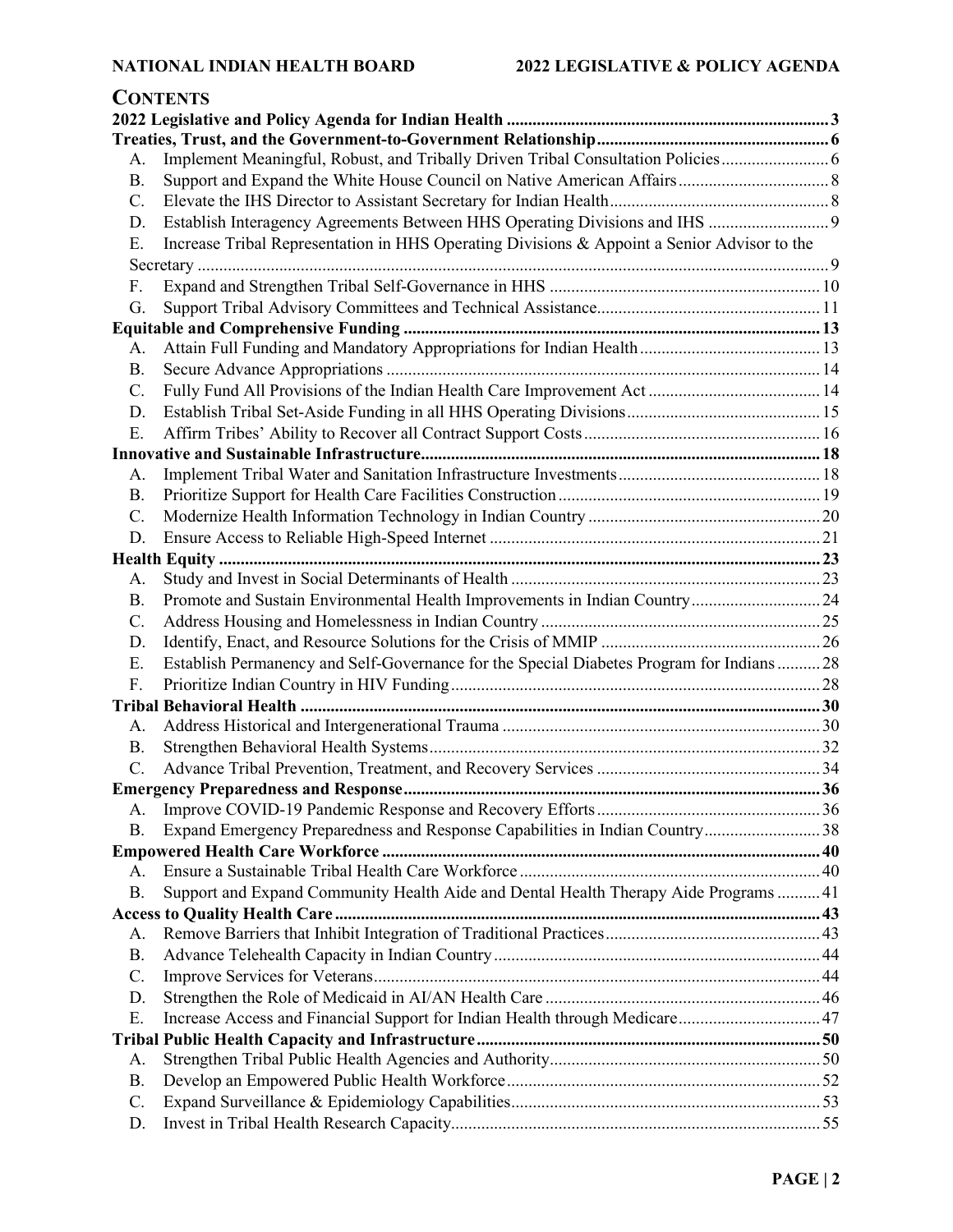### <span id="page-2-0"></span>**2022 LEGISLATIVE AND POLICY AGENDA FOR INDIAN HEALTH**

Established by Tribal leaders fifty years ago to advocate as the national, united voice of federally recognized Tribes, the National Indian Health Board (NIHB) seeks to support and reinforce Tribal sovereignty, ensure fulfillment of the federal government's trust responsibility and treaty obligations to Tribal nations, and strengthen the government-to-government relationship between the federal government and Tribes across this nation. Our work is dedicated to continually advancing these canons in support of Indian health care and public health in Tribal communities and educating and reinforcing how these canons apply across the entire United States government.

The NIHB Board of Directors set forth the *2022 Legislative and Policy Agenda for Indian Health* to advance the organization's mission and vision. This agenda lays out a blueprint for ensuring that all American Indian and Alaska Native peoples and communities can achieve the highest level of health and well-being. The *2022 Legislative and Policy Agenda for Indian Health (2022 Agenda)* guides the work of NIHB as we strive to identify and advance national Tribal health priorities. Our objectives are to educate policymakers about Tribal priorities, advocate for and secure resources, build Tribal health and public health capacity, and support Tribally led efforts to strengthen Tribal health and public health systems. Our goal is to ensure that American Indians and Alaska Natives (AI/AN) people receive the health care and public health services necessary to achieve the best possible health outcomes.

This document focuses on nine key areas that will bring us closer to that vision. The policy briefs accompanying each priority of the *2022 Agenda* offer a concise yet expansive, nuanced, and intersectional analysis of the problems we are tackling. The priorities are bolstered by facts and figures, a description of the solution we seek, and a list of the federal policy and program steps that will help bring us closer to our vision.

In addition to helping us shape our advocacy efforts toward a shared vision and goals, the priority policy briefs will serve as a foundation for other educational and advocacy materials (e.g., one-pagers, white papers, policy briefs) advanced throughout the year.

Each category starts with a summary section that introduces the subject matter, previews the problems that need to be addressed, and highlights the priorities that NIHB will pursue to reach our vision. Each priority policy brief includes:

- An introduction to the issue
- A detailed assessment of the problem that needs to be addressed
- Our vision for change
- A list of recommended steps, or actions, that Congress, the Administration, and states can take towards achieving the vision
- A list of resources and related NIHB Resolutions

#### **Introduction**

*Federal Trust Responsibility.* Tribal nations are separate and distinct domestic sovereign governments. The United States Constitution, several Supreme Court decisions, and numerous laws and treaties recognize this status and distinction. Since colonization, the United States has executed hundreds of treaties with Tribal nations in which millions of acres of Tribal lands and natural resources were ceded, often involuntarily, in exchange for the resulting federal trust obligations and responsibilities that exist in perpetuity, including, but not limited to, health care for American Indians and Alaska Natives (AI/AN) These obligations and responsibilities do not exist as welfare but as repayment on a nation-to-nation agreement. Therefore, the United States owes a special duty of care to Tribal nations, which governs every aspect of the federal government's relationship with the Tribes.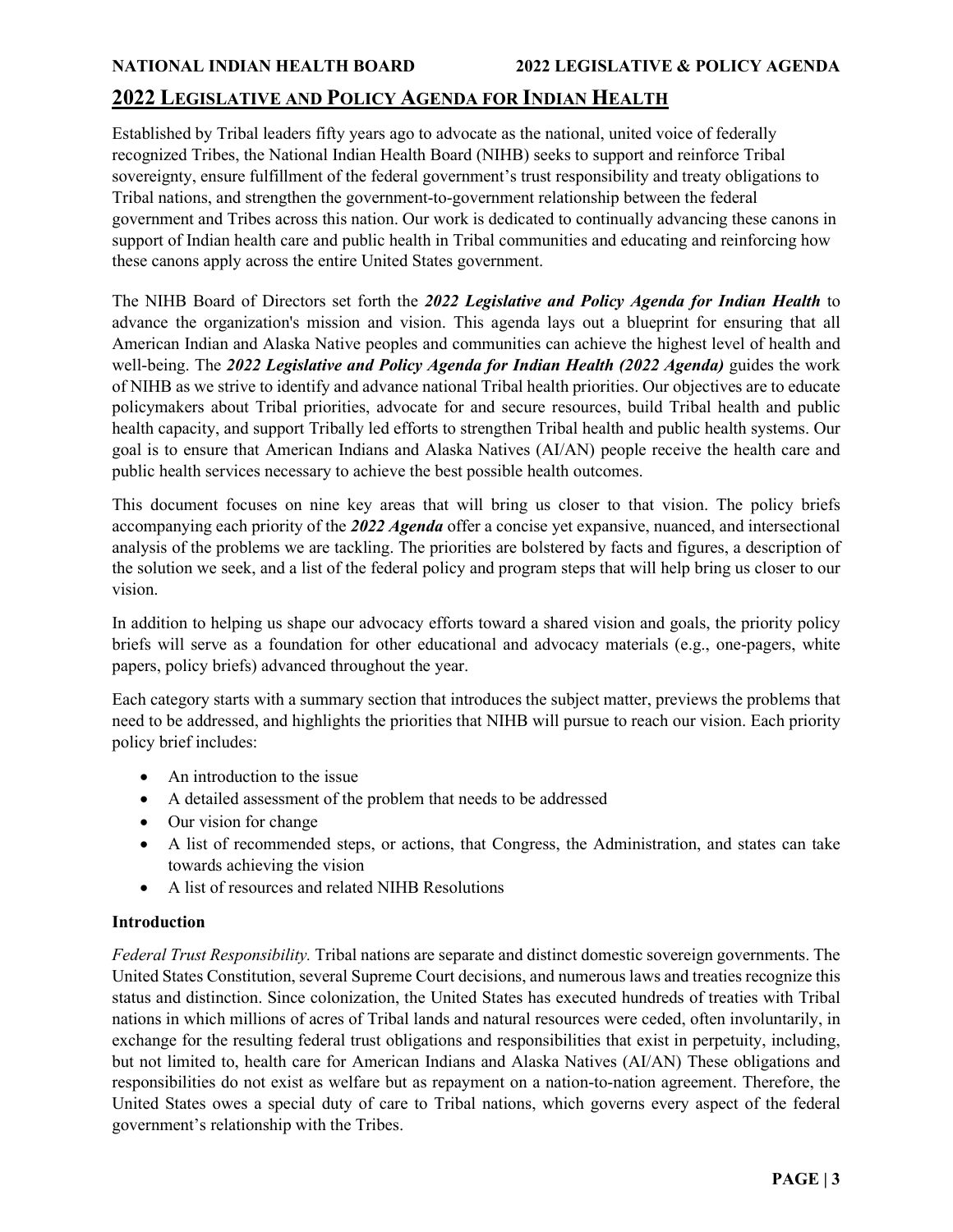#### **NATIONAL INDIAN HEALTH BOARD 2022 LEGISLATIVE & POLICY AGENDA**

From this canon of law and policy, the federal government has committed to honoring and advancing Tribal sovereignty, fulfilling treaty promises, and upholding the trust responsibility to Tribes. This relationship requires that the federal government acts transparently, respectfully, and consistently on a government-togovernment basis with Tribes across Indian Country.

#### *AI/AN Health Status*

Tribal nations continue to suffer the highest health disparities of any other demographic. According to the *Broken Promises Report* of 2018 by the U.S. Commission on Civil Rights, "[d]ue at least in part to the failure of the federal government to adequately address the wellbeing of Native Americans over the last two centuries, Native Americans continue to rank near the bottom of all Americans in health, education, and employment outcomes." The average life expectancy for all American Indian and Alaska Native (AI/AN) people is 5.5 years less than other Americans. In some Tribal communities, the life expectancy is up to 20 years less than the average American.

According to the CDC, in 2019, AI/ANs had the second-highest age-adjusted mortality rate of any population at 767 deaths per 100,000 people. In addition, AI/ANs have the highest uninsured rates for adults aged 18 to 64 (32.9 percent) and children under the age of 18 (16.7 percent); higher rates of infant mortality (2.7 times the rate for whites); higher prevalence of diabetes (2.3 times the rate for White Americans); and significantly higher rates of suicide deaths (20 percent higher than non-Hispanic White Americans). AI/ANs also have the highest hepatitis C mortality rates nationwide and the highest rates of type II diabetes, chronic liver disease, and cirrhosis deaths.

Over the last few years, Tribes have seen improvements in the government's efforts to support Tribal sovereignty and honor the trust responsibility for health care. However, the Indian health system remains critically underfunded, and AI/ANs experience some of the poorest health outcomes compared to all other demographics in many areas of health status. While profound health disparities still plague our Tribal communities, we now face many new challenges, including a once–in–a–century but ongoing pandemic and the significant economic downturn resulting from this public health emergency.

The COVID-19 pandemic had a disproportionate impact on AI/AN people and exposed many of the inequities Tribes experience. These inequities have led to more tragic COVID-19 outcomes, poorer health status and a higher incidence of chronic conditions, lower access to health care, lower access to modern water and sanitation systems, and overcrowded housing, among other inequities. COVID-19 relief packages have made some progress in fighting the pandemic but have not addressed the underlying causes of the severely disproportionate harm suffered by Tribal communities. It is a critical time to increase the resources to Indian Country. It is also vital to adjust the legal and policy landscape to support Tribal sovereignty and improve Tribal health care and public health services.

#### *Tribal Self-Determination: Self-Governance and Direct Service Tribes*

Tribal self-determination is the hallmark of federal Indian law. As sovereign governments, Tribes have inherent authority and responsibility to meet their citizens' healthcare and public health needs. The *Indian Self-Determination and Education Assistance Act of 1975* (ISDEAA) provides the legal framework through which Tribes can exercise their right to self-determination and self-governance.

Under the ISDEAA, Tribes and Tribal Organizations have the option to either (1) administer programs and services the IHS would otherwise provide (referred to as Title I Self-Determination Contracting) or (2) assume control over health care programs and services that the IHS would otherwise provide (referred to as Title V Self-Governance Compacting or TSGP). Tribes that elect to enter contracts or compacts to assume control over health care programs are given the status of "Self-Governance Tribes."

Conversely, Direct Service Tribes (DST) elect, in whole or in part, to receive health care directly from the Indian Health Service (IHS). The decision to receive health care directly is an expression of self-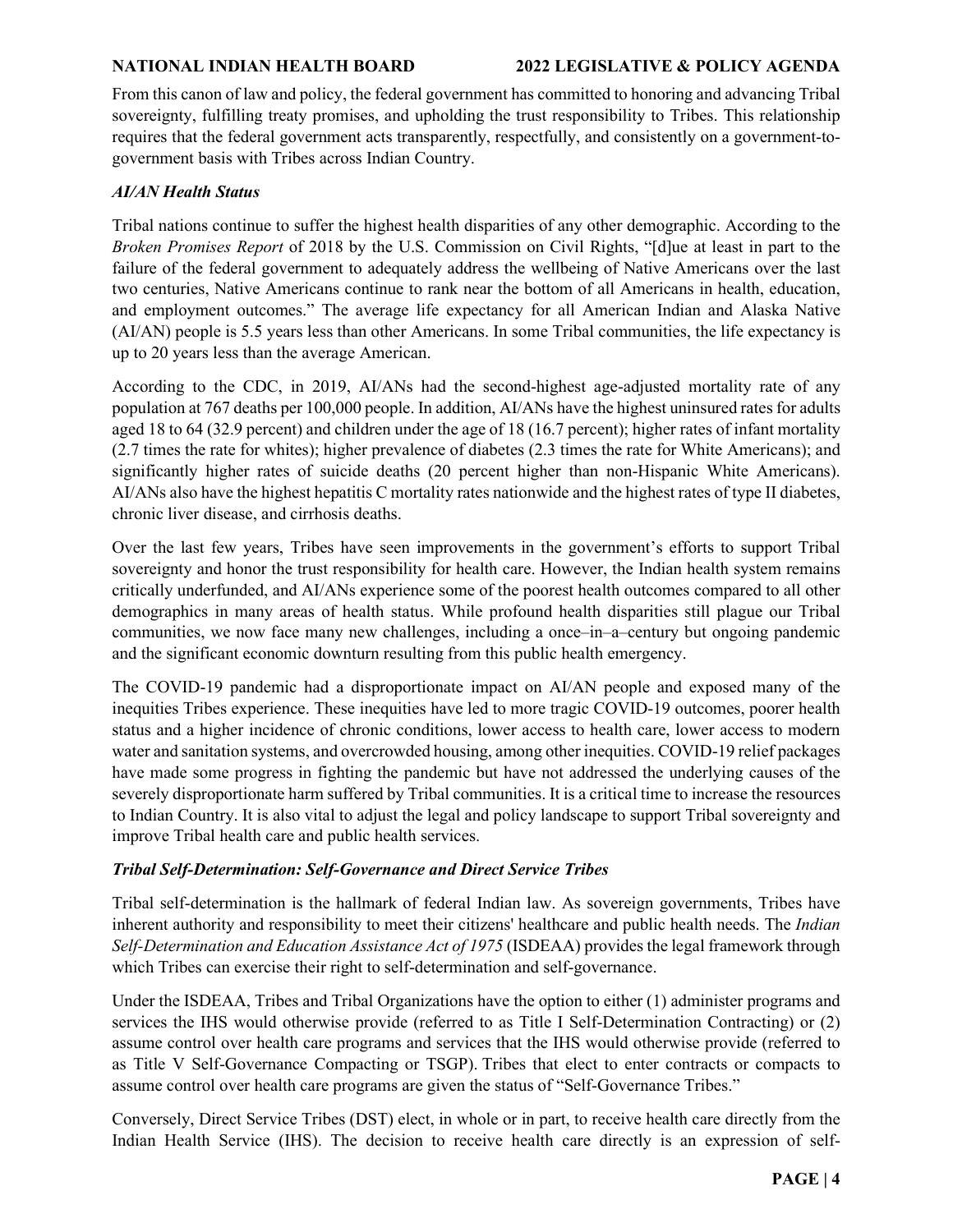determination. It acknowledges that the federal government has a legal and moral obligation to provide health care to Indian Tribes as defined in treaties, statutes, and Executive Orders.

Both Self-Governance and Direct Service Tribes' status reinforces the government-to-government relationship between Indian Tribes and the United States and guarantees that the federal government will meet the health care needs of Tribes.

#### *Advancing Indian Health Care*

In 2022, NIHB will continue to advocate for fulfilling the federal trust responsibility and preserving and strengthening the political relationship between the United States and Tribes. We will partner and collaborate with both the Legislative and Executive branches of government to press for quality health care for AI/ANs and the systems-level change that will improve the AI/AN health status across Indian Country.

*Overarching Principles.* Throughout the 2022 Agenda, several vital ideas remain foundational no matter the subject area. All our policy recommendations adhere to these overarching principles:

- *Trust Responsibility:* The United States has a unique trust responsibility to Tribal nations, which was forged through treaties and other promises made to Tribal leaders in exchange for land and other crucial resources in building the United States of America. Tribal nations have already paid the United States in full for all necessary health care and public health services in perpetuity.
- *Health Equity:* Health equity is both a moral imperative and a fundamental part of the trust responsibility. Tribes call on the Administration to take decisive steps to immediately address health disparities in AI/AN communities while preserving the investments and health improvements achieved over these past several years.
- *Full Funding for Health Services:* Fulfilling the trust responsibility requires that the United States fully fund all necessary health care and public health services for American Indians and Alaska Natives. The Administration must work with Congress to provide an appropriately scaled and sustainable investment for primary and preventative health, including public health services. The Administration must propose a budget for the IHS that is bold, effective, and contains essential policy reforms to ensure that AI/ANs experience the highest standard of care possible.
- *Tribal Sovereignty:* Respecting the inherent sovereignty of Tribal nations requires that all funding provided should allow Tribes maximum flexibility and control over the use of that funding. Tribes are in the best position to know their needs and priorities and to determine the most effective use of available funding. To the maximum extent possible, all government funding should be allocated directly to Tribes; available through self-governance contracts and compacts; and require minimal administrative burden.
- *Tribally Led:* The trust responsibility requires, among other things, that Indian Country inform the decisions of each agency. Initiatives involving Indian Country should be Tribally led wherever possible.
- *Interagency Cooperation:* Addressing these issues and fulfilling the trust responsibility will involve interagency cooperation across the Executive Branch.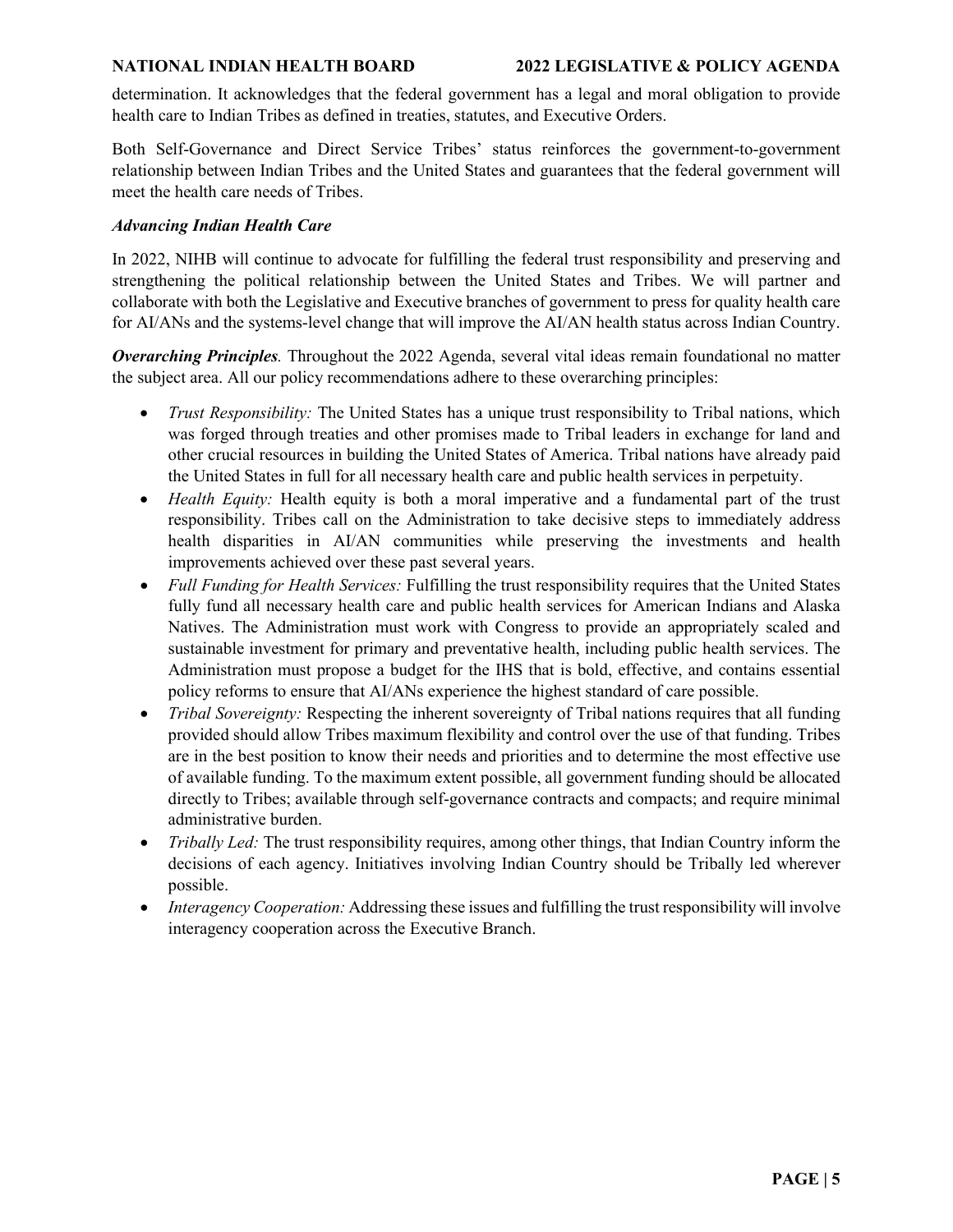### <span id="page-5-0"></span>**TREATIES, TRUST, AND THE GOVERNMENT-TO-GOVERNMENT RELATIONSHIP**

American Indian and Alaska Native (AI/AN) Tribal nations are sovereign governments recognized under the Constitution of the United States, treaties, statutes, Executive Orders, and court decisions. To strengthen the government-to-government relationship, the federal government must respect Tribal sovereignty and self-governance, commit to fulfilling federal trust and treaty responsibilities, and conduct regular, meaningful, and robust consultation with Tribal nations. These canons are cornerstones of federal Indian policy.

#### **PRIORITIES FOR INDIAN HEALTH**

To strengthen Tribal sovereignty and the government-to-government relationship, the National Indian Health Board (NIHB) will pursue the following priorities:

- A. Implement Meaningful, Robust, and Tribally Driven Tribal Consultation Policies
- B. Support and Expand the White House Council on Native American Affairs
- C. Elevate the IHS Director to Assistant Secretary for Indian Health
- D. Establish Interagency Agreements Between HHS Operating Divisions and IHS
- E. Increase Tribal Representation in All HHS Operating Divisions and Appoint a Senior Advisor to the Secretary
- F. Expand and Strengthen Tribal Self-Governance Throughout HHS
- G. Support Tribal Advisory Committees and Technical Assistance

### <span id="page-5-1"></span>*A. Implement Meaningful, Robust, and Tribally Driven Tribal Consultation Policies*

Tribal consultation is a necessary part of the federal trust responsibility. Section 1 of the [Presidential](https://www.whitehouse.gov/briefing-room/presidential-actions/2021/01/26/memorandum-on-tribal-consultation-and-strengthening-nation-to-nation-relationships/)  [Memorandum on Tribal Consultation](https://www.whitehouse.gov/briefing-room/presidential-actions/2021/01/26/memorandum-on-tribal-consultation-and-strengthening-nation-to-nation-relationships/) states, "[t]he [f]ederal [g]overnment has much to learn from Tribal nations, and effective communication is fundamental to a constructive relationship." The Memorandum required agencies to engage in "regular, meaningful, and robust consultation with Tribal officials in the development of Federal policies that have Tribal implications."

Tribal leaders seek to improve the government-to-government relationship between Tribal nations and the federal government. Tribal consultation must allow the heads of governments to come together, share concerns, generate ideas and solutions, negotiate their roles and responsibilities, and agree on a course of action. Federal agencies regularly conduct Tribal consultations; however, current Tribal consultation policies fail to provide Tribal leaders adequate opportunity to engage in the process fully.

To honor Tribal sovereignty, the U.S. Department of Health and Human Services (HHS) and its operating divisions must consult and collaborate with Tribal leaders to develop Tribal consultation policies. These policies must be meaningful, thorough, and consistent across the agency, reflecting Tribal input and priorities. HHS should adopt a uniform definition of Tribal consultation that is informed and agreed to by Tribes. Additionally, HHS and its operating divisions should engage in a Tribally led process to implement policies that strengthen the government-to-government relationship, improve agency accountability, and facilitate informed Tribal decision-making. Tribal consultation policies must explicitly include the legal rights Tribes have to determine their representation, as articulated through ISDEAA.

#### *Administrative Action*:

• *National Tribal Consultation:* Tribal consultation policies should be revised through a national Tribal engagement process led and informed by Tribal entities.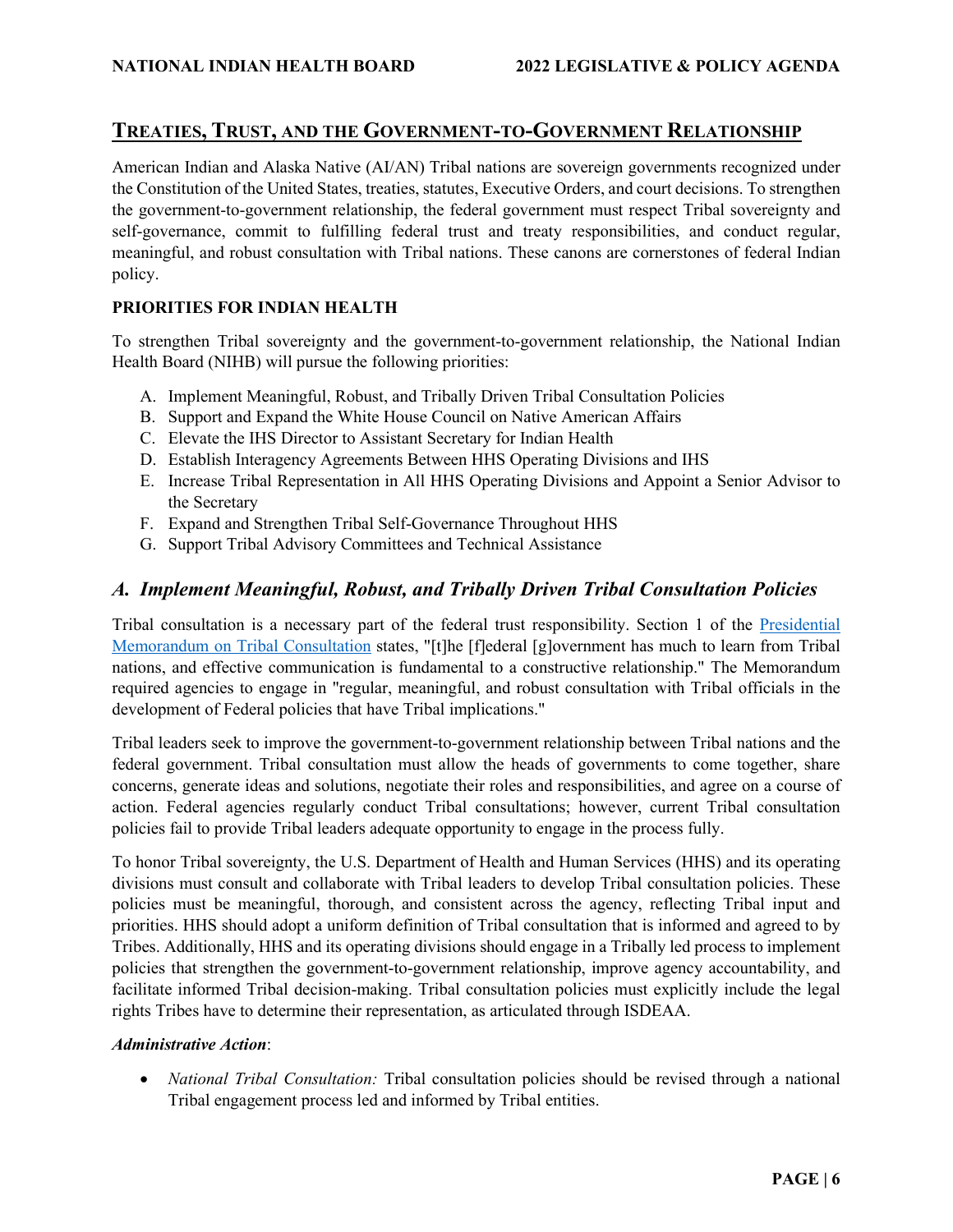- *Leadership:* Tribal consultation policies should require the top appointed agency official to be engaged in all Tribal consultation activities. Likewise, Tribes may choose who represents them during Tribal Consultation to be consistent with ISDEAA and prevailing law.
- *Training:* Agencies must require all staff to train on the United States-Tribal government-togovernment relationship. Further, those who work in areas that regularly interact with Tribal governments and Tribal consultation must undergo additional training and participate in regular continuing education opportunities.
- *Uniform Definition*: HHS must adopt an agency-wide uniform definition of "Tribal consultation" that incorporates the principles of Free, Prior, and Informed Consent (FPIC) that is consistent with the *United Nations Declaration of the Rights of Indigenous Peoples* (UNDRIP) that the United States affirmed.
- *Actions Triggering Consultation*: All Tribal consultation policies must assure Tribes and their leaders that any federal action that impacts Tribes or may impact how Tribes govern their citizens is subject to consultation.
- *Initiating Consultation*: Ensure that all Tribal consultation policies make it clear that Tribal governments and their representatives have the right to ask for consultation whenever they desire and provide proscribed steps to initiate a Tribal consultation.
- *Adequate Notice:* Ensure all Tribal Consultation policies require at least 30-day notice for consultation, with limited exceptions for emergency items. Additionally, the deadline for written input should be at least 60 days or more following the consultation date.
- *Informed Notice*: Adopt a uniform requirement to send a Dear Tribal Leader Letter (DTLL) for every consultation and mandate that the letter include any pertinent information (such as a Federal Register notice).
- *Accountability*: To facilitate accountability, all agencies should, at minimum, issue a DTLL after every Tribal consultation that details what participants discussed, what Tribal leaders requested, expected follow-up actions, and a timeline for those actions and requests.
- *Reporting*: Tribal Consultation policies must require agency officials to draft a report of all consultation activities and provide a copy of the report to the appointed Agency or Operating Division leader, the agency's Tribal Advisory Committee (TAC), the HHS Secretary, and the Secretary's TAC (STAC). The report should be published online and distributed via a DTLL within 60 days of each consultation.
- *Tribal Recommendations:* Tribal consultation policies should require the agency to address why the agency did not implement specific Tribal recommendations. In any follow-up mechanism used, the agency must include a mechanism for Tribal leaders to inquire further about why their request or proposal was not incorporated or suggest alternative approaches that may be mutually beneficial. Moreover, the agency must institute a mechanism for Tribes to have redress for Tribal consultation violations.
- *Access:* To increase participation and achieve equity and access, agencies must expand the methods through which Tribal representatives can participate in Tribal consultations.
- *Early Engagement*: Engage Tribal representatives early in the policy and regulatory making process through various mechanisms, such as utilizing TACs and Listening Sessions, so that any proposed policies can be Tribally informed from the start, and engage with NIHB to ensure broad coverage reach of Tribes and.

### **RESOURCES**

• **[NIHB Resolution 18-16](https://www.nihb.org/docs/08272018/NIHB%20Resolution%2018-16%20NIHB%20on%20Budget%20consultation%20process.pdf):** Request for an improvement in the Tribal Budget Consultation Process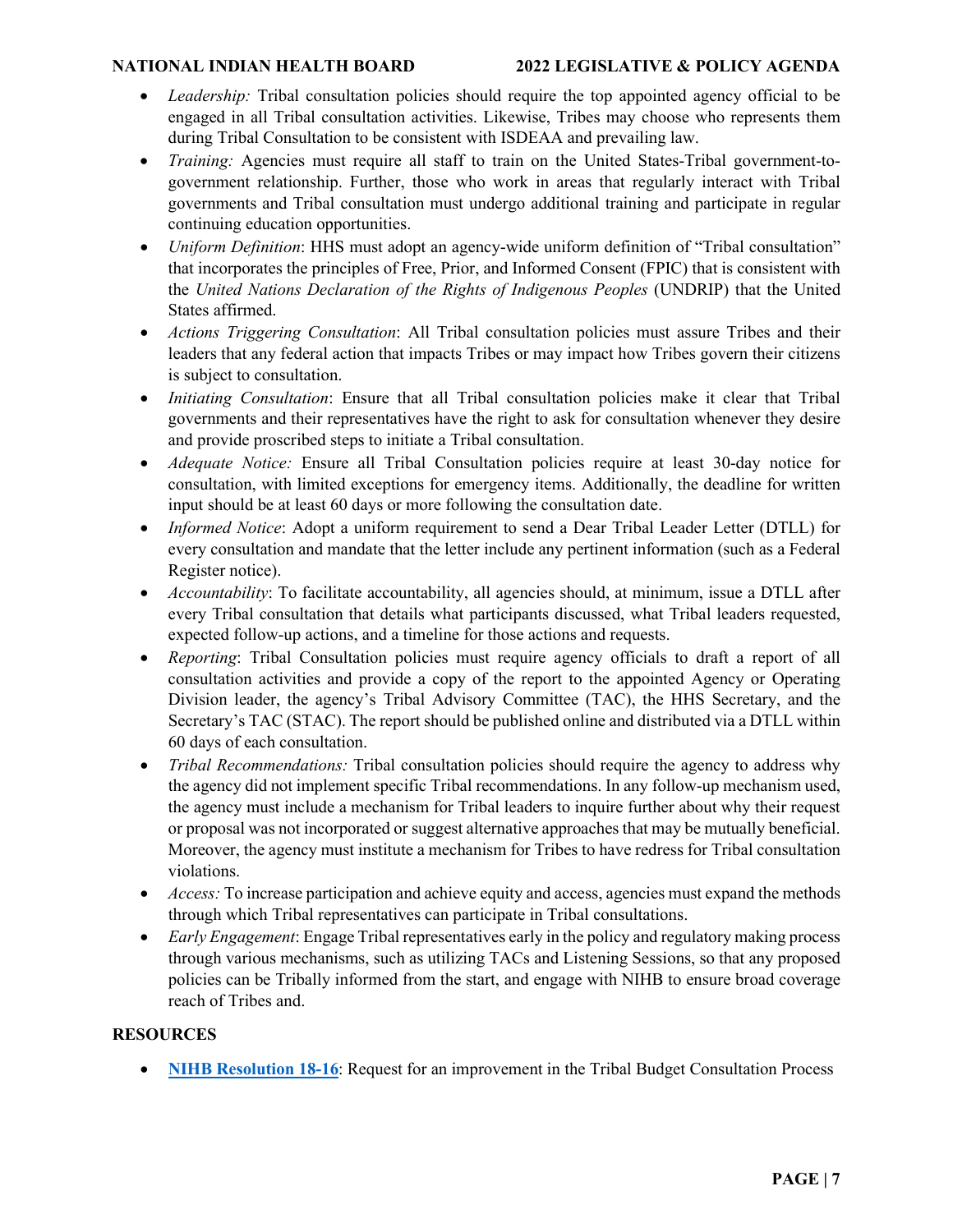### <span id="page-7-0"></span>*B. Support and Expand the White House Council on Native American Affairs*

In 2013, President Obama established the White House Council on Native American Affairs (WHCNAA) in [Executive Order 13647](https://www.federalregister.gov/documents/2013/07/01/2013-15942/establishing-the-white-house-council-on-native-american-affairs) to improve the coordination of federal programs and the use of available federal resources to benefit Tribes and Tribal communities. The WHCNAA also supports and organizes the annual White House Tribal Leaders Summit to provide an opportunity for the leaders from all federally recognized Tribes to interact directly with the President and representatives from the highest levels of the Administration. The WHCNAA met with Tribal leaders on an annual basis until 2017. The White House revived the WHCNAA in 2020 and hosted a White House Tribal Leaders Summit in November 2021.

The WHCNAA and the Summit are critical opportunities for the heads of governments to come together, share concerns, generate ideas and solutions, negotiate their roles and responsibilities, and agree on a course of action. However, an annual summit is not enough to make meaningful advancements in Indian Country. There must be greater engagement with Tribal leaders to facilitate meaningful dialogue and input. Moreover, the federal government must establish safeguards to ensure that the WHCNAA and the Summit withstand changes in administration. Continuity is necessary to experience meaningful and consistent improvement in the government-to-government relationship and trust responsibility. Likewise, distinct WHCNAA points of contact are needed to ensure that Tribal leaders have a direct forum with the officials who presently serve on the WHCNAA.

#### *Administrative Action:*

- *Meetings*: The WHCNAA should hold at least six regular meetings with Tribal leaders.
- *Tribal Representation:* Tribal leaders should be seated as full council members or as an advisory committee. The selection should be made in a manner consistent with the *Indian Self-Determination and Education Assistance Act of 1975* (ISDEAA).
- *Contact*: Expand the WHCNAA's role; provided resources to the Executive Director to staff an office designated as the point of contact for Tribal leaders to share any concerns regarding the various government agencies.
- *Reports*: The WHCNAA should issue annual reports on their work and progress toward coordinating federal resources, addressing issues, and improving the government-to-government relationship between Tribes and the federal government.
- *Tribal Priorities*: The WHCNAA should consult with national Indian organizations, like the National Indian Health Board (NIHB), and Tribal leaders to incorporate Tribal health priorities into the Summit and other WHCNAA initiatives.
- *Technical Assistance:* WHCNAA should enlist regional and national health organizations, like NIHB, to provide Tribal engagement support and Technical Assistance.

### <span id="page-7-1"></span>*C. Elevate the IHS Director to Assistant Secretary for Indian Health*

The [Indian Health Service \(IHS\),](https://www.ihs.gov/) within the U.S. Department [of Health and Human Services \(HHS\),](https://hhs.gov/) is the principal federal entity charged with fulfilling the federal trust responsibility for Indian health care. However, the Director of IHS does not report directly to the Secretary of HHS. To address Tribal health needs, the HHS Secretary must hear directly from the lead advocate for Indian Health programs. Elevating the IHS Director to an Assistant Secretary for Indian Health would raise the priority and presence of Indian health matters.

*Previous Actions.* Various members of Congress have introduced Bills to elevate the IHS Director since the 108th Congress. Elevation has been a priority for Tribal nations and put forth as part of the reauthorization of the *Indian Health Care Improvement Act* (IHCIA). Congress has yet to advance this measure beyond Committee action.

#### *Congressional Action:*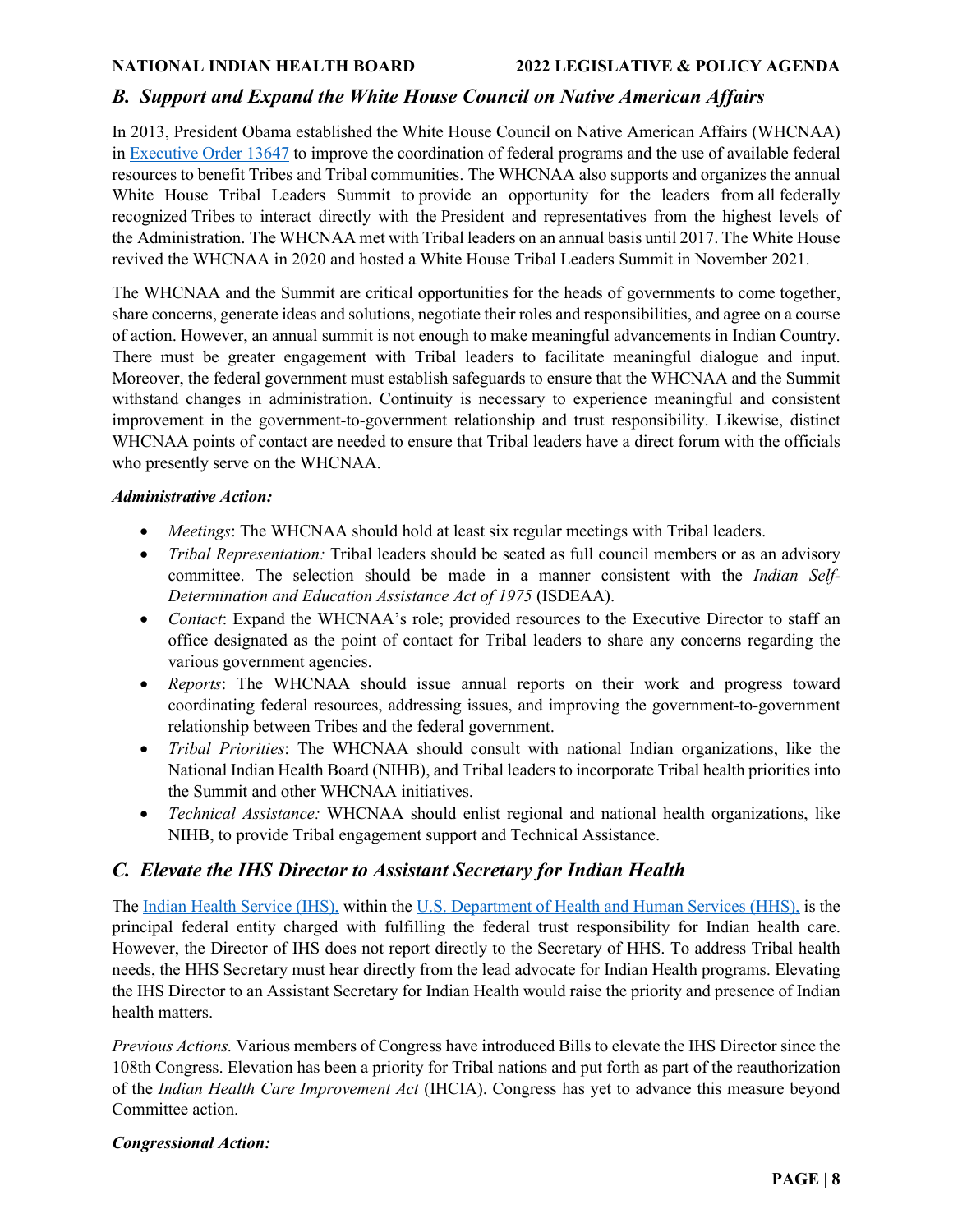- *Elevate*: Elevate the Director of IHS to Assistant Secretary for Indian Health within HHS.
- *Interim:* Ensure the Director is nominated and confirmed while elevation legislation is pending.

#### **RESOURCES**

- **[NIHB Resolution 19-07](https://www.nihb.org/docs/09162019/19-07%20NIHB%20Resolution%20Elevating%20IHS%20Director%20Position%20to%20Assistant%20Secretary%20of%20HHS.pdf)**: Resolution to Support the Elevation of the Director of the Indian Health Service to Assistant Secretary of the U.S. Department of Health and Human Services
- **[H.R. 6406](https://www.congress.gov/bill/117th-congress/house-bill/6406/all-info)**: The *Stronger Engagement for Indian Health Needs Act of 2022*

### <span id="page-8-0"></span>*D. Establish Interagency Agreements Between HHS Operating Divisions and IHS*

The COVID-19 pandemic exposed the importance of ensuring the different operating divisions of the U.S. Department of Health and Human Services (HHS) have a mechanism for distributing funding to Tribes equitably and expediently. Early in the pandemic, the lack of an established mechanism throughout HHS and its Operating Divisions for distributing funds caused significant delays in funding distribution. Interagency agreements between the Indian Health Service (IHS) and other HHS operating divisions could have prevented these problems. Agencies must establish interagency agreements to ensure the expedient transfer of allocated funds during future pandemics or other similar emergencies.

#### *Congressional Action:*

• *Agreements*: To ensure their durability, Congress should mandate interagency agreements that include a fixed renegotiation timeline.

#### *Administrative Action:*

- *Agreements:* Facilitate interagency agreements between IHS and HHS operating divisions.
- *ISDEAA*: Confirm that Tribes can receive all funding through *Indian Self-Determination and Education Assistance Act* (ISDEAA) contracts and compacts.

### <span id="page-8-1"></span>*E. Increase Tribal Representation in All HHS Operating Divisions and Appoint a Senior Advisor to the Secretary*

The fulfillment of the trust responsibility requires Indian Country to inform the decisions of each operating division within the U.S. Department of Health and Human Services (HHS). American Indians and Alaska Natives (AI/AN) representatives must always be at the table. Inadequate representation creates a disconnect between the agencies and Indian Country, resulting in ineffective policies, delayed delivery of services, inattention to critical Tribal priorities, and can inadvertently cause harm to Tribes. Moreover, President Biden called for his Administration to be more representative of the people they serve – this starts with a thorough understanding of the trust responsibility and other federal Indian laws and policies.

To address these issues and provide a Tribally informed policy and agency-wide approach, Tribal leaders have repeatedly requested the appointment of a Counselor to the Secretary for AI/AN Health Law and Policy as a political appointee within the HHS Immediate Office of the Secretary. To make informed policy decisions, the Secretary needs a Counselor with an extensive background in federal Indian law and policy, including a deep understanding of Tribal nations and the relationship with the federal government.

Additionally, Tribal leaders have asked the administration to establish a Tribal "desk" in the various HHS operating divisions. A Tribal member who has comprehensive knowledge and understanding of federal Indian law would staff this "desk" and serve as a critical advisor and coordinator in carrying out the trust responsibility and government-to-government responsibility for the agency or operating division.

### *Congressional Action:*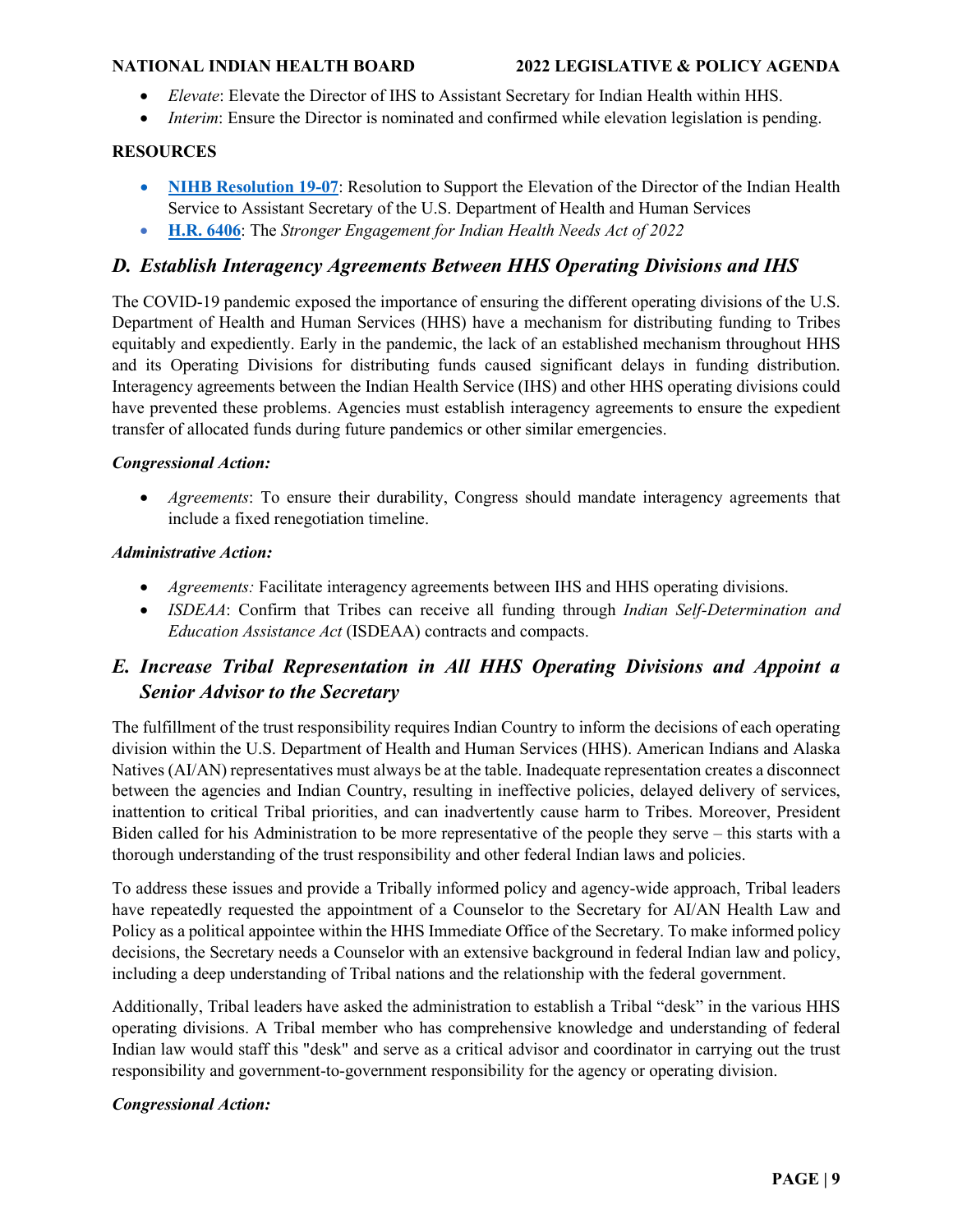• *Counselor to the Secretary*: Establish a Schedule C, Counselor to the Secretary for AI/AN Health Law and Policy position to advise the Secretary of Health and Human Services.

#### *Administrative Action:*

- *Operations*: Seat Tribal representatives in all the HHS operating divisions.
- *Advisor*: Appoint a Counselor with specific Indian legal, history, and policy background in the HHS Immediate Office of the Secretary. The Counselor should have a vast understanding of Tribal sovereignty and the trust responsibility and understand how health and public health operate in Indian Country.
- *Counsel*: Seat a federal Indian law expert, with a background in health and public health, in the HHS Office of General Counsel (OGC).

### <span id="page-9-0"></span>*F. Expand and Strengthen Tribal Self-Governance in HHS*

Tribal self-determination and self-governance honor and affirm inherent Tribal sovereignty. A selfgovernance program model promotes efficiency, accountability, and best practices in managing Tribal programs and administering federal funds at the local level. Because Tribes can tailor programs according to the communities' needs, self-governance results in more responsive and effective programs.

The Indian Health Service (IHS) is the only entity within the U.S. Department of Health and Human Services (HHS) implementing Tribal self-determination contracting or self-governance compacting under the *Indian Self-Determination and Education Assistance Act* (ISDEAA). However, not all IHS programs are subject to these agreements. For example, Tribes cannot receive IHS behavioral health grants (e.g., Methamphetamine and Suicide Prevention Initiative; Domestic Violence Prevention Initiative) under ISDEAA agreements. The Administration should work with Tribes to ensure IHS can implement all programs via a self-governance model and allocate funding to Tribes under ISDEAA agreements.

*Expansion.* The federal government should expand self-determination and self-governance authority to include all agencies and offices across HHS, providing greater flexibility for Tribes. Greater flexibility would allow Tribes to deliver critical services in collaboration with agencies such as the [Administration on](https://acl.gov/about-acl/administration-aging)  [Aging,](https://acl.gov/about-acl/administration-aging) th[e Administration on Children and Families \(ACF\),](https://www.acf.hhs.gov/) the [Centers for Disease Control and Prevention](https://www.cdc.gov/)  [\(CDC\)](https://www.cdc.gov/), the [Substance Abuse and Mental Health Administration \(SAMHSA\)](https://www.samhsa.gov/), and the [Health Resources and](https://www.hrsa.gov/)  [Services Administration \(HRSA\).](https://www.hrsa.gov/)

*Previous Actions.* The *[Tribal Self-Governance Amendments of 2000](https://www.congress.gov/106/plaws/publ260/PLAW-106publ260.pdf)* directed HHS to conduct a study to determine whether a demonstration project extending Tribal self-governance to HHS agencies other than IHS was feasible. [The HHS study,](https://aspe.hhs.gov/reports/tribal-self-governance-demonstration-feasibility-study) submitted to Congress in 2003, determined that a demonstration project was feasible. In 2003, Senator Ben Nighthorse Campbell introduced S.1696, the *[HHS Tribal Self-](https://www.congress.gov/bill/108th-congress/senate-bill/1696)[Governance Amendments Act of 2004](https://www.congress.gov/bill/108th-congress/senate-bill/1696)*, to authorize these demonstration projects; however, Congress failed to pass the bill without Administration support.

A second study was completed in 2011 by the HHS Self-Governance Tribal Federal Workgroup that determined Congress must pass additional legislation for the expansion. A [2013 report](https://www.tribalselfgov.org/wp-content/uploads/2015/05/SGTFWG_FinalReport_2013.pdf) of the same workgroup developed detailed recommendations to overcome legal and logistical barriers to selfgovernance expansion. Despite these findings supporting the expansion of Tribal self-determination and self-governance, Congress has yet to act.

#### *Congressional Action:*

• *Expand:* Permanent expansion of the ISDEAA to all HHS agencies and affirm that all programs at IHS, as determined by Tribes, are eligible to be contracted and compacted.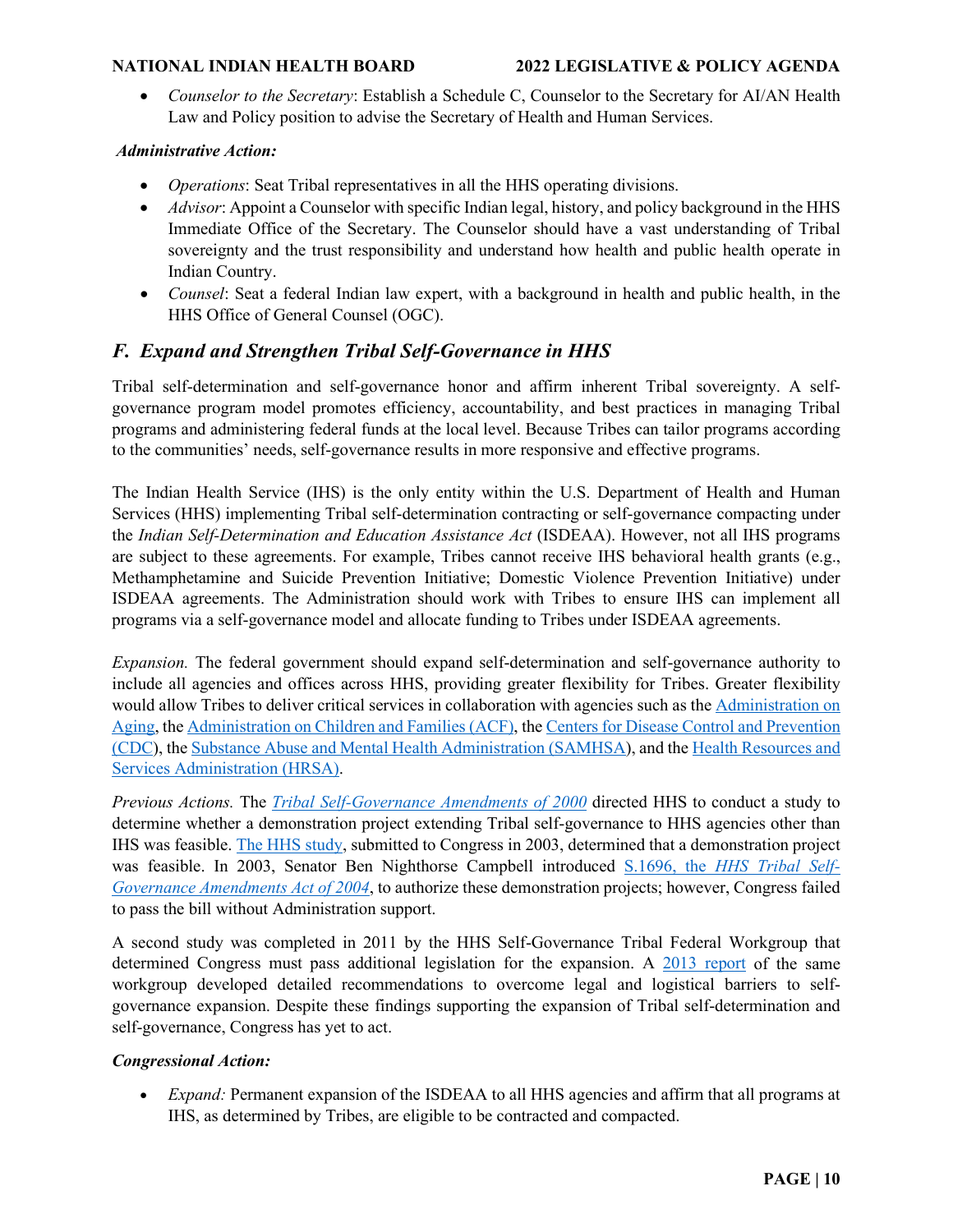#### *Administrative Action:*

• *Expand:* Use legal and administrative authorities to expand Tribal self-determination and selfgovernance across all IHS grant programs and support expansion to all HHS operating divisions.

#### **RESOURCES**

• **[NIHB Resolution 18-03](https://www.nihb.org/docs/02062018/NIHB%20Resolution%2018-03%20Civil%20Rights%20Resolution.pdf)**: Support for Promoting the Government-to-Government Relationship Between the United States and Tribes and Protecting Tribal Sovereignty

### <span id="page-10-0"></span>*G. Support Tribal Advisory Committees and Technical Assistance*

Tribal Advisory Committees (TACs) and Tribal technical assistance (TA) from national, regional, and intertribal organizations complement the Tribal consultation process. While these entities are not a substitute for Tribal consultation, TACs play an indispensable role in government-to-government relationships. The purpose of a TAC is to seek consensus, exchange views, share information, provide advice and recommendations, and facilitate any other interaction related to intergovernmental responsibilities or administration of agency programs. TACs offer the opportunity to ensure that the priorities of Indian Country are represented in all phases of policy development.

The *[Unfunded Mandates Reform Act](https://www.law.cornell.edu/uscode/text/2/1534)* (UMRA) exempts TACs from the requirements of the *[Federal](https://www.gsa.gov/policy-regulations/policy/federal-advisory-committee-act-faca-management-overview)  [Advisory Committee Act](https://www.gsa.gov/policy-regulations/policy/federal-advisory-committee-act-faca-management-overview)* (FACA), which manages federal advisory committees. The purpose of UMRA's FACA exemption is to facilitate communication between the federal government and state, local, and Tribal governments without the FACA acting as a hindrance to effective intergovernmental consultation. However, narrow interpretations of the URMA FACA exemption have prevented effective communication and collaboration between federal agencies and Tribal leaders.

The Tribal leaders who serve as TAC members rely heavily on national Tribal organizations to provide the TA needed to have a meaningful exchange with federal officials. Tribal leaders have the right to be advised on all relevant technical areas, and often, a single technical advisor does not have expertise in all subject areas. In many instances, federal agencies limit the Tribal organization's ability to provide TA and insist that only one person can serve as technical advisor to a specific TAC member, and only they can receive TAC information. This view arises from an extremely narrow, questionable interpretation and use of the UMRA FACA exemption. This faulty interpretation enables federal officials to consistently obstruct the National Indian Health Board (NIHB) and other Tribal organizations' ability to broadly serve the Tribes and the TACs.

#### *Congressional Action:*

- *TACs:* Expand and codify Federal TACs within all operating divisions of HHS.
- *Clarify:* Clarify that the TACs are exempt from the FACA through the UMRA.
- *Amend:* Amend the UMRA to allow Tribal leaders serving on TAC to freely utilize, without limitations, technical and subject matter experts in the execution of their duties.

#### *Administrative Action:*

- *TACs*: Ensure that each agency has a TAC that operates according to Tribal leaders' preferences for staffing and representation (including technical advisors), meeting schedule, time, agendas, and financial support for travel and TA support of the Tribe's choosing.
- *Technical Assistance*: HHS and its operating divisions must support and resource the work of Tribal organizations, such as NIHB, which are the Tribes' chosen, vital link to ensuring that Tribal leaders have access to the subject matter expertise that helps them prepare to meaningful feedback to or engage proactively with Federal or Administration Personnel.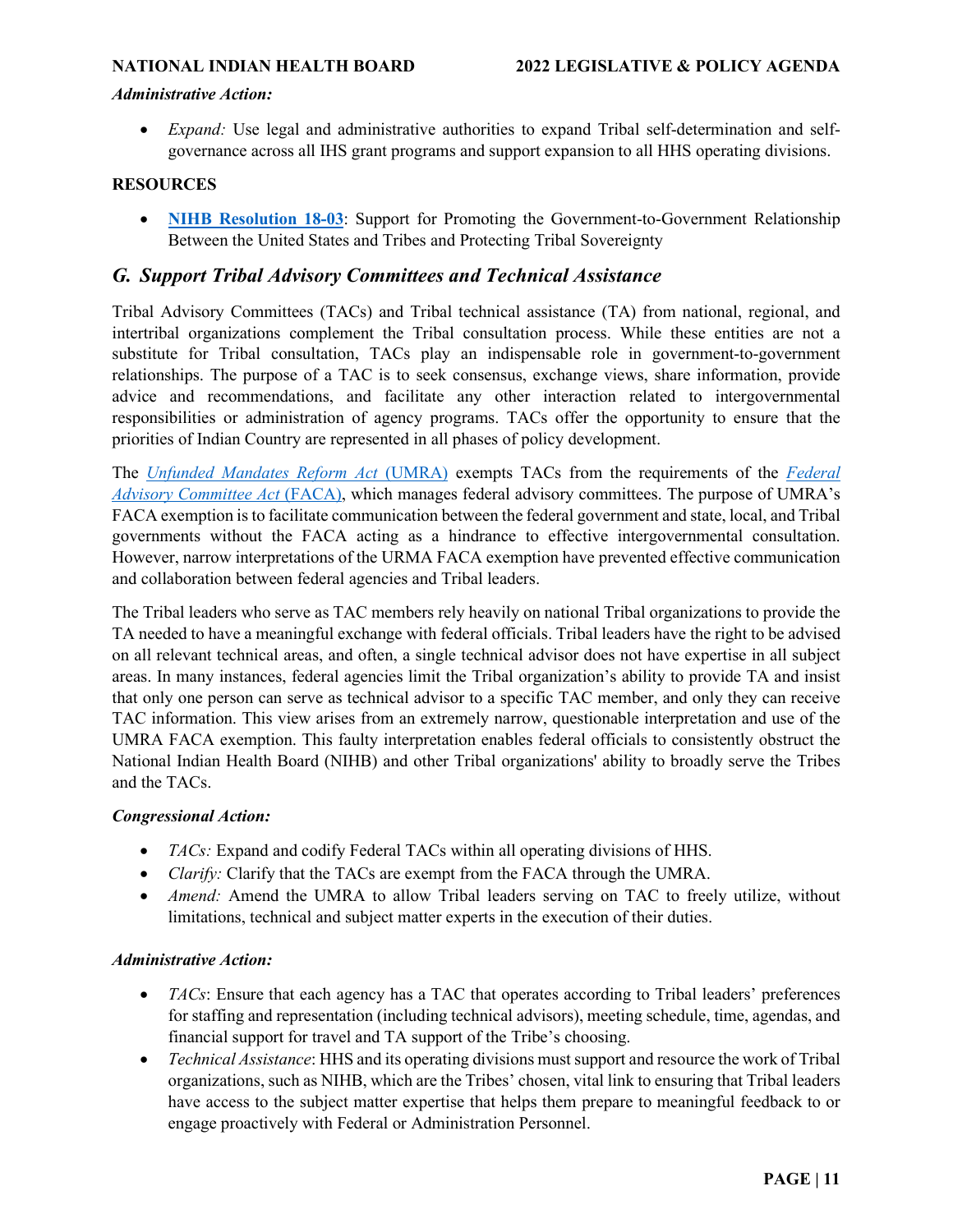• *Transparency*: All agencies should allow the public to watch but not participate during all TAC meetings to facilitate transparency.

### **RESOURCES**

- **[National Indian Health Board](https://www.nihb.org/tribal_resources/committees.php) TAC Resources Website**
- **[NIHB Resolution 18-11](https://www.nihb.org/docs/05282019/NIHB%20Resolution%2018-11%20Requesting%20Resources%20to%20Support%20Workgroups.pdf)**: Support for Financial Resources to Provide Technical Resources to Federal/Tribal Advisory Committees and Workgroups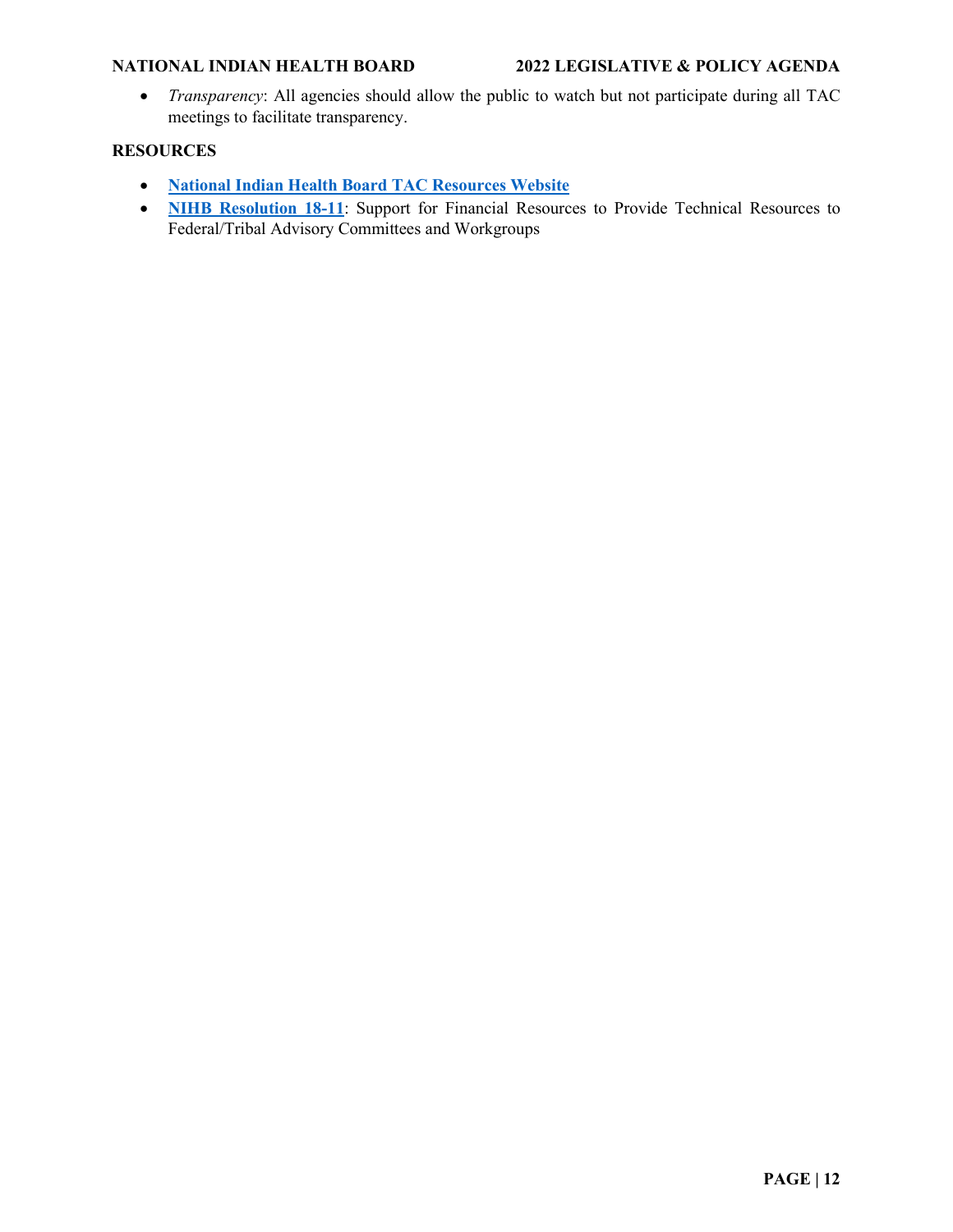### <span id="page-12-0"></span>**EQUITABLE AND COMPREHENSIVE FUNDING**

The federal government has a trust and treaty responsibility to provide comprehensive health care services to Tribal nations. Those health care services require stable and robust funding to be efficiently, reliably, and adequately allocated to meet Tribal priorities. Since its inception, IHS has been chronically underfunded. For example, in 2018, the Indian Health Service (IHS) spending for medical care per user was only \$3,779, while the national health care spending per capita was \$9,409 – an astonishing 60 percent difference.

This underfunding correlates directly with the higher rates of premature deaths and chronic illnesses suffered throughout Tribal communities. The average life expectancy for all AI/AN people is 5.5 years less than other Americans. In some Tribal communities, the life expectancy is up to 20 years less than the average American.

### **PRIORITIES FOR INDIAN HEALTH**

To ensure Indian health receives equitable and comprehensive funding, the National Indian Health Board (NIHB) will pursue the following priorities:

- A. Attain Full Funding and Mandatory Appropriations for Indian Health
- B. Secure Advance Appropriations for Indian Health
- C. Fully Fund All Provisions of the Indian Health Care Improvement Act
- D. Establish Tribal Set-Aside Funding in all HHS Operating Divisions
- E. Affirm Tribes' Ability to Recover all Contract Support Cost

### <span id="page-12-1"></span>*A. Attain Full Funding and Mandatory Appropriations for Indian Health*

*Segmented Increases.* Appropriations for the Indian Health Service (IHS) increased by roughly fifty percent between FY 2010 and FY 2020. Still, the increases only addressed population growth, staffing for new or existing facilities, and full funding of contract support costs (CSC) and Section 105(l) lease agreements. The failure to keep pace with annual medical and non-medical inflationary increases has effectively reduced the budget and translated into insufficient healthcare services, dilapidated healthcare facilities, severe water and sanitation infrastructure deficiencies, and significant workforce shortages. **While the increase addresses a few critical needs, the United States must fully fund the entire IHS budget, not just segments of it.**

Congress faces internal challenges in passing full funding through the discretionary appropriations process. The Appropriations Subcommittee on Interior, Environment, and Related Agencies, which has jurisdiction over IHS funding (and other programs) had a restrictive spending cap of only \$36 billion in FY 2020. This limitation makes it extremely difficult to achieve meaningful increases to and full funding of the IHS budget.

*New Strategy.* Without full funding, Tribes face the impossible task of eliminating disparities alone. A different strategy is needed. Support exists for reclassifying CSC and Section 105(l) leases properly as mandatory funding. The federal government must commission a comprehensive Tribally driven assessment study on the remaining budget programs to determine the best path to achieving full and mandatory funding.

#### *Congressional Action:*

- *National Study:* Fund a Tribally driven study to determine strategies for IHS mandatory appropriations.
- *Funding:* Pursue full funding for the Indian health care system*.*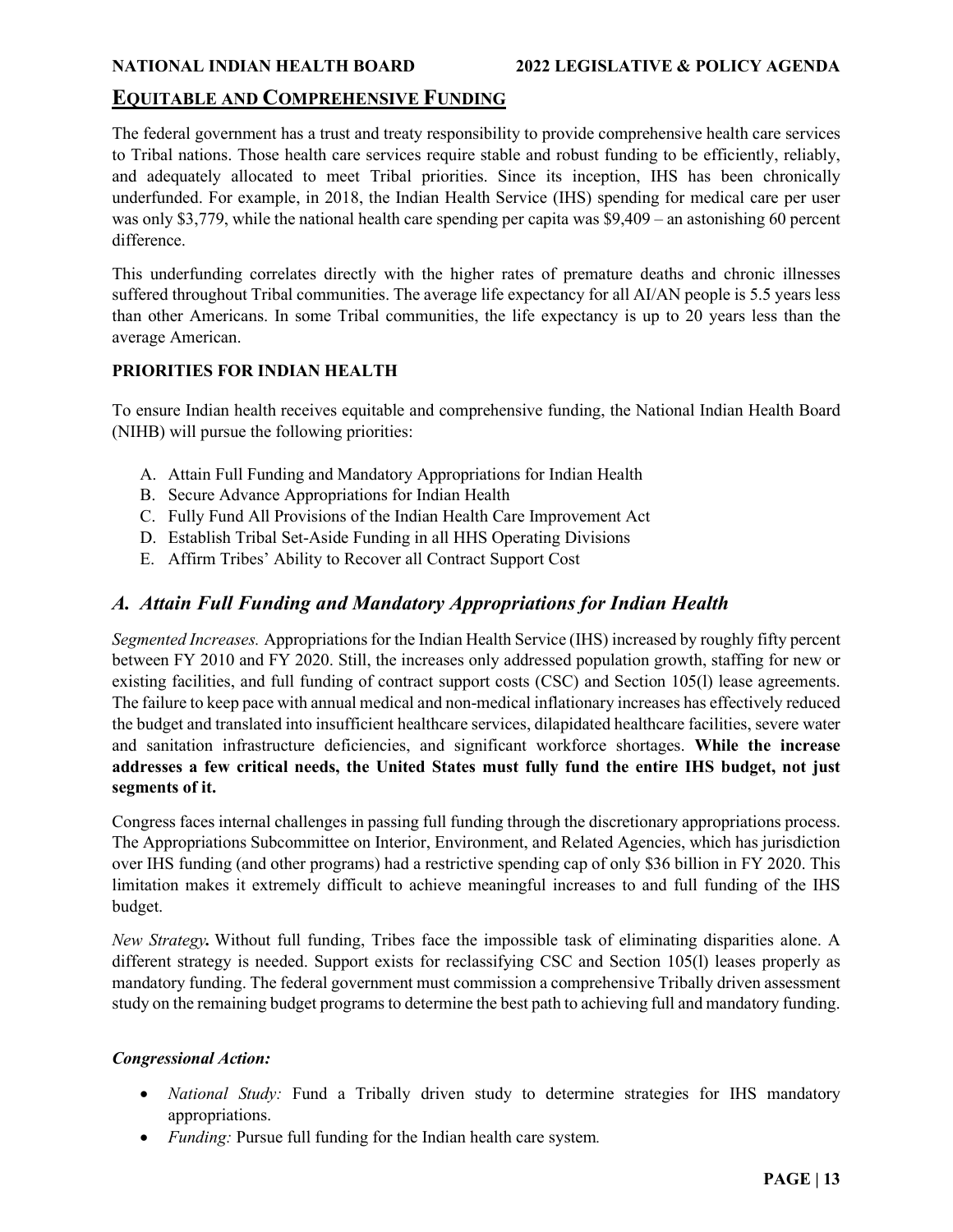- *Reclassify*: Reclassify Section 105(l) leases and CSC as mandatory appropriations.
- *Next Steps*: Evaluate and as determined by Tribes seek mandatory appropriations for the remaining IHS budget.
- *IHCIA*: Fully fund and implement remaining provisions of IHCIA.

#### *Administrative Action:*

- *Workgroup:* Support a Tribal workgroup to identify full funding for IHS.
- *Study*: Work with Tribes and provide needed data as part of a Tribally driven study to determine strategies for IHS mandatory appropriations.
- *National Study:* Engage a national Tribal organization, such as NIHB, to coordinate the Tribally driven study to determine the best path to achieve full and mandatory funding.

#### **RESOURCES**

- **[NIHB Resolution 14-01](https://www.nihb.org/docs/10172016/Resoultions%20for%20Website/2014/NIHB%20Resolution%2014-01.pdf)**: Support for the Proposal to Enact Permanent Mandatory Appropriations for Contract Support Costs Under the *Indian Self-Determination and Education Assistance Act*
- **[NIHB Resolution 21-02](https://www.nihb.org/docs/03012021/21-02_NIHB%20Resolution%20Concerning%20105(l)%20leases.pdf):** A Resolution Concerning 105(1) Lease Agreements
- **[NIHB Resolution 19-06](https://www.nihb.org/docs/09162019/19-06%20NIHB%20Resolution%20on%20105L%20Leases.pdf)**: Resolution Calling on Congress to Establish an Indefinite Discretionary Appropriation for the Indian Health Service to Fund Section 105(l) Lease Obligations under the *Indian Self-Determination and Education Assistance Act* (ISDEAA)

### <span id="page-13-0"></span>*B. Secure Advance Appropriations*

Stable funding is necessary for continuity of care, operations, and certainty in planning and management. The federal funding becomes unstable when subject to continuing resolutions (CRs) and government shutdowns. These CRs and shutdowns force the Indian Health Service (IHS) and Tribes to forego longterm planning and instead focus only on the most urgent health needs. These funding disruptions also create substantial administrative costs for health programs. The Government Accountability Office (GAO) cited several impacts to the Indian health system in its 2018 Report.

*Mitigation*. Advance appropriations would provide an important tool for the federal government to better meet its trust obligations for AI/AN health. It would mitigate the effects of the CRs and shutdowns and restore a measure of stability to Indian health care funding. For example, the advanced funding would allow Tribes to enter long-term contracts with outside vendors and suppliers without the threat of funding disruptions and facilitate more robust strategic planning in program development and implementation.

#### *Congressional Action:*

• *Enact*: Secure passage of advance appropriations for the entire IHS budget.

#### **RESOURCES**

- **[2018 GAO Report](https://www.gao.gov/assets/gao-18-652.pdf)**
- **[FY 2022 Tribal Budget Formulation Workgroup Recommendations](https://www.nihb.org/docs/05042020/FINAL_FY22%20IHS%20Budget%20Book.pdf)**
- **[NIHB Resolution](https://www.nihb.org/docs/07092019/NIHB%20Resolution%2014-03%20Advanced%20Appropriations%20for%20the%20Indian%20Health%20Serv....pdf) 14-03**: Support for Advance Appropriations for the Indian Health Service

### <span id="page-13-1"></span>*C. Fully Fund All Provisions of the Indian Health Care Improvement Act*

Congress permanently reauthorized the *Indian Health Care Improvement Act* in 2010. IHCIA is the legal foundation for health care delivery in the Indian/Tribal/Urban (or I/T/U) health care systems as served by IHS. This law facilitates the federal government's promise and obligation to significantly improve the health of American Indian and Alaska Native (AI/AN) people. Yet, many provisions of this law remain to be funded and implemented.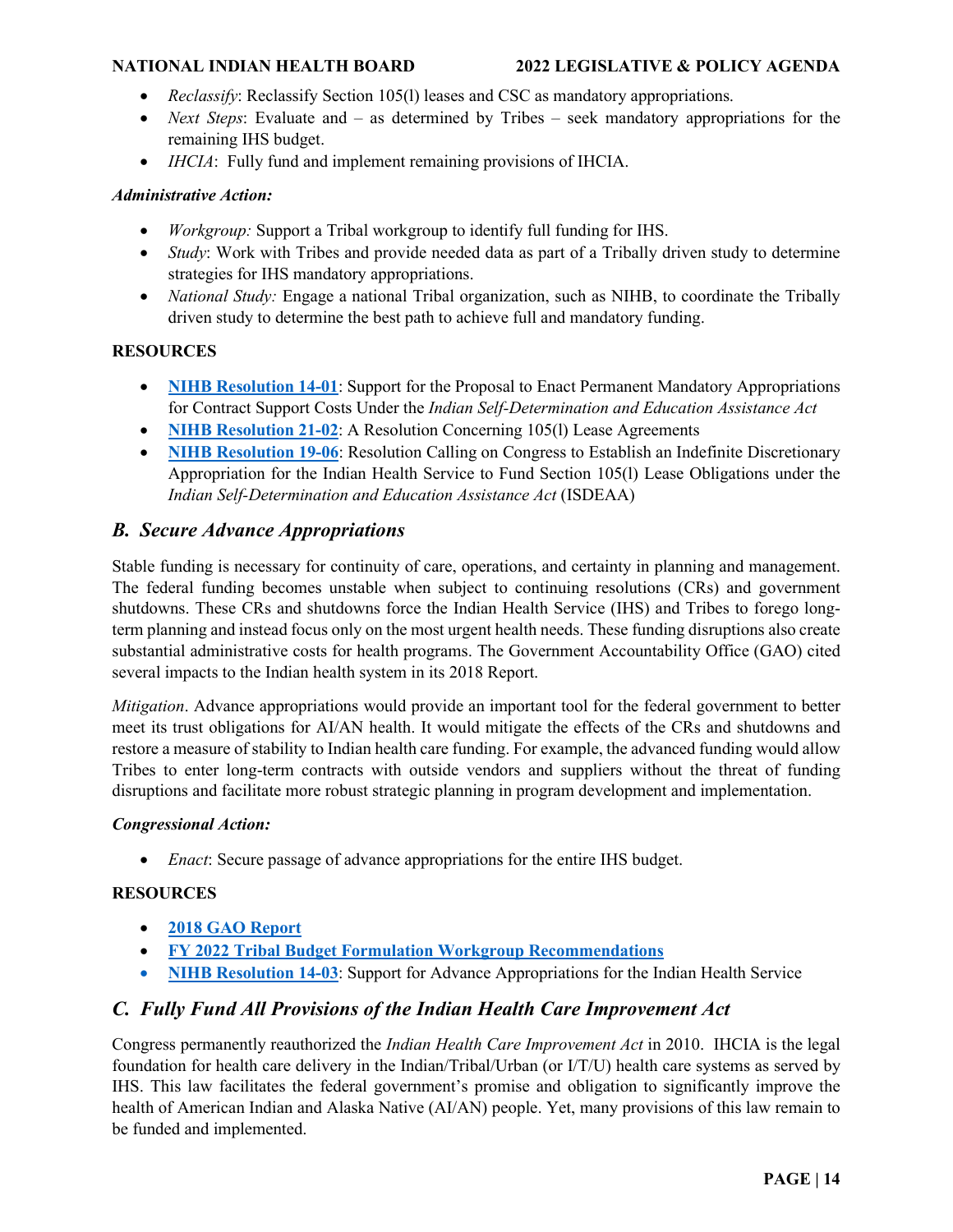#### **NATIONAL INDIAN HEALTH BOARD 2022 LEGISLATIVE & POLICY AGENDA**

Most notably, the law enhances workforce development, health services and facilities, behavioral health, and access to health care services. New authorities for long-term and home-based services are included and could help increase the average life span of AI/AN, up to 5 years shorter than other populations. In addition, the particular emphasis on behavioral health programs is significant to help address the substance use disorders, suicides, and compounded COVID-19 behavioral health challenges facing Tribal communities.

The IHCIA highlights the critical importance of facilities to Tribal communities. Yet, health care facilities construction was funded at only \$259 million for FY 2021 when, according to IHS, the estimated total costs in FY 2021 were approximately \$21 billion.

The lack of these health care facilities during the COVID-19 pandemic was particularly tragic. Tribal communities suffered more from COVID-19 infections, hospitalizations, and deaths but did not have sufficient hospitals, ICUs, or adequate social distancing space in clinics to serve the AI/AN people.

| <b>Major Provisions In IHCIA</b><br><b>Reauthorization</b> | <b>Percent Of Provision Not Full Funded</b> |
|------------------------------------------------------------|---------------------------------------------|
| <b>Subtitle A—Indian Health Manpower</b>                   | 67% of provisions not yet fully implemented |
| <b>Subtitle B-Health Services</b>                          | 41% of provisions not yet fully implemented |
| <b>Subtitle C – Health Facilities</b>                      | 43% of provisions not yet fully implemented |
| <b>Subtitle D-Access to Health Services</b>                | 11% of provisions not yet fully implemented |
| <b>Subtitle F-Organizational Improvements</b>              | 0% of provisions not yet fully implemented  |
| <b>Subtitle G-Behavioral Health Programs</b>               | 57% of provisions not yet fully implemented |
| <b>Subtitle H-Miscellaneous</b>                            | 9% of provisions not yet fully implemented  |

*Unimplemented Provisions of IHCIA (S. 1790)*

#### *Congressional Action:*

• *IHCIA*: Fully fund and implement remaining provisions of IHCIA.

### <span id="page-14-0"></span>*D. Establish Tribal Set-Aside Funding in all HHS Operating Divisions*

The Indian Health Service (IHS) is the primary entity charged with the federal trust responsibility of addressing the health disparities among American Indian and Alaska Native (AI/AN) Tribal nations and peoples. However, all operating divisions within the U.S. Department of Health and Human Services (HHS) have the responsibility to uphold the trust obligations for the health and public health of Tribal nations. Since the trust responsibility extends to all agencies, funding from these agencies should be dedicated and direct to Tribal nations. Direct funding eliminates the administrative burden imposed by the grant process for both agencies and Tribes. However, most other agency funding is in the form of competitive grants, which substantially limits the availability and accessibility for Tribes. The existing framework forces Tribes to compete for these funds, pitting them against states and local governments with greater grant writing capacity. As a result, Tribes regularly lose out on funding.

#### *Congressional Action:*

• *Set-Aside:* Create Tribal set-aside funding in the annual appropriations for each HHS operating division.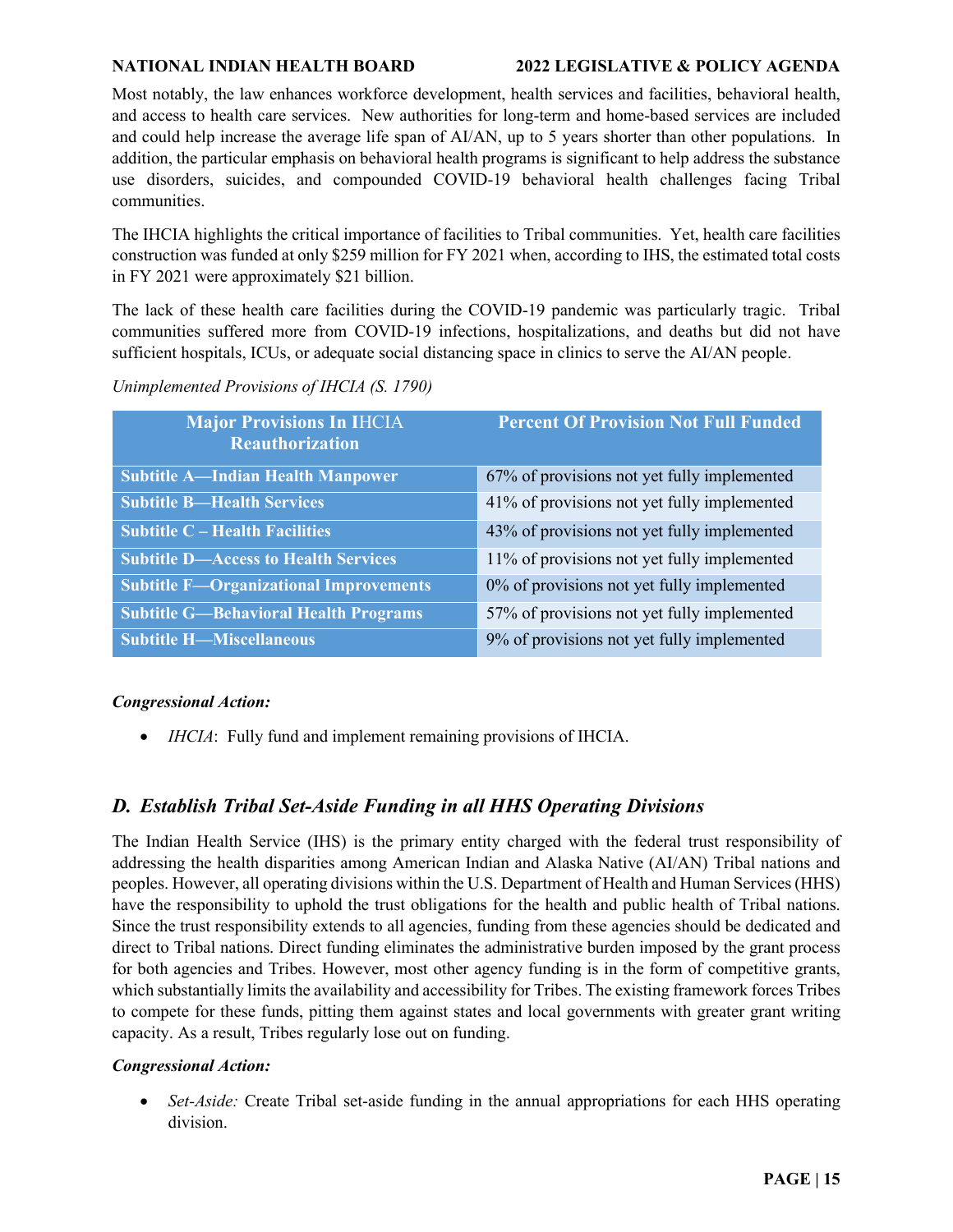• *Funding:* Ensure funding can flow to Tribes through *Indian Self-Determination and Education Assistance Act* (ISDEAA) contracts and compacts, with maximum flexibility and minimum administrative burden, and is allocated through a formula to all Tribes, not through competitive grants.

#### *Administrative Action:*

- *Set-Aside:* All HHS Operating Divisions should use available authorities to create a 4-5% Tribal set-aside.
- *Allocation*: Each agency must work with Tribes through a consultative process to devise a formula, to allocate funding equitably.
- *Budget*: Each agency should conduct an annual Tribally led budget formulation process, mirrored off the IHS budget formulation process, to ensure the agency includes Tribal requests and recommendations in their budget request to Congress.

### <span id="page-15-0"></span>*E. Affirm Tribes' Ability to Recover all Contract Support Costs*

The *Indian Self-Determination and Education Assistance Act* (ISDEAA) represents the cornerstone of this nation's federal policy toward Tribes. Under ISDEAA, the federal government through the Indian Health Service (IHS), enters into inter-governmental contracts with Tribes under which Tribes administer health care services, either through contracts or self-governance compacts, for the benefit of Tribal members.

In the 1988 amendments to ISDEAA, Congress in 1988 observed that the single greatest impediment to successful implementation of the Indian Self-Determination Policy was the consistent failure of the Indian Health Service to pay full fixed contract support costs associated with the administration of transferred programs. Congress recognized that the failure IHS to pay full fixed contract support costs has often led to reductions in programs, amounting to partial termination of the federal government's trust responsibility.

As a result, Congress amended ISDEAA to authorize funding for (1) costs for the operation of programs or portions thereof for the contract or compact period and (2) Contract Support Cost (CSC), such as worker's compensation and overhead. ISDEAA provides that the government must pay CSC for the "activities" required to "ensure compliance with the terms of the contract and prudent management" — but only if those activities "normally are not carried on by" the government agency that would otherwise operate the program. CSC include start-up, direct, and indirect contract support cost.

In enacting these provisions, Congress recognized the importance and necessity of the CSC to the "prudent management" of Indian health programs. Moreover, Congress has supported a flexible administration of CSC which would enable Tribes to effectively operate health care programs. As a matter of law, Congress has authorized full funding of these costs as well. These principles reflect the cornerstones of Tribal selfdetermination and self-governance policy and set forth a clear direction from Congress to bolster, not arbitrarily restrict, CSC.

*Cook Inlet v. Dotomain*. A recent D.C. Circuit Court of Appeal case, *Cook Inlet Tribal Council, Inc. v. Dotomain,* wrongfully decided how CSC should be defined, contrary to Congress' direction on CSC. In *Cook Inlet*, the Court found that certain facility costs may not fall under the umbrella of items that are reimbursable as CSC. Because these facility costs are "normally" incurred by IHS in their administration of a program, they should be considered secretarial operational costs and not eligible for reimbursement as a CSC.

This decision could seriously impact Tribes' ability to administer their health care services and programs and treat their patients. Indian health care services are chronically underfunded. Tribal health care providers already stretch these limited resources to overcome significant health disparities and inequities among the Tribal population. This task is made even more complicated by funding reductions and instability.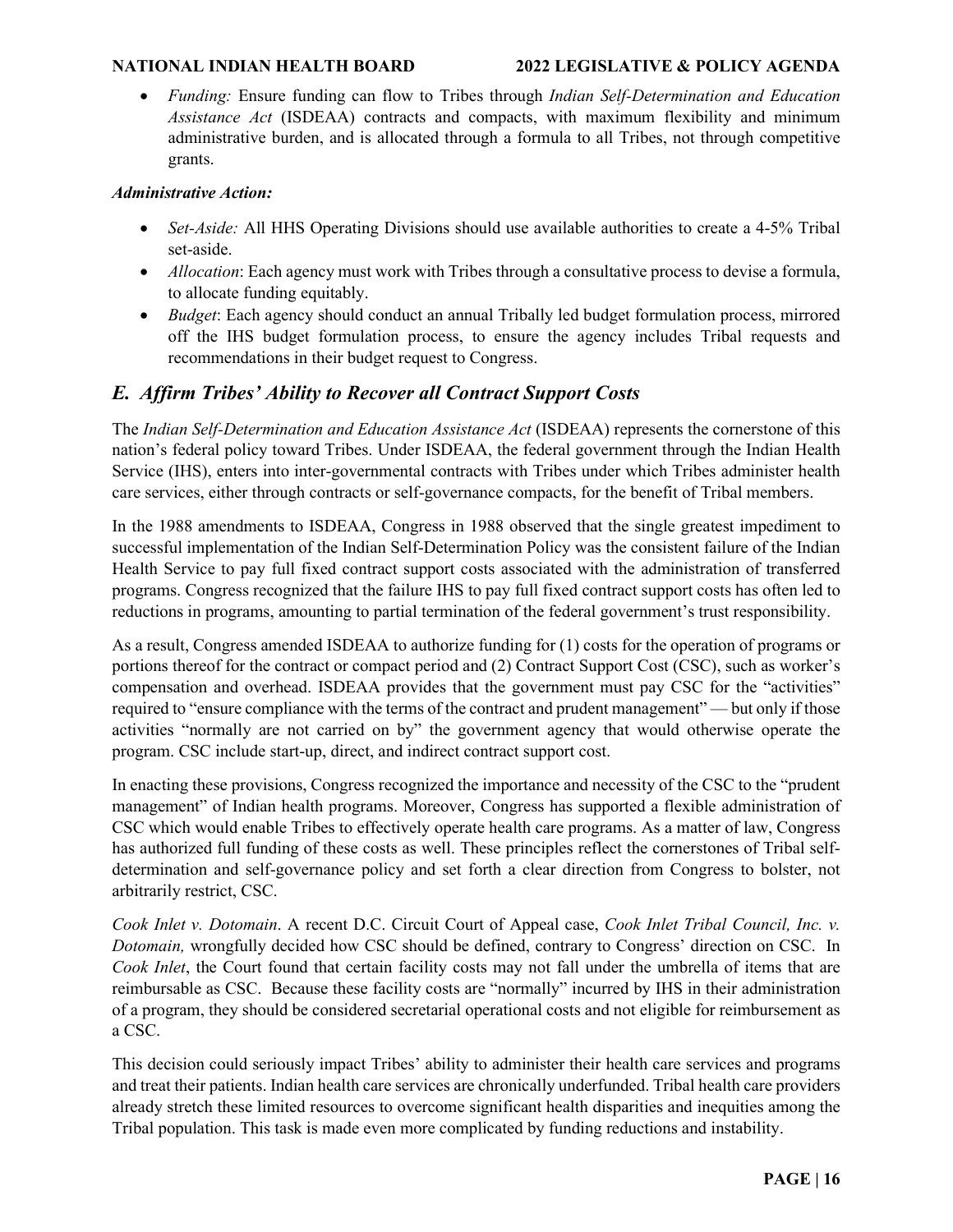#### **NATIONAL INDIAN HEALTH BOARD 2022 LEGISLATIVE & POLICY AGENDA**

Tribes can not pay for these costs without the CSC funding and, instead, be forced to divert funding from patient care to pay for the overhead and other CSC. These reductions will diminish access to care across the Indian health system. Congress specifically authorized CSC in the ISDEAA to avoid this situation.

This decision is now being applied in federal-Tribal contracts negotiations to deny millions of dollars for necessary health care operational support. Congress authorized this type of funding in the ISDEAA, and, in the absence of a clarifying amendment, the direction and intent of Congress will continue to be frustrated – to the detriment of health care for American Indian and Alaska Native (AI/AN) people.

#### *Congressional*

• *Amendment*: Enact a clarifying amendment to the ISDEAA to restore the status quo for CSC administration.

#### *Administrative*

• *CSC Administration:* Work with the Tribes and Tribal representatives through CSC workgroup and Tribal consultation to clarify and improve the CSC policy and administration.

#### **RESOURCES**

- NIHB Letter to the **[House Committee on Appropriations](https://www.nihb.org/docs/02072022/NIHB%20Letter%20to%20House%20Approps%20re%20CSC%20Legislative%20Fix%202-4-22.pdf)** and the **[Subcommittee on Interior](https://www.nihb.org/docs/02072022/NIHB%20Letter%20to%20House%20Int%20Approps%20re%20CSC%20Legislative%20Fix%202-4-22.pdf)  [Appropriations](https://www.nihb.org/docs/02072022/NIHB%20Letter%20to%20House%20Int%20Approps%20re%20CSC%20Legislative%20Fix%202-4-22.pdf)**
- NIHB Letter to the **[House Committee on Natural Resources](https://www.nihb.org/docs/02072022/NIHB%20Letter%20to%20House%20NR%20re%20CSC%20Legislative%20Fix%202-4-22.pdf)** and the **[Subcommittee for the](https://www.nihb.org/docs/02072022/NIHB%20Letter%20to%20House%20NR%20SCIP%20re%20CSC%20Legislative%20Fix%202-4-22.pdf)  [Indigenous Peoples of the United States](https://www.nihb.org/docs/02072022/NIHB%20Letter%20to%20House%20NR%20SCIP%20re%20CSC%20Legislative%20Fix%202-4-22.pdf)**
- NIHB Letter to the **[House Native American Caucus](https://www.nihb.org/docs/02072022/NIHB%20Letter%20to%20House%20NA%20Caucus%20re%20CSC%20Legislative%20Fix%202-4-22.pdf)**
- NIHB Letter to the **[Senate Committee on Appropriations](https://www.nihb.org/docs/02072022/NIHB%20Letter%20to%20Senate%20Approps%20re%20CSC%20Legislative%20Fix%202-4-22.pdf)** and the **[Subcommittee on Interior](https://www.nihb.org/docs/02072022/NIHB%20Letter%20to%20Senate%20Int%20Approps%20re%20CSC%20Legislative%20Fix%202-4-22.pdf)  [Appropriations](https://www.nihb.org/docs/02072022/NIHB%20Letter%20to%20Senate%20Int%20Approps%20re%20CSC%20Legislative%20Fix%202-4-22.pdf)**
- NIHB Letter to the **[Senate Committee on Indian Affairs](https://www.nihb.org/docs/02072022/NIHB%20Letter%20to%20SCIA%20re%20CSC%20Legislative%20Fix%202-4-22.pdf)**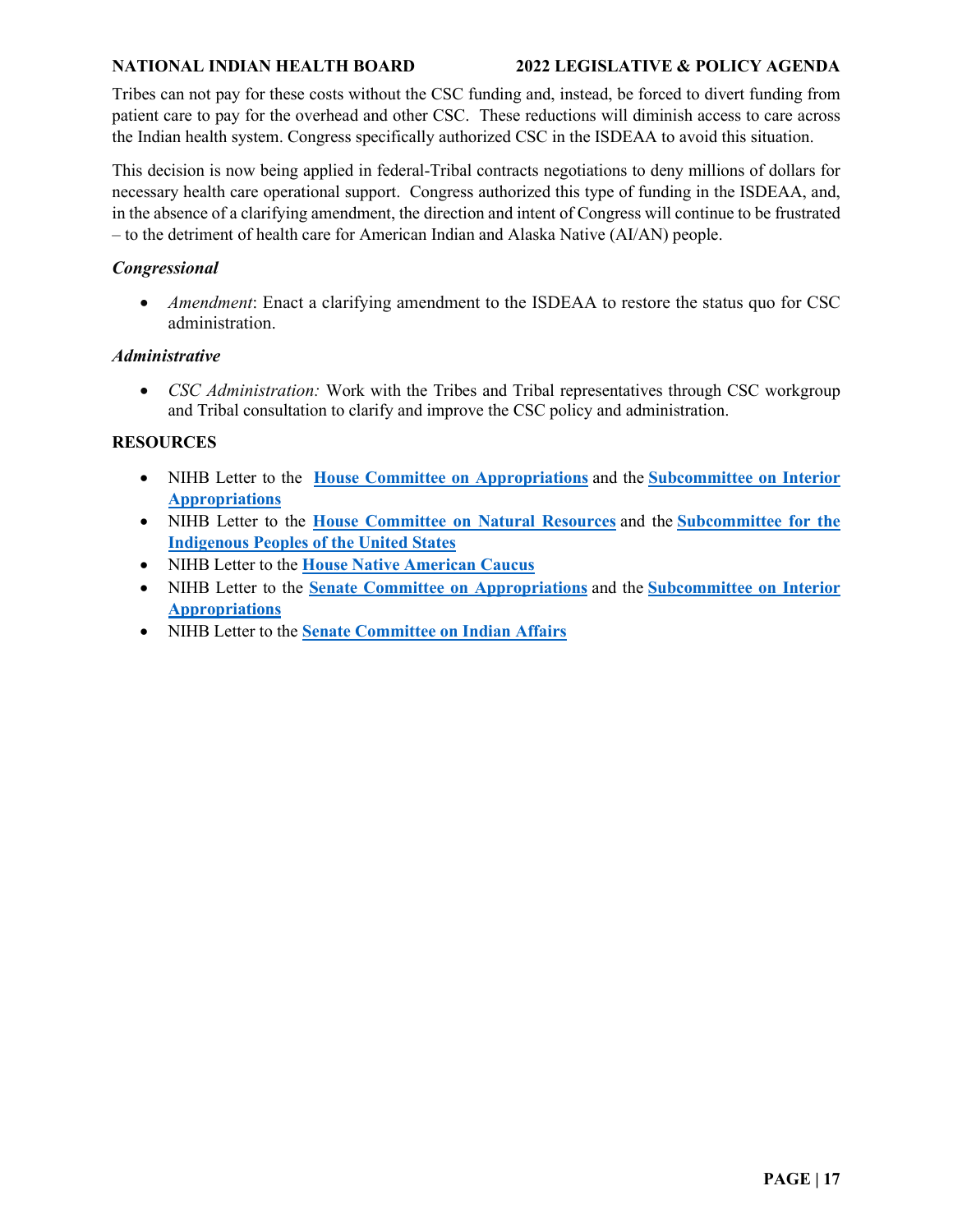### <span id="page-17-0"></span>**INNOVATIVE AND SUSTAINABLE INFRASTRUCTURE**

Access to clean water, proper sanitation and health care facilities, broadband, and a modernized health information technology infrastructure are fundamental and critical components in improving health outcomes in the 21<sup>st</sup> century. The COVID-19 pandemic highlighted the importance of these basic needs and demonstrated the devastating consequences of gaps in these systems. The great and immediate need to solve these issues, coupled with the passage of the *Infrastructure Investment and Jobs Act* (IIJA), presents a unique opportunity to address these critical infrastructure issues and create an equitable future for American Indian and Alaska Native (AI/AN) people.

#### **PRIORITIES FOR INDIAN HEALTH**

To build an innovative and sustainable infrastructure to support Indian health, the National Indian Health Board (NIHB) will pursue the following priorities:

- A. Implement Tribal Water and Sanitation Infrastructure Investments
- B. Prioritize Support for Health Care Facilities Construction
- C. Modernize Health Information Technology in Indian Country
- D. Ensure Access to Reliable High-Speed Internet

### <span id="page-17-1"></span>*A. Implement Tribal Water and Sanitation Infrastructure Investments*

Human health depends on safe water, sanitation, and hygienic conditions. The COVID-19 pandemic highlighted the importance of these basic needs and illustrated the devastating consequences of gaps in these systems, including the spread of infectious diseases. According to the 2019 [Annual Report to](https://www.ihs.gov/sites/newsroom/themes/responsive2017/display_objects/documents/FY_2019_RTC_Sanitation_Deficiencies_Report.pdf)  [Congress on Sanitation Deficiency Levels for Indian Homes and Communities,](https://www.ihs.gov/sites/newsroom/themes/responsive2017/display_objects/documents/FY_2019_RTC_Sanitation_Deficiencies_Report.pdf) over 26 percent of homes on Tribal lands need sanitation facility improvements, while over 12 percent of all American Indian and Alaska Native (AI/AN) homes do not have adequate sanitation facilities. Even more troubling, roughly 1.6 percent of AI/AN people do not even have access to safe drinking water. Many AI/AN communities simply cannot follow the sanitation and hygiene recommendations of the Centers for Disease Control and Prevention (CDC) because of a lack of water and sanitation infrastructure.

The *Infrastructure Investment and Jobs Act* (IIJA), enacted in November 2021, provided \$3.5 billion for the IHS Indian sanitation program to address the known sanitation deficiencies in Tribal communities. The 2019 IHS Sanitation Facilities Construction Report outlines the deficiency levels and projects. Two considerations are important to note. First, IHS evaluates the list of projects each year, and new projects can be added. Second, this \$3.5 billion in funding may not cover operations and maintenance funding needs. These evolving and additional costs will need to be monitored and addressed appropriately in subsequent annual budget requests.

#### *Congressional Action:*

- *Operations and Maintenance:* Examine and provide operations and maintenance funding for current and new sanitation facilities operated through the IHS Sanitation Facilities program.
- *EPA Program:* Increase Tribal set-asides to five percent for the [Clean Water State Revolving Fund](https://www.epa.gov/cwsrf) and the [Drinking Water State Revolving Funds.](https://www.epa.gov/dwsrf)

#### *Administrative Action:*

• *Monitoring:* Monitor how new projects not already included in the 2019 IHS Sanitation Facilities [Construction Report](https://www.ihs.gov/sites/newsroom/themes/responsive2017/display_objects/documents/FY_2019_RTC_Sanitation_Deficiencies_Report.pdf) affect the funding levels and ensure the IHS and coordinating agencies, such as the EPA, work expeditiously to provide for the required coordinated costs of specific sanitation projects.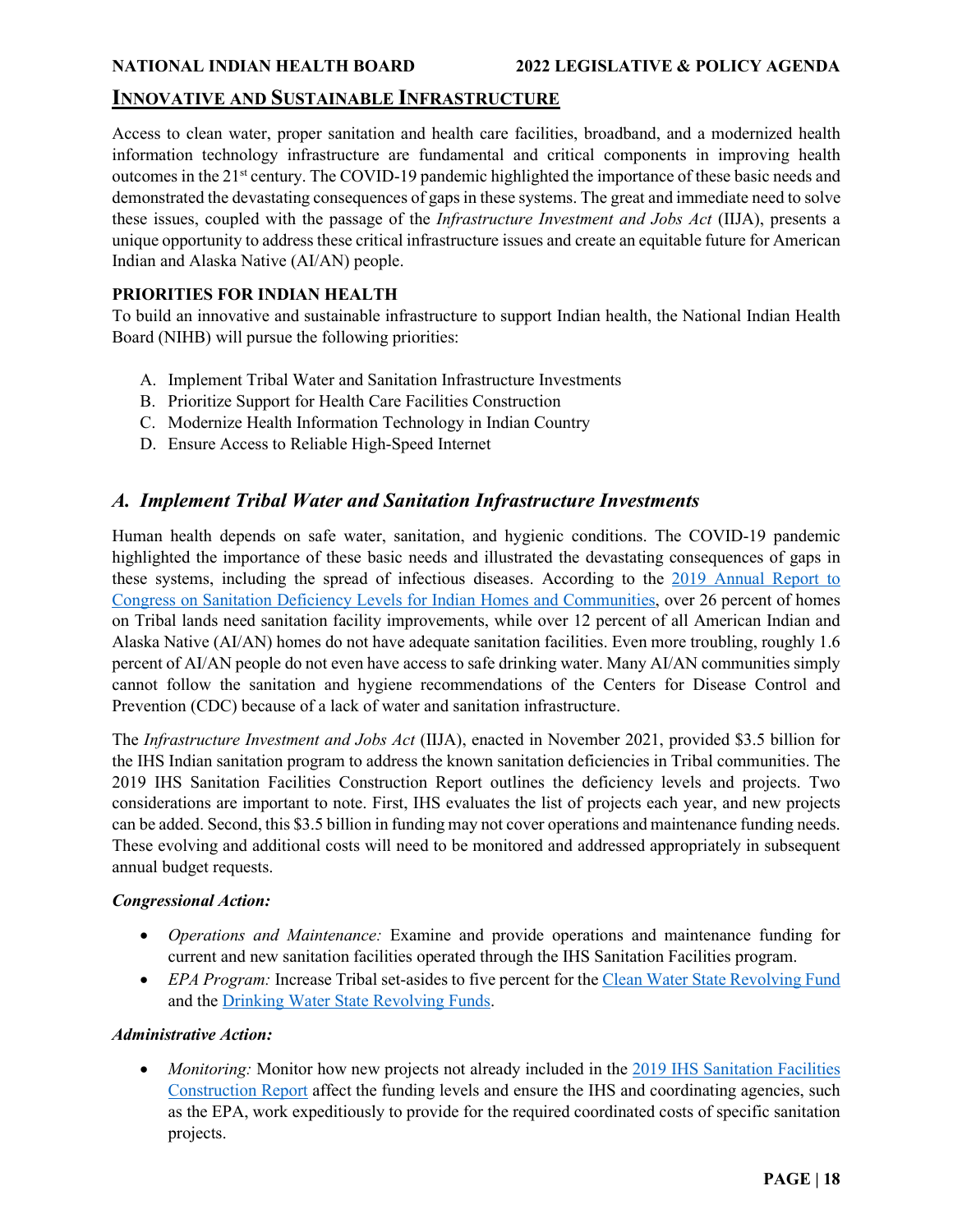#### **RESOURCES**

• **[2019 IHS Sanitation Facilities Construction Report](https://www.ihs.gov/sites/newsroom/themes/responsive2017/display_objects/documents/FY_2019_RTC_Sanitation_Deficiencies_Report.pdf)**

### <span id="page-18-0"></span>*B. Prioritize Support for Health Care Facilities Construction*

The Indian health system is beset by antiquated and deficient health care facilities that are primarily unequipped to respond to the ongoing COVID-19 pandemic. The average age of an Indian Health Service (IHS) hospital is 37.5 years, compared to 10 years for mainstream hospitals. IHS facilities can accommodate roughly 52 percent of needs based on American Indian and Alaska Native (AI/AN) population sizes. IHS and Tribal hospitals have a severe shortage of intensive care unit (ICU) beds or complete lack of inpatient facilities and no space for specialty care such as dialysis treatment. In small villages and remote Tribal locations, there is no ability to place a patient in isolation or quarantine.

*Joint Ventures and Small Ambulatory Project*. For the Joint Venture Construction Program (JVCP), Tribes secure the funding and construct the health care facilities, and the IHS provides funding for staffing. Generally, these projects enable Tribes to obtain health care facilities faster than through the Health Care Facility Construction Program, even though the federal government should be funding the entire costs as part of the trust responsibility and treaty obligations. However, many JVCP projects will be delayed or lose resources for construction projects without an influx of funding. Congress must provide funding for all JVCP projects for all Tribes that satisfy eligibility for the past and current JVCP competition.

The Small Ambulatory Program (SAP) funds small ambulatory clinic construction with caps of approximately \$2 million per project and no staffing funds. They are crucial for Tribes not on the 1993 Health Care Facilities Construction Priority List ("Priority List") or participating in JVCP. They are especially critical for those IHS Areas with no IHS or Tribally operated hospitals.

*Cost Estimate*. There is an urgent need to fund those facilities on the Priority List, JVCP, SAP, and specialty care facilities such as dialysis centers, long-term care facilities, and inpatient behavioral health care treatment facilities. According to IHS, the total cost for these facilities is approximately \$22 billion.

*Maintenance and Improvement*. Maintenance and Improvement (M&I) funds are the primary source for maintenance, repair, and improvements for IHS and Tribal health care facilities. Adequate funding is vital to ensure functional healthcare facilities meet building/life safety codes, conform to laws and regulations, and satisfy health accreditation standards. IHS distributes the M&I program funding using a formula allocation methodology based on industry standards of health facilities. Current funding levels for M&I are below about 78 percent of the total needed for all eligible facilities. According to IHS, as of 2021, the backlog of essential maintenance and repair is estimated to be \$945 million to fully fund all M&I needs.

*Equipment*. Most medical equipment has an average useful lifespan of 6 years. Still, medical and lab equipment in most IHS facilities is more than twice that old, posing a severe public health risk for Tribal communities.

The Indian health system nearly buckled under the pressure of the pandemic. Fully funding health care facilities construction is how Congress can adequately prepare the IHS and Tribally operated health clinics and hospitals for the next public health emergency.

The IHS and Tribes need equitable and flexible funding to increase hospital and clinic capacity and ensure related costs such as maintenance, routine improvements, and equipment are adequately covered. The Indian health system must also have the funding and flexibility to acquire, renovate, or construct alternative triage units to manage this pandemic.

#### *Congressional Action:*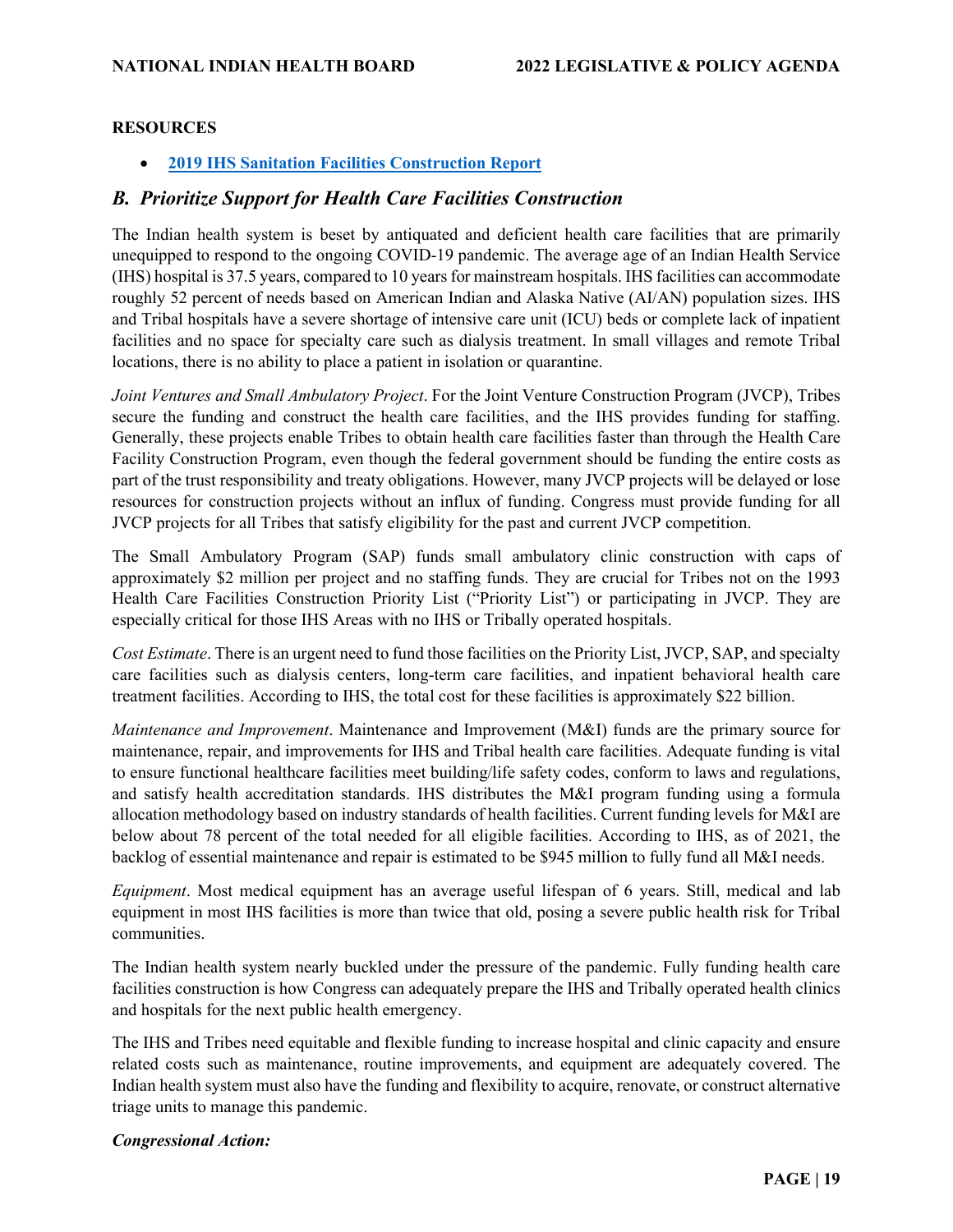- *Funding:* Fully and equitably fund construction of health care facilities across all twelve IHS Service Areas, including the Priority List, the JVCP projects, SAP projects (with no arbitrary cap of \$2 million), and specialty care facilities.
- *JVCP*: Ensure regular cycles of JVCP, with the selection of new projects no less than every two years.
- *Maintenance and Improvement:* Fully fund the backlog of M&I projects for IHS-funded Tribal programs.

### <span id="page-19-0"></span>*C. Modernize Health Information Technology in Indian Country*

The Indian Health Service (IHS) provides the technology infrastructure for a nationwide health care system, including a secure wide area network (WAN), enterprise email services, and regional and national help desk support for approximately 20,000 network users. IHS's health information technology (HIT) supports the health care operations of the Indian health system with comprehensive health information solutions, which includes an electronic health record (EHR) and more than 100 applications.

The HIT system currently used by IHS and many Tribal and Urban Indian healthcare organizations is the Resource and Patient Management System (RPMS). This comprehensive health information suite supports a broad range of clinical, population health, and business processes from patient registration through the billing cycle. In recent years, advances in health-related standards and technologies, an increasingly complex regulatory environment around HIT, and the decision of the VA, IHS' long-time collaborative partner, to move to a commercial off-the-shelf HIT solution, have combined to make the current approach to IHS HIT development and support non-sustainable going forward.

*Tribal Migration to COTS*. Due to increasing interoperability issues and failure to meet the needs of many Tribal health systems, many Tribes, at their own expense, have moved away from the outdated RPMS to better, more interoperable systems. Many Tribes have implemented Commercial Off-the-Shelf (COTS) EHR systems. Since many Tribes have elected to purchase their own COTS, a growing patchwork of EHR platforms exists across the Indian health system.

*IHS HIT Modernization Project.* In 2018-2019, HHS and IHS collaborated on analyzing options for modernization of the IHS HIT infrastructure. The assessment focused on the people, processes, and technology that are part of the current RPMS ecosystem, seeking to achieve a detailed understanding of the current system's utilization, capabilities, effectiveness, and gaps. Upon careful review of the findings from the analysis, IHS leadership concluded that a total replacement of RPMS is the most appropriate, realistic, and sustainable option for IHS HIT modernization. IHS has initiated the acquisition process and will release the formal request for proposal (RFP) in Q2 of this year.

*Shortfalls*. An IHS HIT program with proper resources creates efficiencies to (1) care for patients; (2) pay providers; (3) coordinate referral services; (4) recover costs; and (5) support clinical decision-making and reporting, all of which results in better care, efficient spending, and healthier communities. The National Tribal Budget Formulation Workgroup has estimated the cost of EHR modernization for the Indian health system at \$3 billion. The FY 2021 IHS appropriations for an EHR modernization are \$34.5 million, and HIT is \$182.15 million. This funding is insufficient to adequately create the efficiencies required to overhaul and operate a modern EHR system.

#### *Congressional Action:*

• *Funding:* Provide funding to establish a fully functional and comprehensive HIT system for the Indian health system that is fully interoperable with Tribal, urban, private sector, and VA HIT systems. The funding should include maintenance costs and offset costs Tribes incurred to modernize their EHR systems without federal action.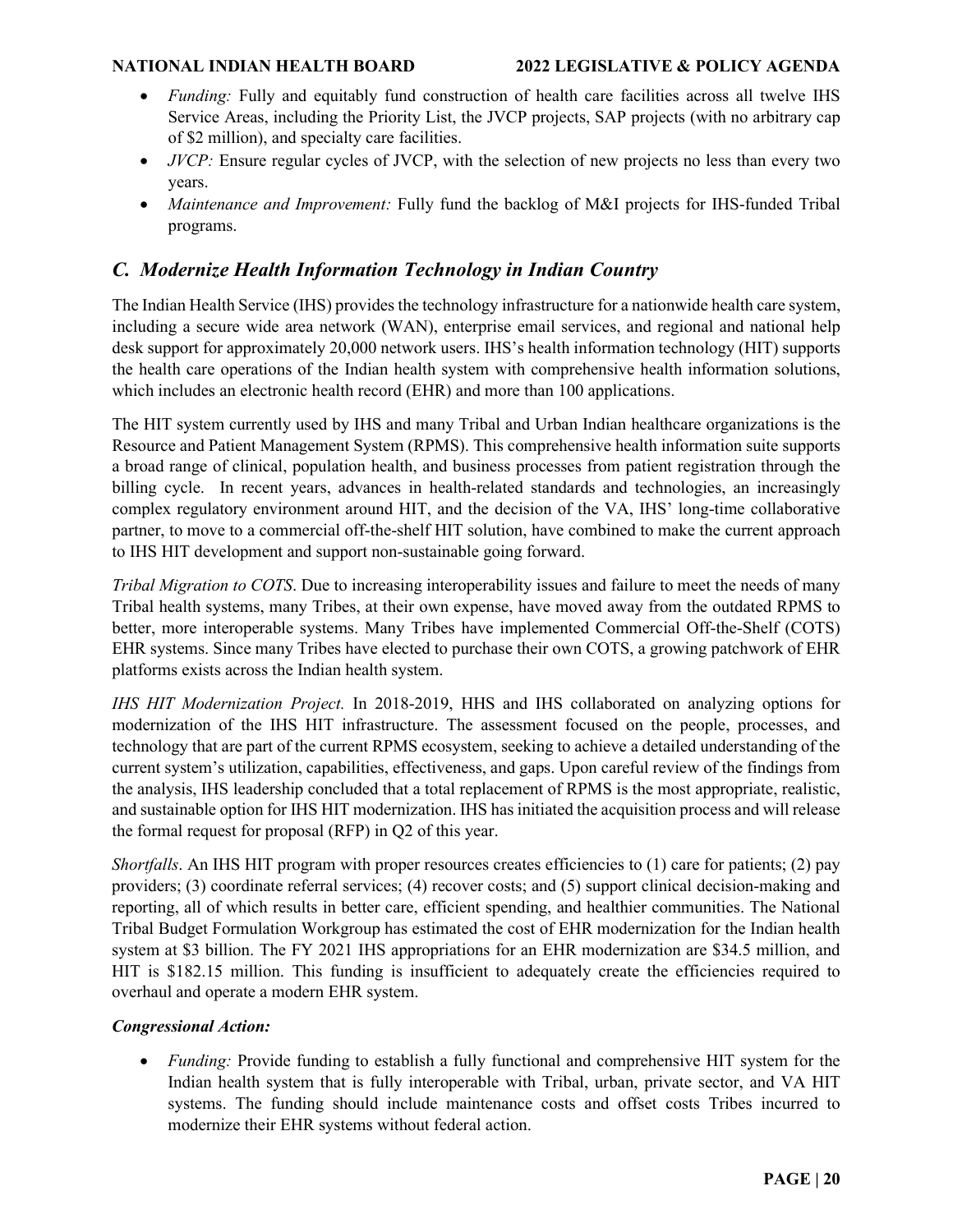#### *Administrative Action:*

- *Advisory Group on Interoperability:* The VA-IHS memorandum of understanding (MOU) includes a goal of interoperability between the IT systems used by both agencies. The agencies must establish an advisory group composed of Tribal leaders, Tribal technical assistants, subject matter experts, and federal representatives to ensure continued progress toward this goal.
- *Advisory Group on HIT Modernization:* IHS must establish a Tribal Advisory Committee (TAC) or another transparent engagement process to provide opportunities for Tribal engagement with the Project Management Office (PMO) to manage the next steps in the HIT Modernization Project. (While the Information Systems Advisory Committee has been involved in some aspects of the HIT Modernization Project, this committee does not fulfill the need for focused, robust Tribal engagement on HIT modernization).
- *Funding:* Engage the National Tribal Budget Formulation Workgroup to identify and quantify funding needs and other support for HIT and EHR modernization.
- *Transparency:* To facilitate transparency regarding the HIT Modernization project, IHS should create a website where Tribal leaders can find all public reports, meeting minutes, presentations, updates, and relevant materials collected or developed during the project.
- *Strategic Review:* IHS should conduct a strategic review of the IHS HIT Modernization Project to determine how the progress aligns with the project's key performance indicators and goals for stakeholder engagement, which included goals for robust Tribal governance and engagement in the project. A report of the findings, including how IHS will address any shortcomings identified, should be published and presented to Tribal leaders and officials from the U.S. Department of Health and Human Services (HHS).

### <span id="page-20-0"></span>*D. Ensure Access to Reliable High-Speed Internet*

The expansion of telehealth during the COVID-19 pandemic has increased the importance of broadband as a public health issue; however, the lack of broadband access presents multiple barriers for Tribes.

*Disparity*. According to a [2019 Federal Communications Commission \(FCC\) Report,](https://docs.fcc.gov/public/attachments/DOC-357269A1.pdf) only 46.6 percent of homes on rural Tribal lands had access to fixed terrestrial broadband at standard speeds, an astounding 27 points lower than non-Tribal lands. This disparity illuminates Tribes' inability to provide or fully realize the benefits of telehealth to address the impacts of the COVID-19 pandemic. In addition to public health implications, the lack of broadband access presents a barrier to economic development, particularly detrimental in an era where remote work has been necessary and will continue to be more widely adopted.

*Funding*. The *Infrastructure Investment and Jobs Act* (IIJA) provided \$2 billion for Tribal broadband. This funding is a step in the right direction. The IIJA programs should ensure Tribes can determine the best methods for expanding their broadband infrastructure in a manner that acknowledges Tribal sovereignty, particularly in protecting cultural resources. It is unclear whether the funding is sufficient to cover all Tribal lands and what areas, infrastructure, and services lack adequate funds.

#### *Congressional Action:*

- *Gap Analysis:* Fund a study of Tribal lands to determine where gaps in access to broadband exist and the best technologies to address them.
- *Funding:* Ensure the allocation of IIJA and other broadband funding is made directly, expeditiously, and flexibly according to Tribal priorities and decisions.

#### *Administrative Action:*

• *Alliances:* Tribes, Tribal representatives, NIHB, Indian Health Service (IHS), and Bureau of Indian Affairs (BIA) must establish a relationship with the Federal Communications Commission (FCC)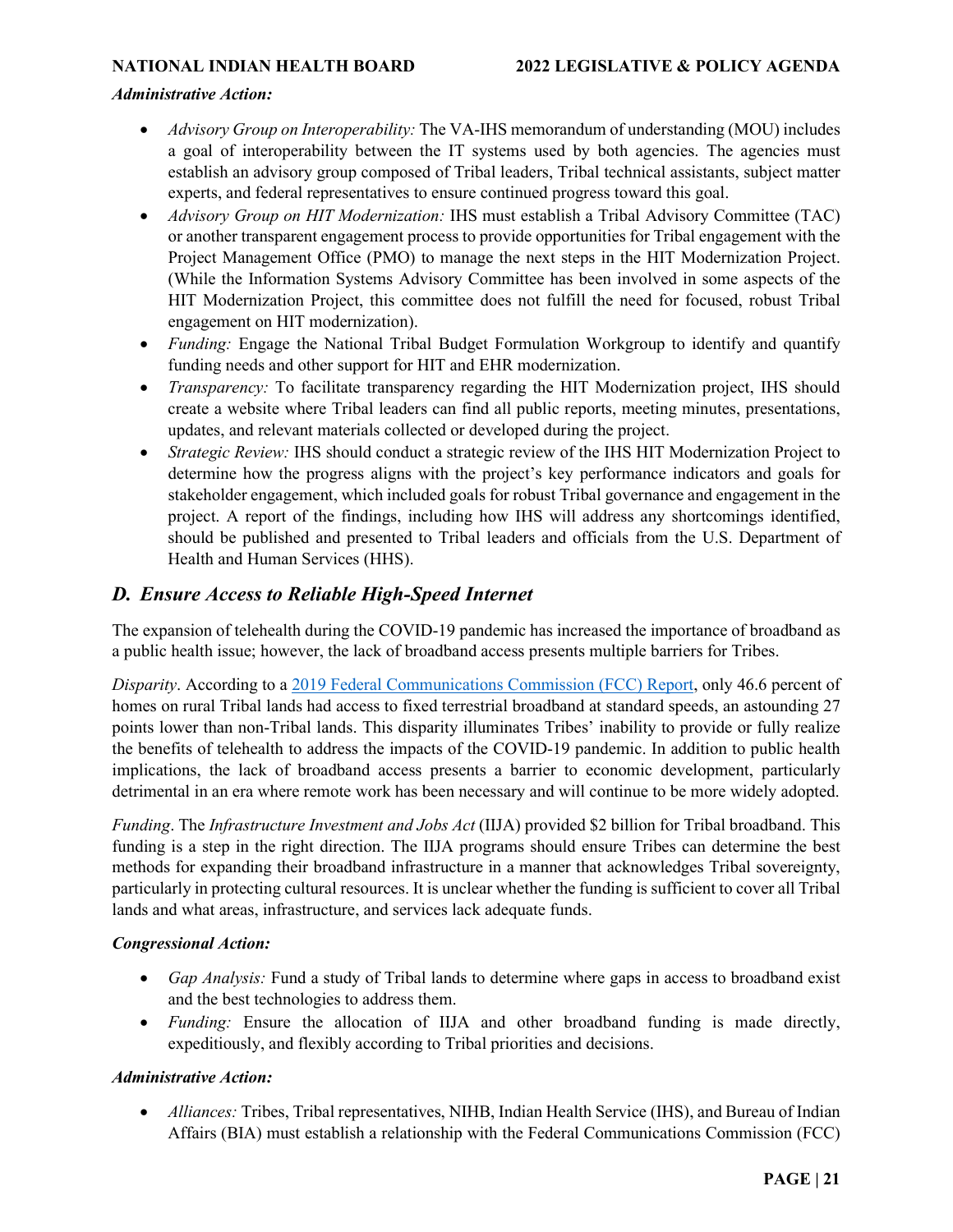#### **NATIONAL INDIAN HEALTH BOARD 2022 LEGISLATIVE & POLICY AGENDA**

Office of Native Affairs and Policy (ONAP) to ensure that broadband deployment happens equitably across Indian Country and in a way that respects Tribal sovereignty and promotes Indian health care service delivery (e.g., Electronic Health Records, Health Information Technology, Telehealth).

• *Oversight:* The ONAP should provide an annual update to Indian Country to report progress and demonstrate equity regarding broadband deployment.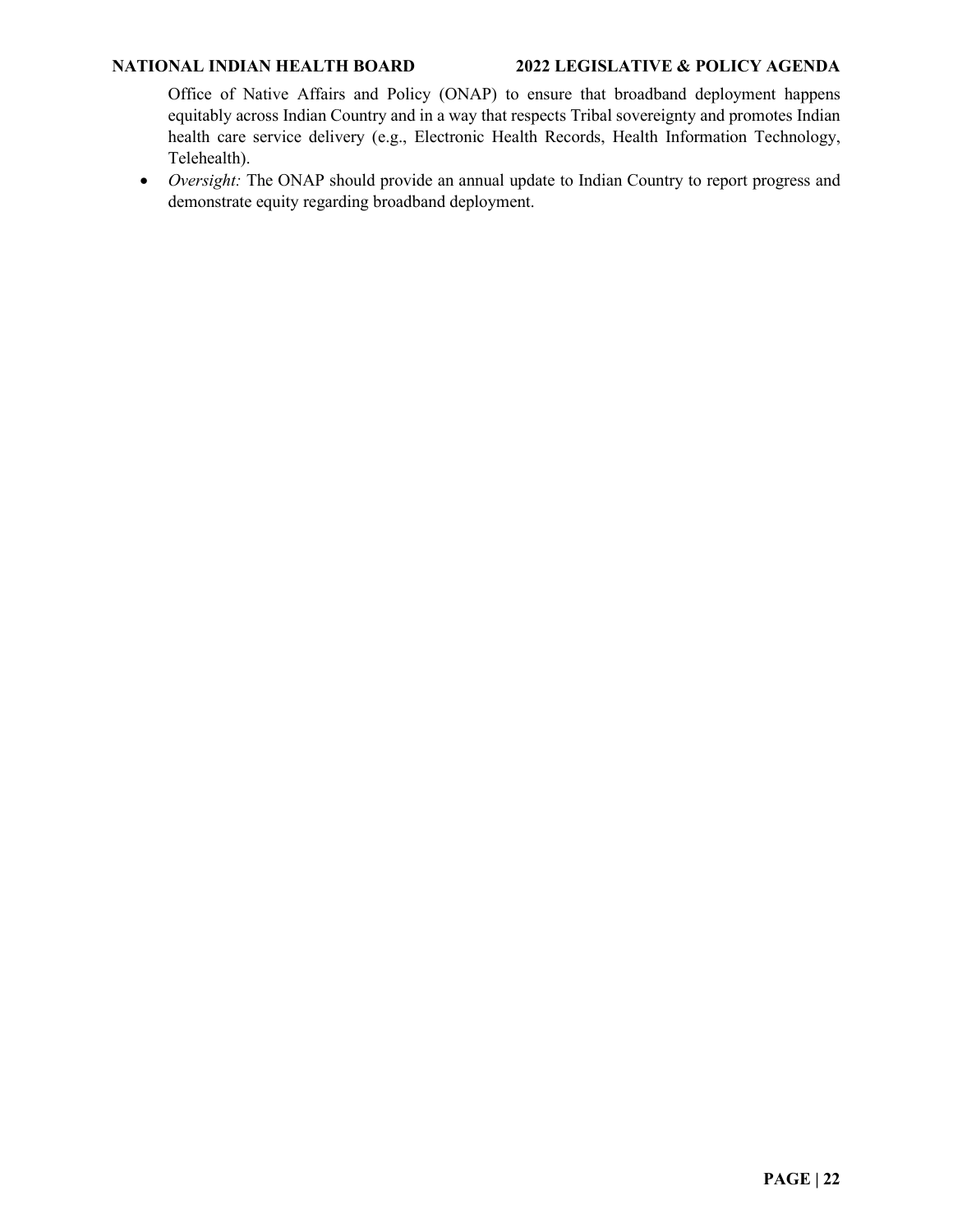### <span id="page-22-0"></span>**HEALTH EQUITY**

The [2018 Broken Promises Report](https://www.usccr.gov/files/pubs/2018/12-20-Broken-Promises.pdf) by the U.S. Commission on Civil Rights highlights in stark terms how the United States' historical unjust treatment of Tribes and American Indian and Alaska Native (AI/AN) people led to the inequities experienced across Indian Country today. The report states that despite the trust and treaty obligations agreed to by the federal government, "the U.S. government forced many Native Americans to give up their culture and, throughout the history of this relationship, has not provided adequate assistance to support Native American interconnected infrastructure, self-governance, housing, education, health, and economic development needs." Historical and current policies perpetuating barriers in these areas have contributed to the vast disparities in rates of illness and death AI/AN communities experience.

Achieving health equity, therefore, requires a decolonization approach and mindset. It requires increased investment in both the priority health issues disproportionately harming Tribal communities, as well as in AI/AN social determinants of health. Working in collaboration with Tribal communities, the federal government will need to remove obstacles to health such as poverty, discrimination, and their consequences, including lack of agency, access to good jobs with fair pay, quality education and housing, safe environments, and health care.

The resilience and strength of AI/AN peoples, rooted in community and cultural traditions, has allowed Tribes to survive and often beat the odds, despite the long history of injustice against them. These invaluable resources – including resilience, community, and rich cultural traditions – must be honored and supported throughout all efforts to pursue health equity for AI/AN peoples.

#### **PRIORITIES FOR INDIAN HEALTH**

To address chronic health disparities and promote health equity in Indian Country, the National Indian Health Board (NIHB) will pursue the following priorities:

- A. Study and Invest in Social Determinants of Health
- B. Promote and Sustain Environmental Health Improvements in Indian Country
- C. Address Housing and Homelessness in Indian Country
- D. Identify, Enact, and Resource Solutions for the Crisis of Missing & Murdered Indigenous People
- E. Establish Permanency and Self-Governance for the Special Diabetes Program for Indians
- F. Prioritize Indian Country in HIV Funding

### <span id="page-22-1"></span>*E. Study and Invest in Social Determinants of Health*

Where people live, work, play, and practice cultural traditions profoundly influence their health. Research demonstrates that the conditions around us – social, economic, environmental, etc. – are the strongest factors in determining which populations are healthy and which experience higher rates of disease, disability, and death. These factors, known as *social determinants of health*, play a more significant role in determining population health than genetics or health care. Societal conditions like poverty, discrimination, and the physical design of our communities shape access to resources like healthy food, stable and safe housing, social connection, education, health care, and clean air and water. Because these societal conditions do not affect everyone equally, not everyone has the same opportunities to be healthy. These disparities lead to preventable differences in health status, as those with fewer opportunities to be healthy are more likely to get sick or injured or even die prematurely. These preventable disparities are known as health inequities.

Decades of research have documented health inequities experienced by American Indians and Alaska Natives (AI/AN). However, efforts to improve health and well-being in Indian Country have often focused on trying to help individuals beat the odds, rather than investigating and investing in ways to enhance the lives of all AI/AN people. Significant improvement in population health requires additional attention to and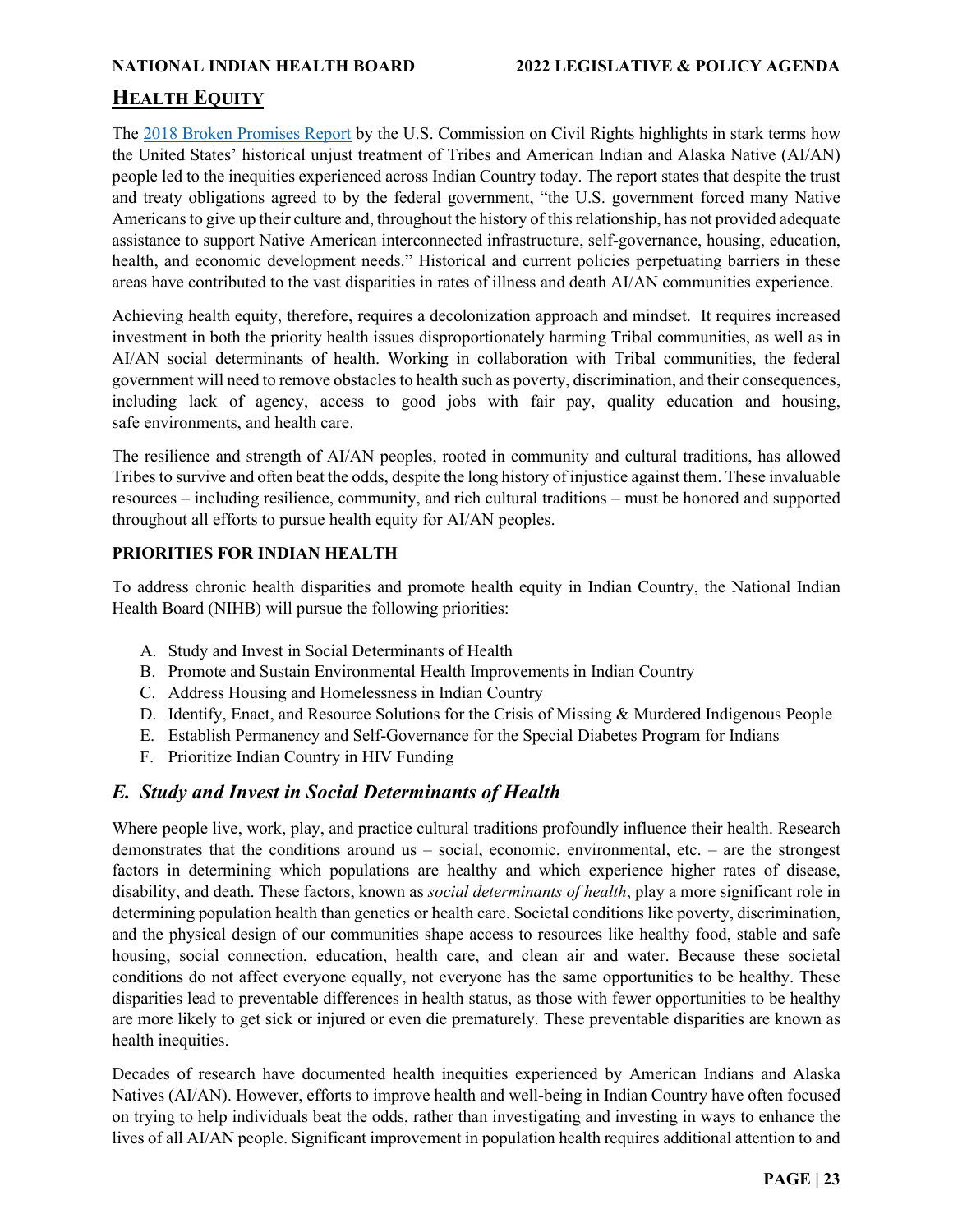#### **NATIONAL INDIAN HEALTH BOARD 2022 LEGISLATIVE & POLICY AGENDA**

investment in the social determinants of health. Resolving issues around housing, food, water, education, jobs, transportation, and cultural connectedness will sustainably improve health and wellbeing for the entire community over the long term.

*Initiatives*. President Biden intended to carry out his domestic agenda through the *Infrastructure Investment and Jobs Act* (IIJA) and the proposed *Build Back Better initiative*, pending in Congress. While the IIJA addressed infrastructure renewal, the *Build Back Better bill* focused on various social and health-related programs. Both Congress and the Administration should include Tribes as part of any domestic agenda package, particularly when addressing social health determinants.

#### *Congressional Action:*

- *Inclusion:* Include Tribes in legislation intended to address health-related social programs to reduce poverty-impacted issues, e.g., maternal health care.
- *Fund:* Fund a process led by Tribes, Tribal representatives, and Tribal organizations such as NIHB to identify and study AI/AN social determinants of health.

#### *Administrative Action:*

- *Determinants:* Consider social determinants of health such as housing, food, water, education, jobs, transportation, and cultural connectedness, when addressing Indian health care disparities.
- *Budgeting:* Create budget requests to study and address social determinants of health in Indian Country.
- *Medicaid:* Encourage and approve Section 1115 Demonstrations addressing social determinants of health.

#### **RESOURCES**

- **[2018 Broken Promises Report](https://www.usccr.gov/files/pubs/2018/12-20-Broken-Promises.pdf)**
- **2017 Robert Wood Johnson Foundation Report: What is Health Equity?**
- **[NIHB Resolution 18-08](https://www.nihb.org/docs/05232019/NIHB%20Resolution%2018-08%20Support%20for%20International%20Work%20-%20Final.pdf):** Building Relationships to Explore and Understand Commonalities in Health Disparities, Health Outcomes, Determinants of Health, and Health Systems Amongst Indigenous Populations of Other Countries

### <span id="page-23-0"></span>*F. Promote and Sustain Environmental Health Improvements in Indian Country*

The health of the environment directly impacts public health in Indian Country. Improving environmental health aids in preserving Tribal nations and cultures and promotes health and well-being.

*Status*. Contaminated drinking water, harmful air pollutants, destruction of natural habitats, climate change, extreme weather, and exposure to toxic heavy metals are just some of the environmental health issues that Tribal communities struggle to prevent, mitigate, or overcome, often with little or no support from the federal government. Twenty-five percent of the nation's 1,300 Superfund sites designated by the Environmental Protection Agency (EPA) are located either in or near Indian Country, even though Indian Country is only approximately two percent of the national land area. Decreased environmental health impacts physical and mental health and emotional and spiritual wellness for AI/AN communities and individuals.

*Traditions*. Lower population counts of species that Tribes use for subsistence and ceremonial practices harm the overall wellness of Tribal members. Many Tribes also rely on traditional foods, and the loss of this sustenance is particularly acute in areas where there are few other affordable, healthy foods for purchase.

#### *Congressional Action:*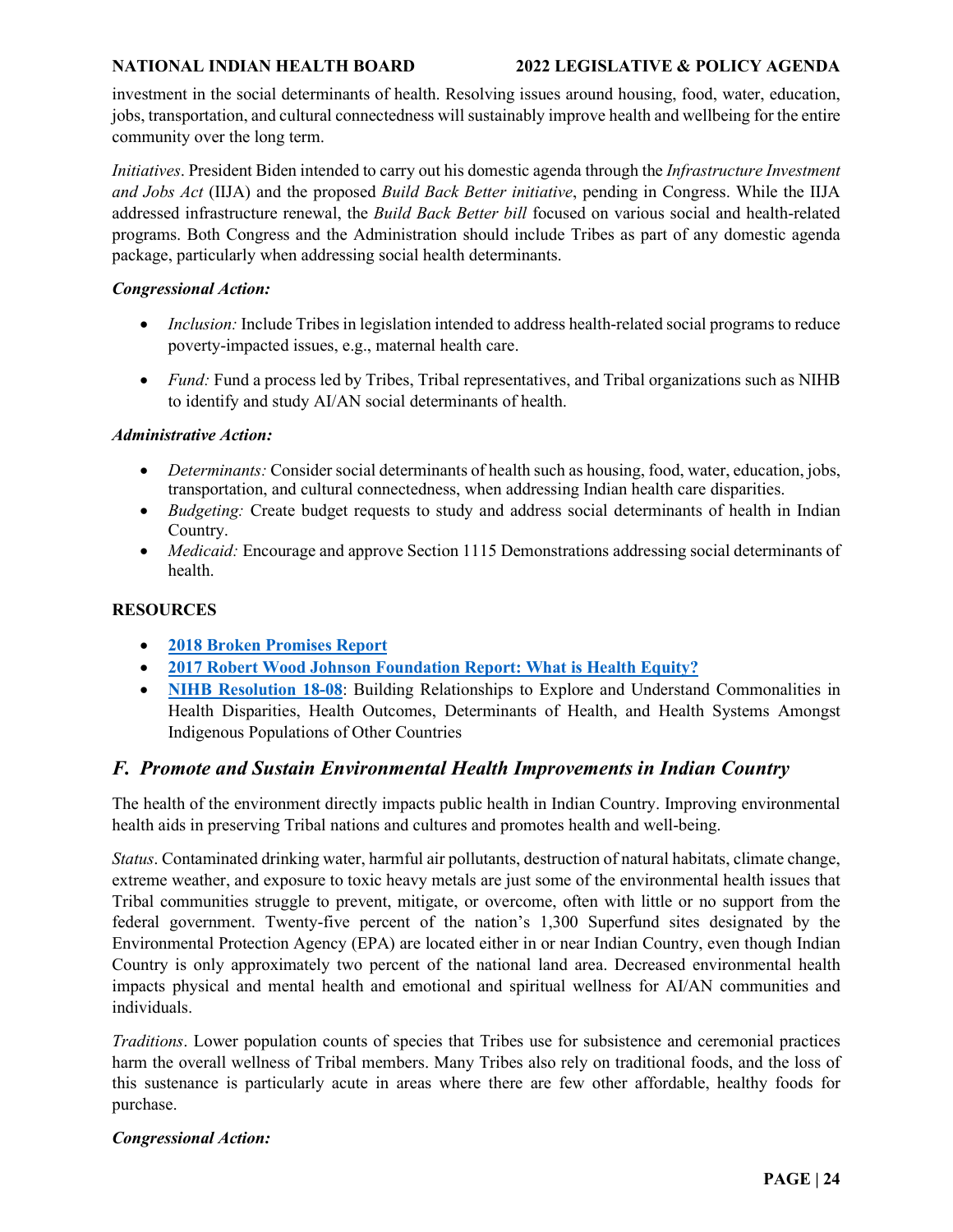- *Climate Change:* Provide resources to Tribes that address the health effects of climate change, including for long-term planning, mitigation, and adaptation activities.
- *Funding:* Establish dedicated funding for Tribes for environmental health improvement efforts.
- *Lead Removal:* Provide oversight to agencies such as Housing and Urban Development (HUD) to ensure federal lead removal programs provide resources, training, and screening tools directly to Tribes.
- *Subsistence and Sustenance:* Provide Tribes adequate tools to preserve subsistence, traditional sustenance, and other healthy food sovereignty approaches.

#### *Administrative Action:*

- *Advisory Boards:* Seat Tribal representatives on all advisory boards formed to work on climate change and other environmental issues.
- *Council:* Ensure the White House Council on Native American Affairs (WHCNAA) and Tribal Nations Summit examines and engages on health effects as part of the discourse on and response to climate change and environmental health challenges in Indian Country and involves Tribal nations as full partners in federal planning and mitigation activities.
- *Research and Communication:* Create a Tribally led study into current and pervasive challenges related to environmental health and climate change adaptation.
- *Priorities:* Prioritize Tribal sanitation, clean water infrastructure, and electrical utilities.

### <span id="page-24-0"></span>*G. Address Housing and Homelessness in Indian Country*

Housing is a social determinant of health. All Tribal communities should have access to stable, safe, sanitary, and affordable housing. Homelessness, unstable housing, and overcrowded housing in Indian Country affects health outcomes. Studies demonstrate that homelessness and substandard housing are risk factors for domestic violence, human trafficking, missing and murdered Indigenous peoples (MMIP), substance abuse, mental illness, COVID-19, and other health problems in Indian Country.

Housing issues disproportionately impact AI/AN communities, with roughly 23 percent of existing homes in Tribal areas needing repairs, upgrades, or reconstruction compared to 5 percent of all U.S. households. There are estimated to be up to 85,000 homeless AI/ANs living in Tribal areas, contributing to significantly higher rates of overcrowded housing on Tribal reservations and lands, with 16 percent of AI/AN peoples experiencing overcrowded housing compared to 2 percent of all households nationwide. Moreover, disproportionate rates of poverty further exacerbate housing issues. AI/AN communities experience the highest poverty rates of any demographic at 26.2 percent compared to 14 percent nationwide, with median household income levels 32 percent below the national average.

While overcrowding and a shortage of affordable housing are not new problems, the COVID-19 pandemic has added a new layer of complexity and urgency. Overcrowding makes physical distancing impossible. Additionally, AI/AN populations have disproportionate levels of underlying conditions like heart disease and diabetes, making Tribal communities particularly susceptible to complications from COVID-19.

On June 24, 2021, Senator Brian Schatz (D-HI), Lisa Murkowski (R-AK), Jon Tester (D-MT), and John Hoeven (R-ND) reintroduced the *Native American [Housing Assistance and Self-Determination Act of](https://bit.ly/3x9B8tZ)  [2021](https://bit.ly/3x9B8tZ)* (S. 2264). This Act would reauthorize the *[Native American Housing Assistance and Self-](https://www.congress.gov/bill/104th-congress/house-bill/3219)[Determination Act of 1996](https://www.congress.gov/bill/104th-congress/house-bill/3219)* (NAHASDA) through 2032. Funding under NAHASDA programs is the primary source of federal assistance to ensure American Indians, Alaska Natives, and Native Hawaiians have access to safe, accessible, and affordable housing. Authorization for most NAHASDA programs expired in 2013, although Congress has continued to fund them. Bills that would reauthorize NAHASDA have been introduced in every Congress since 2013.

#### *Congressional Action:*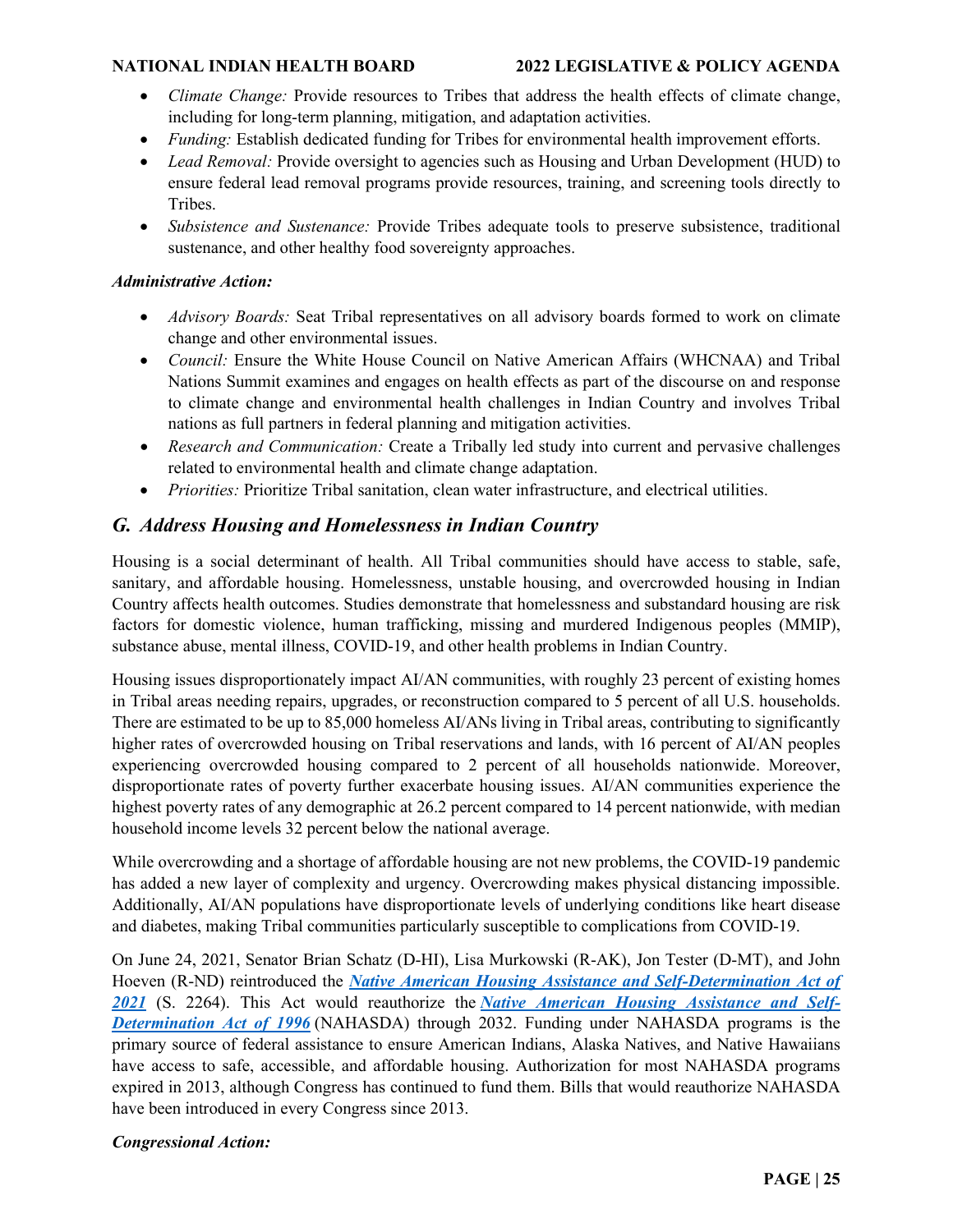• *Reauthorize:* Reauthorize the *Native American Housing Assistance and Self-Determination Act of 1996* (NAHASDA).

#### *Administrative Action:*

• *Funding:* Remove barriers to funding and provide specific Tribal set-asides for Tribal governments and Tribal organizations.

#### **RESOURCES**

• **[NIHB Resolution 20-06](https://www.nihb.org/docs/03052020/20-06%20NIHB%20Resolution%20on%20Housing%20as%20a%20Health%20Issue.pdf)**: Support for Addressing Housing and Homelessness in Indian Country as a Public Health Priority

### <span id="page-25-0"></span>*H. Identify, Enact, and Resource Solutions for the Crisis of Missing & Murdered Indigenous People*

Over the past decade, the crisis of missing and murdered Indigenous peoples (MMIP) in Indian country has gained renewed national attention. The crisis has been ongoing for decades, and the situation remains severe. In 2020 alone, the [National Crime Information Center recorded](https://operationladyjustice.usdoj.gov/sites/g/files/xyckuh281/files/media/document/OLJ_FBI_NCIC_2020_AIAN.pdf) 9,575 missing American Indian and Alaska Native (AI/AN) persons. According to the [Centers for Disease Control and Prevention \(CDC\) 2018](https://www.cdc.gov/injury/pdfs/tribal/Violence-Against-Native-Peoples-Fact-Sheet.pdf)  [National Vital Statistics Survey data,](https://www.cdc.gov/injury/pdfs/tribal/Violence-Against-Native-Peoples-Fact-Sheet.pdf) homicide was the 6<sup>th</sup> leading cause of death for AI/AN women under 45 years old. The [CDC](https://www.cdc.gov/mmwr/volumes/66/wr/mm6628a1.htm#T1_down) and [other studies](https://www.ncbi.nlm.nih.gov/pmc/articles/PMC4937122/) report that AI/AN women die from homicide at more than double the rate of non-Hispanic White women.

As many Tribal communities are working to reestablish traditional practices and norms, Indigenous women play meaningful and essential roles to preserving and bolstering a Tribe's cultural presence. The loss of life for these sacred Indigenous women is detrimental to their families and friends and for the sake of a Tribal nation rebuilding. In addition, because the crisis disproportionately falls on women, the frequency with which AI/AN women are missing or murdered has larger implications for rebuilding traditional cultural structures.

At face value, the violence involved in MMIP is a significant public health concern where discussions of violence prevention efforts touch upon intimate partner violence, child abuse, mental health, elder abuse, and sexual violence. However, addressing the MMIP crisis also presents its own unique set of additional challenges because of the sheer scope of the crisis and its required engagement across multiple professional disciplines and different legal jurisdictions. For example, [a 2018 report by the Urban Indian Health Institute](https://www.uihi.org/wp-content/uploads/2018/11/Missing-and-Murdered-Indigenous-Women-and-Girls-Report.pdf) (UIHI) identified several issues that impact timely law enforcement interventions. These issues included racial misclassification of AI/AN persons, lack of recognition for Tribal nations and citizenship, poor record keeping procedures, and vague judicial and criminal jurisdictional authority. Generally, if the perpetrator is not AI/AN, the [Tribal government has limited criminal jurisdiction](https://www.tribal-institute.org/lists/jurisdiction.htm) even if the crime was committed on Tribal lands. In addition, not only are accurate counts of MMIP lacking both in Tribal and urban areas, but information around perpetrators and the conditions and events leading up to such incidents are scant.

The crisis of missing and murdered Indigenous people exist at a complex intersection of health, law, and culture and deserves an in-depth investigation from multiple points of view. Like most other forms of violence, MMIP is wholly preventable. However, sufficient resources remain an issue. Without advance appropriations for health care, Tribes can lose behavioral health care providers during Continuing Resolutions and shutdowns, leaving these traumatized victims without treatment. Bold and aggressive investments in behavioral health prevention and treatment are needed to confront these problems. But much more is needed. Violence reduction and prevention efforts must focus on the victims' trauma and the underlying behavioral health problems contributing to violence.

*Executive Order 14053.* In November 2021, President Biden signed an Executive Order (EO) to address the crisis of MMIP. This EO contains important health initiatives to assist in addressing this crisis, including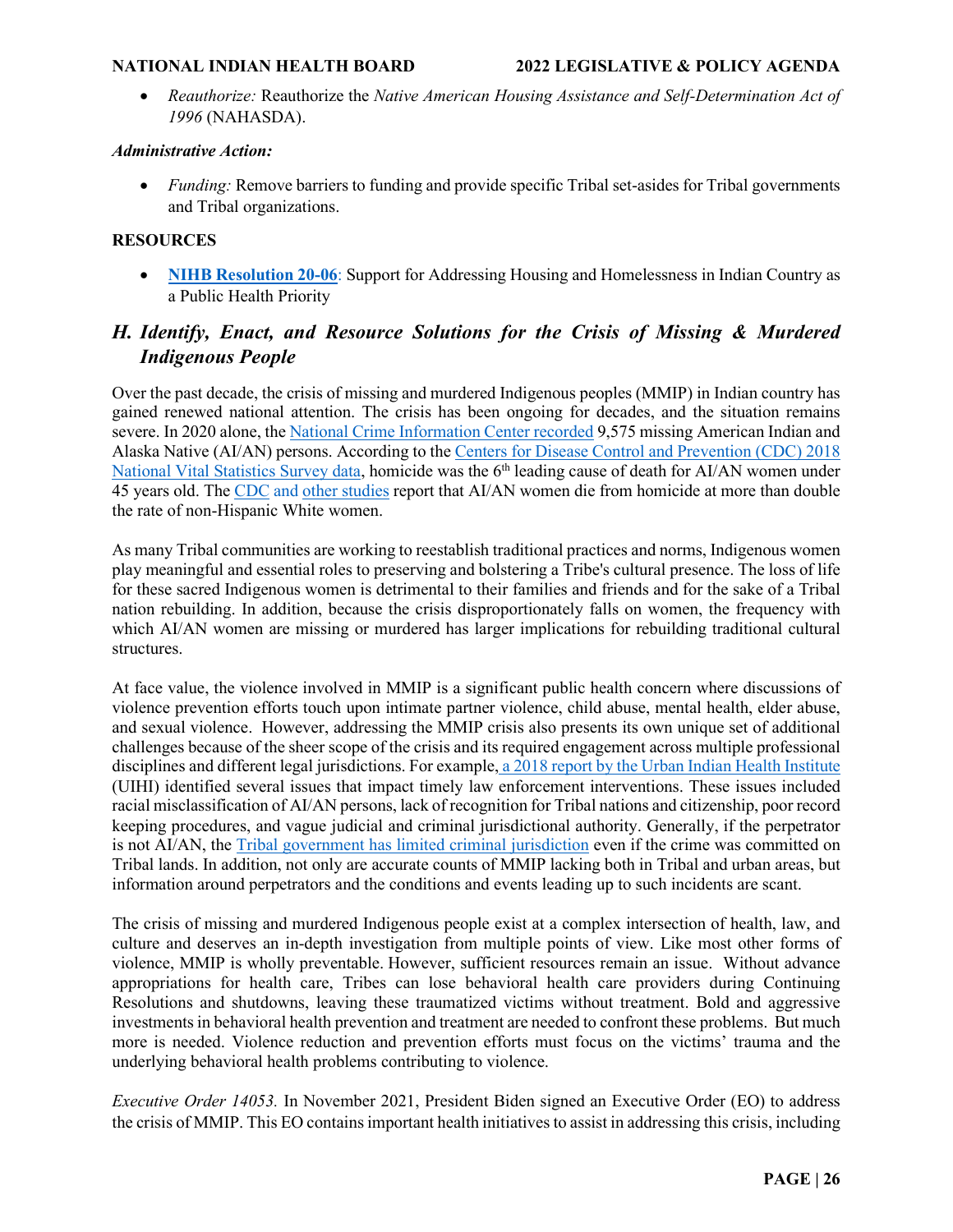examining the adequacy of research and data collection efforts at the CDC and the National Institutes of Health (NIH).

*Violence Against Women Act.* The *Violence Against Women Act* (VAWA), first passed in 1994, was amended in 2013 to include a provision allowing Tribes to claim jurisdiction over non-Natives who commit violent crimes against an AI/AN woman living on Tribal land. While this signals a step in the right direction, it stops short of giving Tribes the full ability to prosecute these crimes and limits sentencing authority.

The U.S. Department of Justice's (DOJ) Office of Violence Against Women (OVW) hosts an annual Tribal consultation to solicit recommendations from Tribal leaders on enhancing the safety of AI/AN women from domestic violence, dating violence, sexual assault, stalking, and sex trafficking; strengthening the federal response to said crimes; and administering funds and programs for Tribal governments established by VAWA.

*Executive Order 14053.* In November 2021, President Biden signed an Executive Order to address the crisis of MMIP. The order states that "[t]he Federal Government must prioritize addressing this issue and its underlying causes, commit the resources needed to tackle the high rates of violent crime that Native Americans experience over the long term, coordinate and provide resources to collect and analyze data, and work closely with Tribal leaders and community members, Urban Indian Organizations (UIOs), and other interested parties to support prevention and intervention efforts that will make a meaningful and lasting difference on the ground." The order directs the coordination of federal agencies to prevent and respond to violence against AI/AN people and calls for additional support for Tribal and non-federal law enforcement and data improvement.

*Other Previous Actions.* In 2020, Congress took a significant step forward by passing two pieces of legislation — *Savanna's Act* and the *Not Invisible Act of 2019*. This legislation includes important provisions for improving law enforcement and justice protocols, and access to relevant data, to better address missing or murdered AI/AN people. On April 1, 2021, Interior Secretary Deb Haaland announced the formation of a new [Missing & Murdered Unit](https://www.bia.gov/service/mmu) within the Bureau of Indian Affairs (BIA) Office of Justice Services to provide leadership and direction for cross-departmental and interagency work involving missing and murdered AI/AN peoples.

### *Congressional Action:*

• *Reauthorize VAWA Title IX:* The bill, S.3623, the *Violence Against Women Act Reauthorization Act of 2022*, reaffirms Tribal authority to seek justice for Native victims for certain violent crimes committed by non-Indians. Justice is an essential step toward healing and recovery for victims and communities.

#### *Administrative Action:*

- *Resources:* The DOJ must ensure Tribes have the resources necessary to take advantage of the enhanced jurisdiction provided under VAWA.
- *Prevention Efforts:* Fund Tribes, Tribal Health Departments, and Tribal organizations, such as NIHB, to sustain robust violence prevention programs in Indian Country.

### **RESOURCES**

- **[NIHB Resolution 17-04](https://www.nihb.org/docs/01272017/NIHB%20Resolution%2017-04%20VAWA.pdf):** Supporting the Violence Against Women Act in Indian Country
- **Executive Order 14053: [Improving Public Safety and Criminal Justice for Native Americans](https://www.whitehouse.gov/briefing-room/presidential-actions/2021/11/15/executive-order-on-improving-public-safety-and-criminal-justice-for-native-americans-and-addressing-the-crisis-of-missing-or-murdered-indigenous-people/)  [and Addressing the Crisis of Missing or Murdered Indigenous People](https://www.whitehouse.gov/briefing-room/presidential-actions/2021/11/15/executive-order-on-improving-public-safety-and-criminal-justice-for-native-americans-and-addressing-the-crisis-of-missing-or-murdered-indigenous-people/)** (November 2021)
- **[Missing and Murdered Indigenous Women & Girls: A Snapshot of Data from 71 Urban Cities](https://www.uihi.org/wp-content/uploads/2018/11/Missing-and-Murdered-Indigenous-Women-and-Girls-Report.pdf)  [in the United States](https://www.uihi.org/wp-content/uploads/2018/11/Missing-and-Murdered-Indigenous-Women-and-Girls-Report.pdf)** (Urban Indian Health Institute, 2018)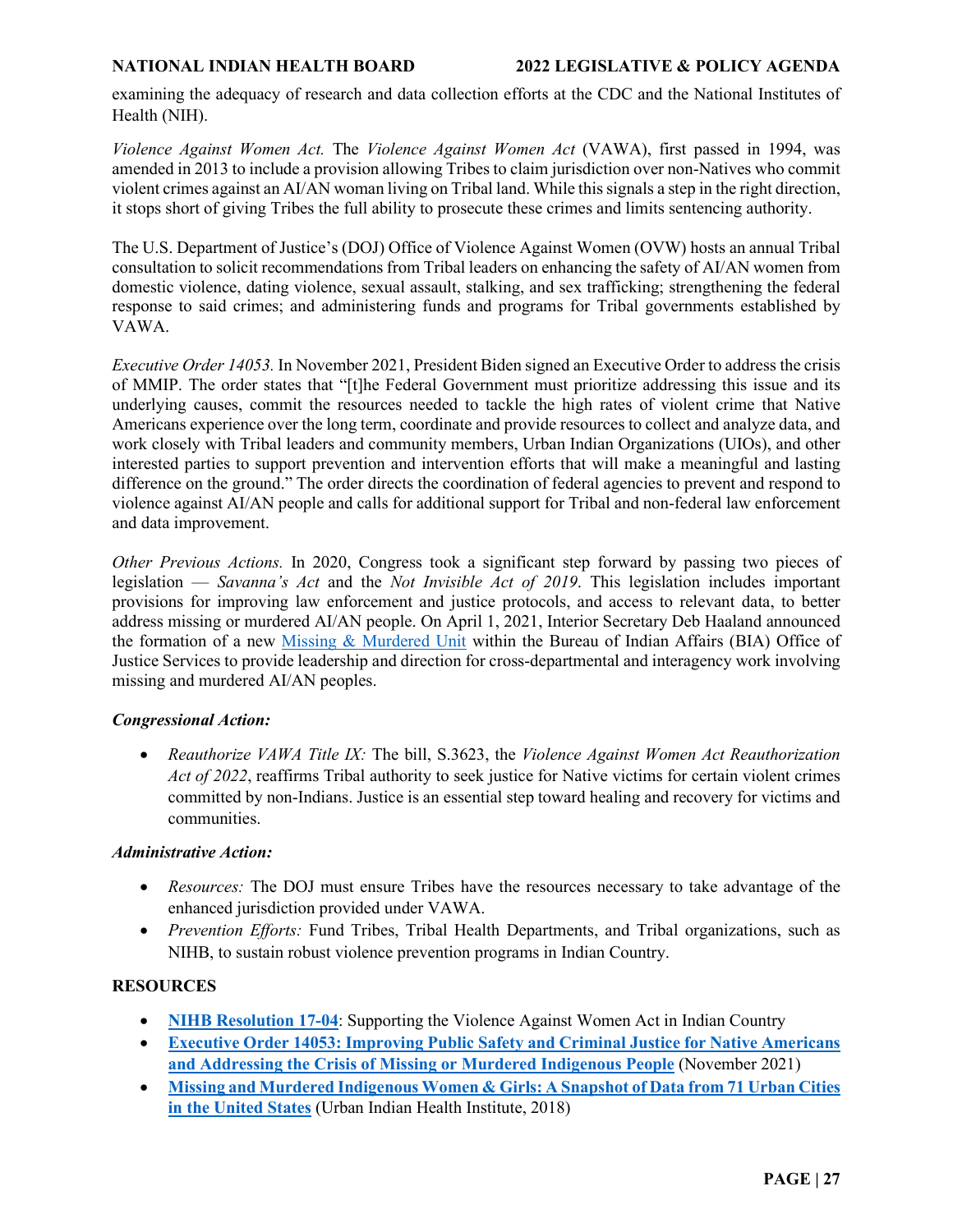### <span id="page-27-0"></span>*I. Establish Permanency and Self-Governance for the Special Diabetes Program for Indians*

Congress established the Special Diabetes Program for Indians (SDPI) in 1997 to address the disproportionate impact of type 2 diabetes among American Indians and Alaska Natives (AI/AN). This program has grown and become our nation's most strategic and effective federal initiative to combat diabetes in Indian Country.

*Benefits*. The SDPI has effectively reduced the incidence and prevalence of diabetes among AI/ANs and is responsible for a 54 percent reduction in rates of end-stage renal disease and a 50 percent reduction in diabetic eye disease among AI/AN adults. In a [2020 Report to Congress,](https://www.ihs.gov/sites/newsroom/themes/responsive2017/display_objects/documents/SDPI2020Report_to_Congress.pdf) IHS stated that, as a direct result of SDPI, the prevalence of diabetes in AI/AN adults decreased 15.4 percent in 2013 to 14.6 percent in 2017. A [2019 federal report](https://aspe.hhs.gov/reports/special-diabetes-program-indians-estimates-medicare-savings) found SDPI primarily responsible for \$52 million in savings in Medicare expenditures per year.

*Reauthorization*. Tribes have sought three amendments to the SDPI: (1) funding increased to \$250 million per year with annual increases tied to the rate of inflation; (2) permanency; and (3) funding distribution pursuant to the *Indian Self-Determination and Education Assistance Act* (ISDEAA). After 15 months of short-term extensions (6 in total), Congress reauthorized the program until the end of FY 2023 at \$150 million annually – the same level since 2004. This funding level does not allow all Tribes to participate in the program. The increased level would expand the program to more Tribes. Likewise, instead of just 2 to 3 years, making the program permanent would provide certainty and continuity of care and operations for Tribal programs.

The program operates primarily through grants. Distributing the SDPI funding under the ISDEAA through contracts and compacts would prevent administrative delays and allow Tribes receive all administrative and operational resources entitled to them under the ISDEAA, including contract supports costs (CSC).

#### *Congressional Action:*

- *Increase:* Permanently reauthorize SDPI at a minimum of \$250 million automatic annual funding increases tied to the rate of medical inflation.
- *ISDEAA:* Authorize Tribes and Tribal organizations to receive SDPI awards through ISDEAA contracts and compacts.
- *Baseline:* Increase baseline funding to address stagnant funding and expand the program's reach to additional Tribes.

### **RESOURCES**

• **[NIHB Resolution 21-04](https://www.nihb.org/docs/03012021/21-04_NIHB%20Resolution%20on%20SDPI.pdf)**: Support for a Permanent Reauthorization of the Special Diabetes Program for Indians to Include Annual Funding Increases tied to Medical Inflation; *and*, Support for an Amendment to the *Public Health Service Act* to Permit Tribes and Tribal Organizations to Receive Special Diabetes Program for Indians Funds through Self Determination and Self-Governance Contracts and Compacts

### <span id="page-27-1"></span>*J. Prioritize Indian Country in HIV Funding*

According to the Centers for Disease Control and Preventions' (CDC) [HIV Surveillance Report,](https://www.cdc.gov/hiv/pdf/library/reports/surveillance/cdc-hiv-surveillance-report-2018-updated-vol-32.pdf) from 2015 through 2019, the rate for diagnoses of the human immunodeficiency virus (HIV) infection in the United States among American Indian and Alaska Native (AI/AN) adults and adolescents increased by 18 percent. The rate of HIV infection among AI/ANs in 2019 was 10.5 per 100,000. Although the Biden administration's [National HIV/AIDS Strategy](https://hivgov-prod-v3.s3.amazonaws.com/s3fs-public/NHAS-2022-2025.pdf) has a renewed focus on Health Inequities, the number of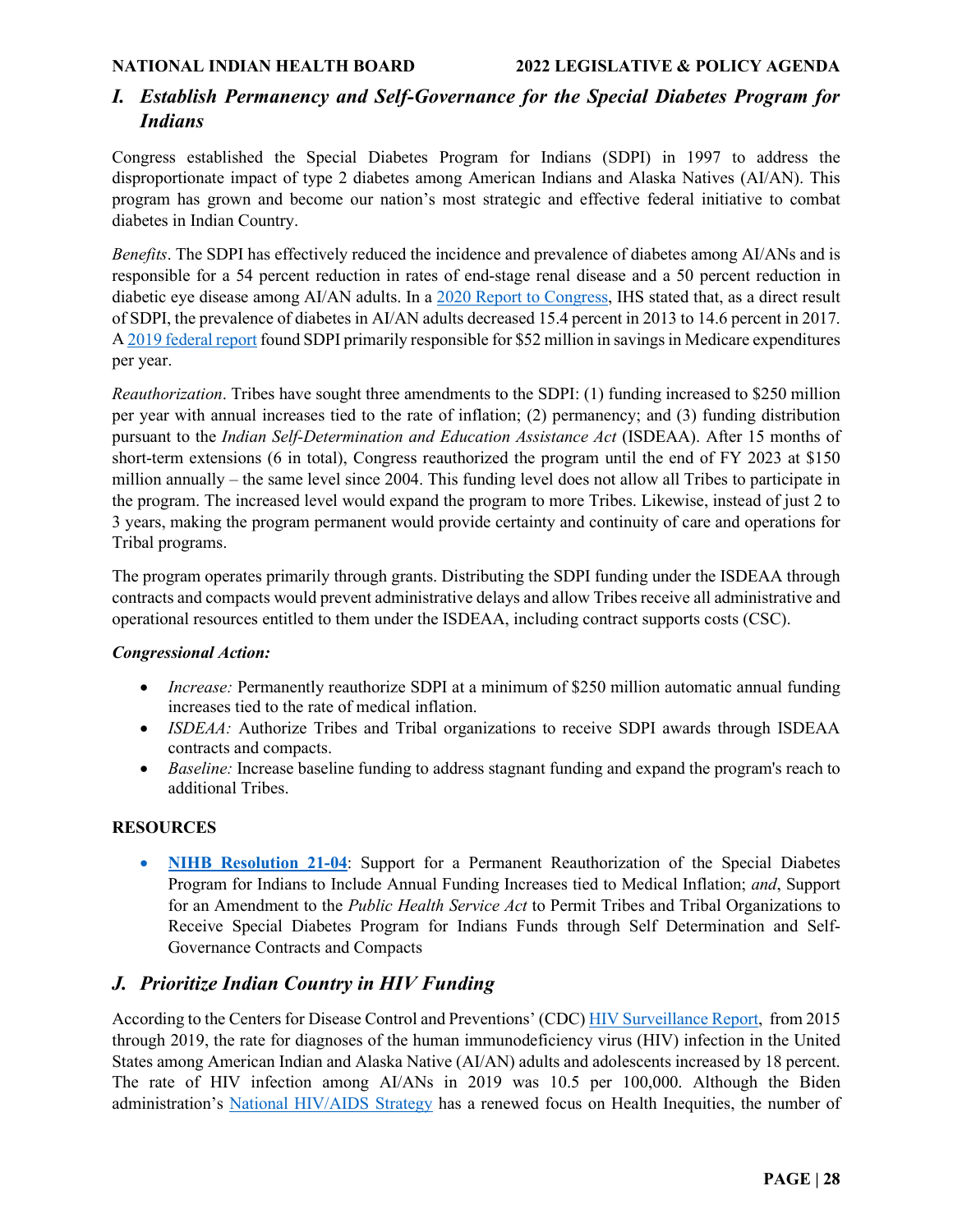diagnoses of HIV infection among AI/AN peoples continues to rise. The current national HIV/AIDS strategy does not sufficiently address the unique prevention and care realities of Indian Country.

*National Plan*. As part of this national plan, the HHS must examine, in consultation with Tribes, how to best design a framework and objectives for Tribes and AI/AN peoples as a population that is statistically at higher risk for acquiring or dying away from HIV or viral hepatitis. This framework must also incorporate Tribes in all federal government's HIV response activities and include approaches to best capture AI/AN data accurately and respectfully.

*Availability of Care*. Linkage to care is proven to be one of the most effective and straightforward interventions undertaken with a person newly diagnosed with HIV or who has fallen out of care. However, only a handful of providers across the entire Indian health care system have the training necessary to provide HIV specialty care for AI/AN people. Many providers are geographically scattered across the country.

As a result, many AI/ANs are required to rely upon referral care to providers outside the Indian health system and their communities, often traveling hours for appointments. While technically knowledgeable, these providers may not have the experience or the cultural knowledge to provide comprehensive, competent care to AI/AN people living with HIV. The lack of local providers, distance to HIV specialists, and lack of culturally competent serve as deterrents for many AI/AN peoples to seek ongoing care and monitoring.

*Funding*. Funding allocated and directed by the federal and state governments rarely make it to Tribal programs, and the few programs with direct Tribal funding are not sufficient. The U.S. Department of Health and Human Services (HHS) should, as part of its national HIV response, direct funding to support Tribal-specific training, technical and capacity-building assistance, outreach, and education, in addition to services, care, prevention, and treatment.

#### *Congressional Action:*

- *Increase IHS Funding:* Authorize and increase direct funding to Tribes and the Indian Health Service (IHS) to expand HIV programs.
- *Expand Funding Opportunities:* Ensure that funding opportunities to combat HIV are available to  $AI/ANS$ .

#### *Administrative Action:*

• *Consultation:* Consult with Tribes to develop an AI/AN-specific strategy to address the HIV epidemic in Indian Country.

#### **RESOURCES**

• **[NIHB Resolution 20-03](https://www.nihb.org/docs/03052020/20-03%20NIHB%20Resolution%20on%20HIV%20Funding.pdf)**: Federal Support for Tribal HIV Programming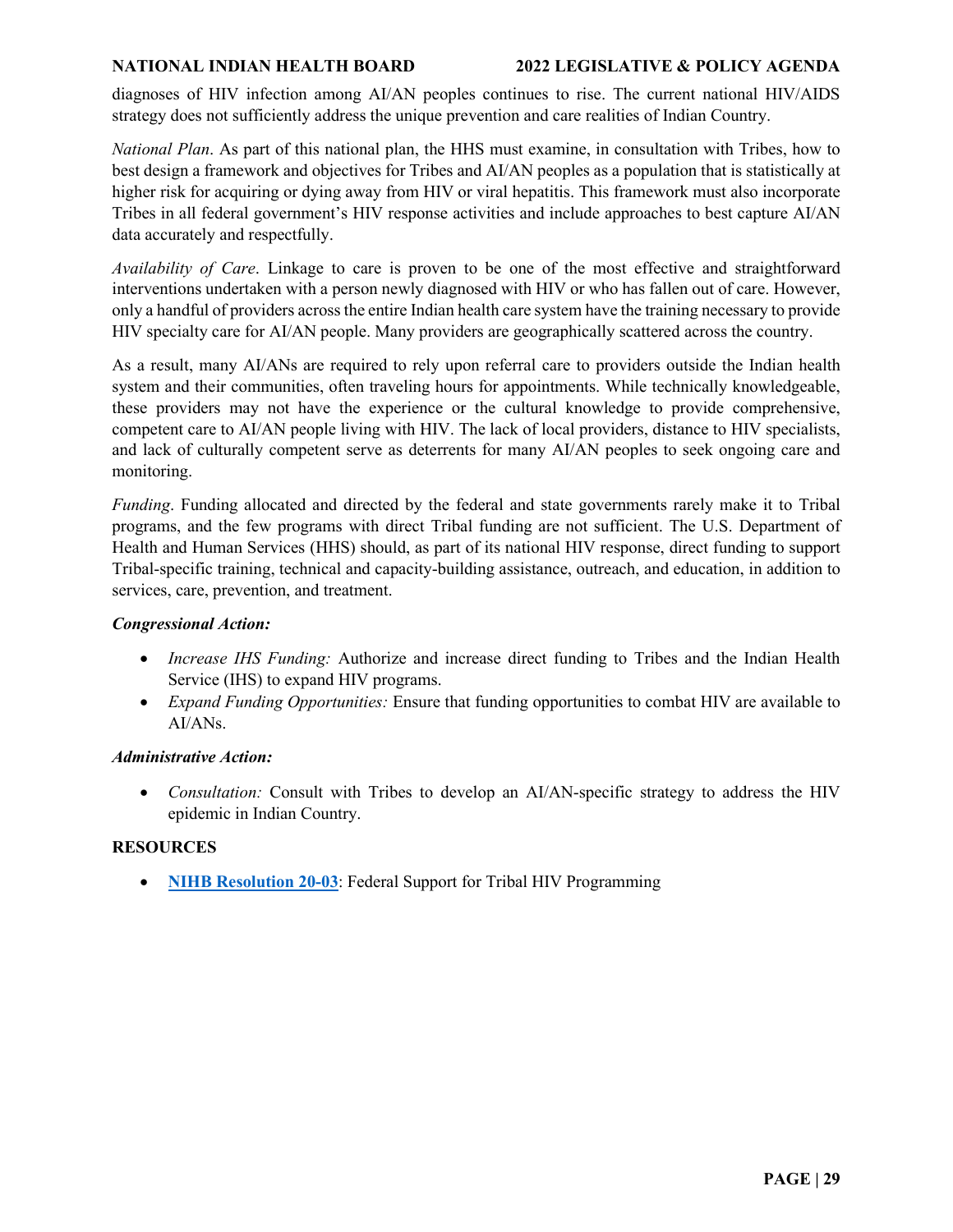### <span id="page-29-0"></span>**TRIBAL BEHAVIORAL HEALTH**

Resilience is a key component of mental health and wellness; however, its development is necessitated by experiences of trauma and adversity. The enduring spirit of American Indian and Alaska Native (AI/AN) communities is a prime example of resilience. The historical and intergenerational trauma of AI/AN peoples comes from federal colonialist policies designed to eradicate AI/AN identity and forced assimilation into mainstream culture. Loss of land, language, and cultural connection—including the forced separation of children from their Tribal communities—has created a history of systemic behavioral health inequities. These inequities manifest in several behavioral health-related symptoms, like substance misuse, suicide, stress-related disorders, and interpersonal violence.

To reduce AI/AN behavioral health inequity and improve health outcomes, there must be a deliberate, multi-agency collaborative effort that elevates Tribal sovereignty and encourages Tribes to direct their behavioral health initiatives with minimal administrative burden or restriction. Just as the federal government enacted initiatives to eradicate AI/AN identity, their contemporary response must be equally vigorous for the reclamation of that identity. Resilience and accompanying protective factors begin with acknowledging and addressing AI/AN-specific historical and intergenerational trauma. With that foundation, agencies can strengthen Tribal behavioral health systems and encourage infrastructure and capacity expansion. The strengthening of systems then supports the advancement of specific Tribal prevention, treatment, and recovery services that support culturally respectful healing and the pursuit of wellness.

#### **PRIORITIES FOR INDIAN COUNTRY**

To reduce AI/AN behavioral health inequity and improve health outcomes, the National Indian Health Board (NIHB) will pursue the following priorities:

- A. Address Historical and Intergenerational Trauma
- B. Strengthen Behavioral Health Systems
- C. Advance Tribal Prevention, Treatment, and Recovery Services

#### <span id="page-29-1"></span>*A. Address Historical and Intergenerational Trauma*

Dr. Maria Yellow Horse Brave Heart describes historical trauma as the "cumulative emotional and psychological wounding across generations, including the lifespan, which emanates from massive group trauma" and includes the harm to human health from chronic stress and trauma. These impacts are magnified when entire communities experience and re-experience past and present trauma.

Substance use disorders (SUDs) are among the many health problems worsened by racial discrimination and oppression, both historical and current. Research has directly linked historical trauma to substance use among American Indian and Alaska Native (AI/AN) peoples. In addition to increasing risk for substance use disorders, historical trauma and psychological stress for AI/AN adults may contribute to mental health disparities through heightened psychological stress responses to life stressors. Such negative impacts can be exacerbated for more vulnerable populations such as youth and Two-Spirit AI/AN people.

The purpose of discovering, uncovering, and talking about historical and intergenerational trauma is to support healing. Findings suggest that interventions for AI/ANs with SUDs and possibly other chronic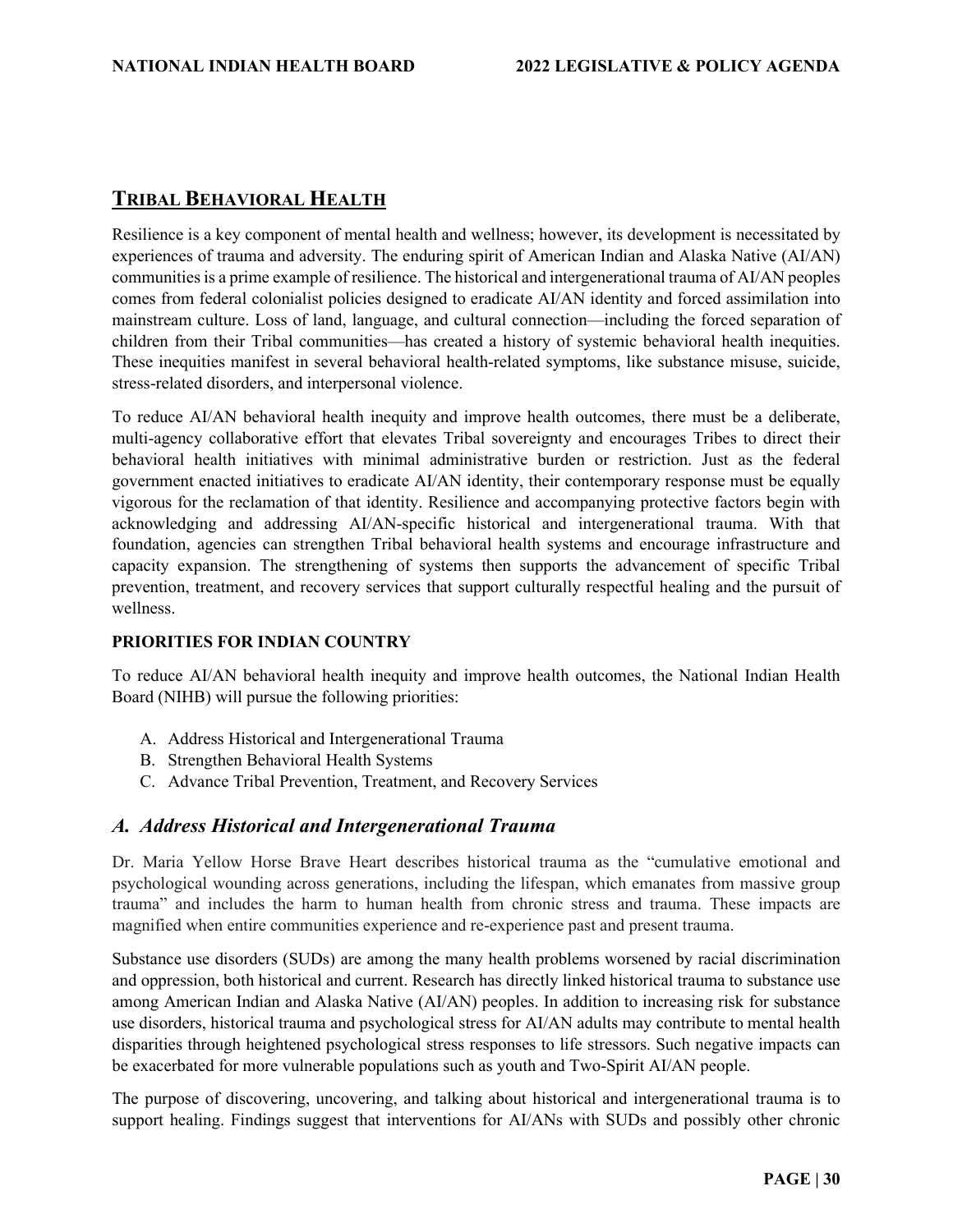health problems may be more effective if they address social determinants of health such as racial discrimination and historical trauma.

The federal government must support the development of priorities that include both evidence-based practices and culturally respectful practice-based evidence to support healing for Tribal members. Tribal and federal strategic efforts and programs provide existing pathways to build or expand strategies that more effectively address healing from trauma.

*Boarding Schools*. In June of 2021, Interior Secretary Deb Haaland announced a Federal Indian Boarding School Initiative, including a secretarial memo to prepare a report on cemeteries and potential burial sites, with the delivery of the report by April of 2022. The ongoing initiative sheds light on historical and intergenerational trauma caused by federal programs to eradicate AI/AN culture, language, and identity through forced assimilation. The detrimental, intergenerational harm from boarding school policies is associated with increased SUDs, mental illness, and numerous chronic health conditions. As we examine our past, we must continue to look toward the future to identify and address these policies' impact on our communities.

*Indian Mascots and Anti-Defamation.* Negative AI/AN stereotypes and imagery – especially those perpetuated by sports mascots – impact every AI/AN person's self-image and mental well-being and foster ongoing discrimination against all AI/AN citizens. Native mascots, their associated imagery and cheers are specifically destructive to AI/AN youth and contribute to negative thoughts and feelings AI/AN youth experience. A 2019 study [on the psychosocial effects of Native American mascots](https://doi.org/10.1080/13613324.2020.1772221) found that Native mascots "lower self-esteem, lower community worth, less capacity to generate achievement-related possible selves, and greater levels of negative effect." Further, the study found that Indian mascots increase prejudices among the non-Native population. According to study, "mascots activate, reflect, and/or reinforce stereotyping and prejudice among non-Native persons." In 2004, the [American Psychological](https://www.apa.org/pi/oema/resources/indian-mascots)  [Association](https://www.apa.org/pi/oema/resources/indian-mascots) called for the immediate retirement of Native mascots based on their contribution to adverse mental health outcomes.

The *Respect for Native Americans in Professional Sports Act of 2015,* H.R. 3487, was introduced in the 114th Congress. The bill applied antitrust laws to a professional sports league that used or promoted or allowed a member team or franchisee to use or promote the use of derogatory mascots. However, the bill was never passed.

#### *Administrative Action:*

- *Flexibility:* Allow Tribes within existing programs and new funding streams the flexibility to develop, tailor, and implement support mechanisms that best address their local and specific manifestations of trauma.
- *ACEs:* Review and modify behavioral health and SUD programs to recognize and address the impacts of adverse childhood experiences (ACEs) among AI/AN populations.
- *Trauma:* Develop a Tribal-led research agenda on historical and intergenerational trauma to aid in building knowledge in areas that require further investigation.
- *Effective Trauma Support:* Use existing workforce development and learning centers to intensify education for health, behavioral health, and other professionals about historical and intergenerational trauma and support efforts to address trauma more effectively in clinical and professional settings.
- *Interdepartmental Work:* HHS must partner with the U.S. Department of the Interior (DOI) and Tribal leaders to determine how to best support the mental health needs of Tribal nations.
- *Trauma Connections:* Commit the resources necessary to support grieving and mourning for relatives lost to Indian boarding schools, provide education that directly addresses and informs the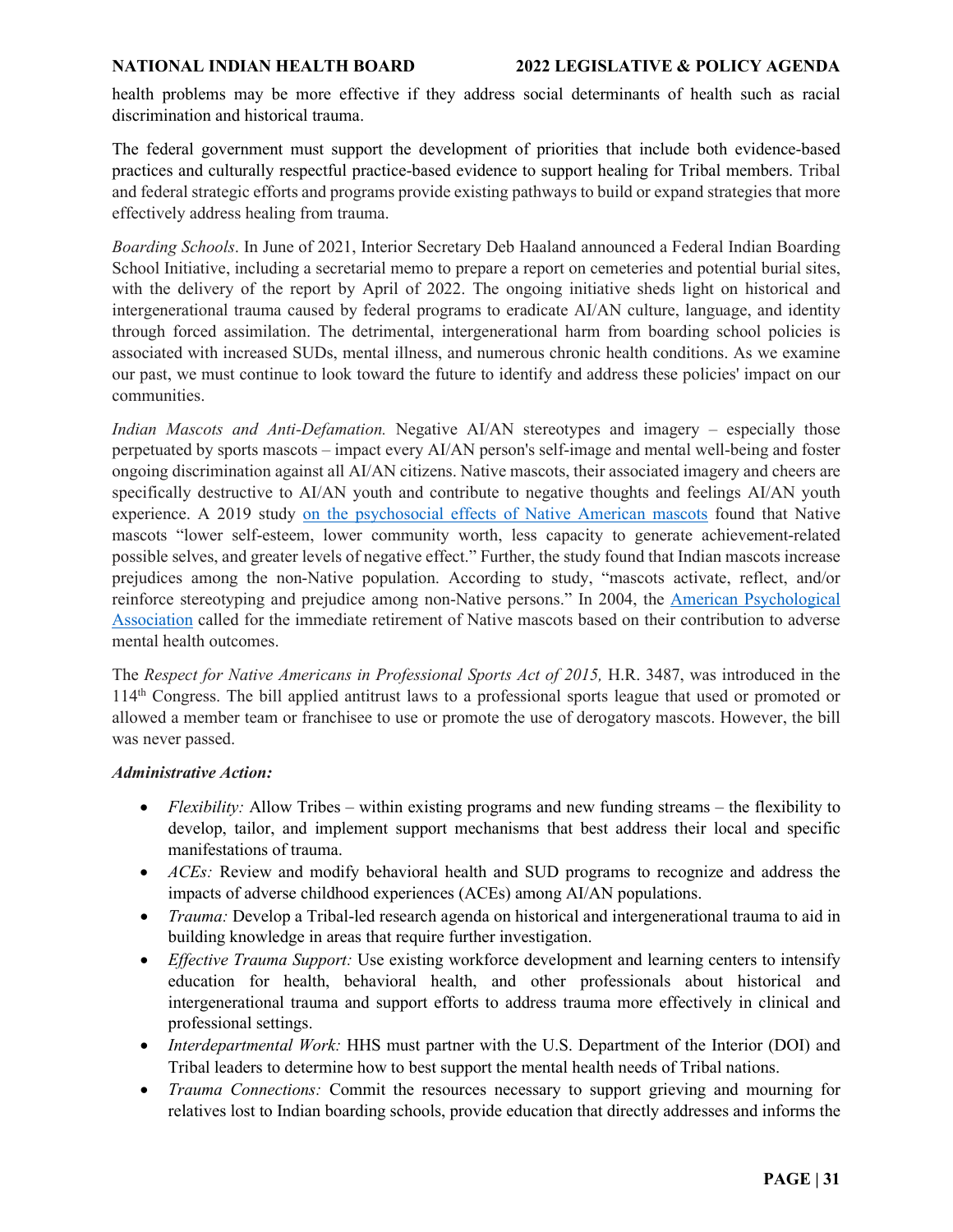public of these realities, and research the relationship between historical and intergenerational trauma and AI/AN behavioral health.

- *Cultural Resilience:* Dedicate resources to creating programs and funding opportunities for Tribes and Tribal organizations to address the impacts of historical trauma and bolster cultural resilience in AI/AN communities.
- *Study:* Fund a study to assess the impacts of Native mascots and stereotypes on the health of AI/AN people.

#### **RESOURCES**

• **[NIHB Resolution 13-01](https://www.nihb.org/docs/10172016/Resoultions%20for%20Website/2013/NIHB%20Resolution%2013-01.pdf)**: Support for the National Native American Boarding School Healing Coalition's Proposal for the Establishment of a National Commission to Investigate and Report to the United States Congress on the Effects of the Forcible Removal of Children and Subsequent Abuse and Neglect Resulting from the Boarding School Policy Adopted and Implemented During the 19th and 20th Centuries

### <span id="page-31-0"></span>*B. Strengthen Behavioral Health Systems*

Many barriers impact access, quality, and availability of health, behavioral health, and related services for American Indian and Alaska Native (AI/AN) people. These issues include provider and personnel shortages, limited resources, and obtaining services without traveling great distances. Additionally, there are concerns related to funding, such as amounts, distribution mechanisms, allocations, sufficiency, and reporting requirements. Adequate resources must be provided to address the chronic behavioral health needs of Indian Country.

Tribal nations have differing and diverse needs. These differing needs add to the complexity of identifying options for improving behavioral health services for Tribal communities. Therefore, assessing applicable systems and how they interact with Tribal communities and community members is necessary to identify challenges and realistic opportunities for identifying resources for needed services. Additionally, all stakeholders and funders must be involved in this process to create a collaborative and effective behavioral health system.

*Funding.* Tribes have long advocated for greater access to funding streams and direct funding from federal programs rather than through states. Tribal behavioral health programs frequently struggle because of insufficient funding, or programs are only funded only for a finite period. Available funds are often limited and competitive, with restrictive funding formulas, burdensome administrative and reporting requirements, and a compartmentalized approach that does not support holistic, Tribal behavioral healthcare that is comprehensive and culturally appropriate.

*Law Enforcement and Justice Programs.* Due to the lack of accessible services, many AI/AN peoples with mental and substance use disorders often end up in the criminal justice system. Incarceration often compounds preexisting conditions. To address this disparity, Tribes seek enhanced collaboration between behavioral health and criminal justice systems.

*Youth.* The U.S. Surgeon General recently reported that AI/AN youth are at the highest risk of mental health challenges which the pandemic has compounded, and recognized that AI/AN youth experienced some of the starkest disparities in mental and behavioral health outcomes before the COVID-19 public health emergency began.

#### *Congressional Action:*

• *Priorities:* Prioritize behavioral health and related programs, and workforce development in all budgeting processes.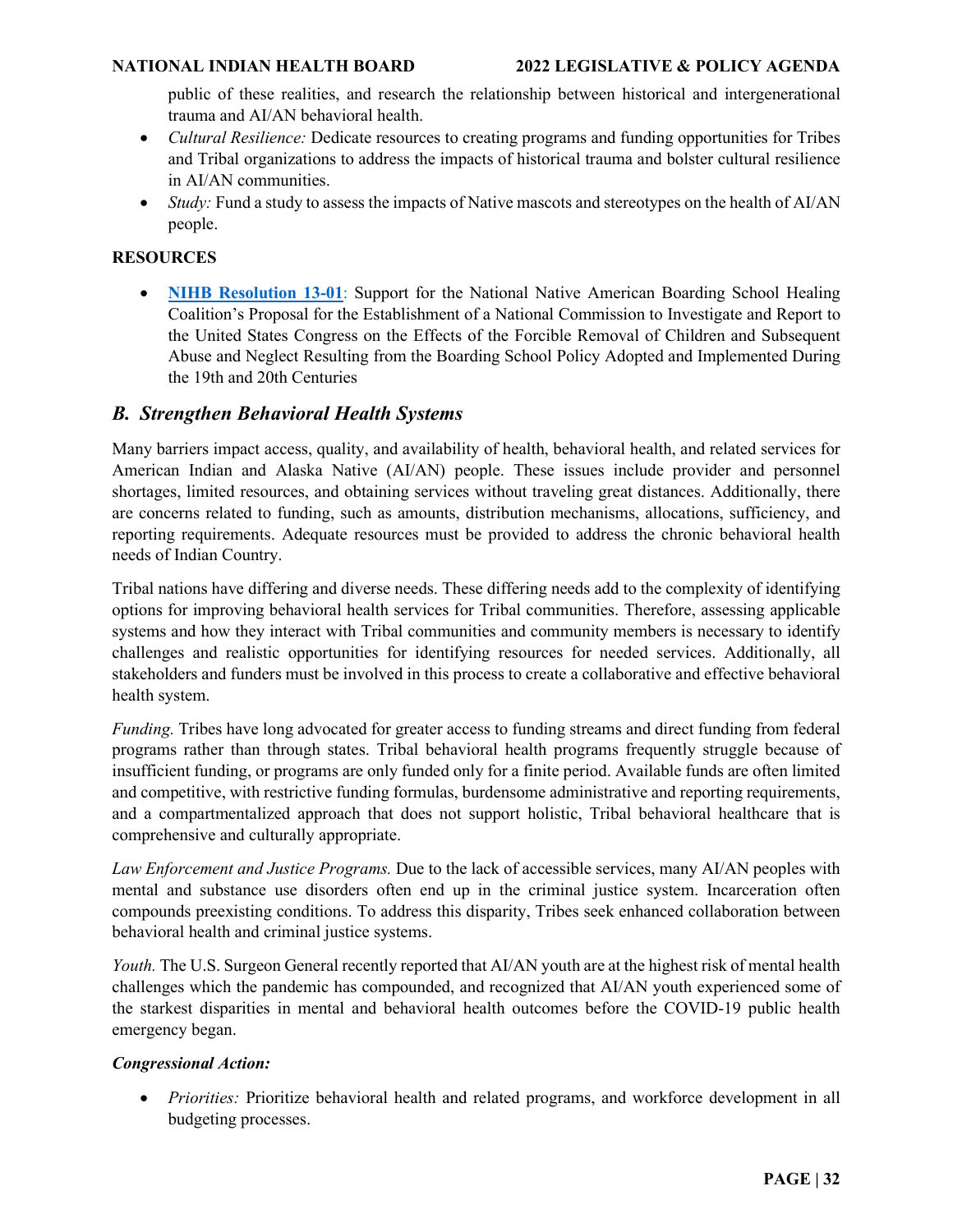• *Legislation:* Pass legislation that allows behavioral health parity with medical providers regarding documentation and administrative burden.

#### *Administrative Action:*

- *Set-Asides:* Create set-aside, non-competitive, direct funding for Tribes in all available funding streams to support behavioral and mental health initiatives.
- *Funding Flexibility:* Increase flexibility in funding requirements to Tribes to support culturally based programming that meets the programmatic needs of Tribal communities.
- *Funding:* Prioritize behavioral health and related programs in all budgeting processes.
- *Grant Coordination:* Develop flexibilities that allow Tribes with multiple federal grants to lower administrative costs, increase integration of funded programs, and enhance collaborative reporting.
- *Reporting:* Streamline all reporting requirements to reduce burdens on Tribal nations receiving funding. Additionally, reduce Substance Abuse and Mental Health Services Administration (SAMHSA) *Government Performance and Results Act* (GPRA) reporting requirements for services, funding, and grants.
- *Telehealth:* Support expansion of telebehavioral health services to additional Tribal communities or clinics.
- *Culturally Appropriate:* Support Tribal efforts to incorporate cultural interventions into program activities that allow Tribes to meet program expectations more effectively.
- *Data Systems:* Support, establish, or improve data collection systems to support the collection of information on behavioral health and substance use disorder (SUD) prevention, treatment, and recovery activities, including suicide prevention activities that is managed locally or in collaboration with Tribal Epidemiology Centers (TECs).
- *Tribal Consultation:* Consult with Tribes on programs that Tribes are eligible for before developing program announcements.
- *Suicide Prevention:* Support Tribal consultation to implement national suicide prevention initiatives, particularly 988, and its efficacy in serving Tribal members.
- *Inpatient Facilities:* Increase funding to expand inpatient psychiatric treatment facilities.
- *Technical Assistance:* Engage Tribes on technical assistance (TA) and support needs before articulating TA requirements.
- *Integrated Care:* Work with Tribes to identify current regulations which may create barriers to a coordinated and integrated approach to SUD care for patients between medical and behavioral health care providers.
- *Justice-Involved:* Support and promote Tribal Healing to Wellness Courts, Veterans Courts (or the VA Diversion Courts Peer-to-Peer Support Program), and other courts that support recovery.
- *Interagency Collaboration:* Strengthen collaborations among health, behavioral health, and justice system programs of the Indian Health Service (IHS), the Substance Abuse and Mental Health Services Administration (SAMHSA), the U.S. Department of Health and Human Services (HHS), the U.S. Department of Justice (DOJ), and the U.S. Department of the Interior (DOI) to strengthen programs for AI/AN youth in collaboration with tribal courts to create alternatives to incarceration that incorporate Tribal values, culture, and tradition in programming that addresses behavioral health issues.

### **RESOURCES**

- **[NIHB Resolution](https://www.nihb.org/docs/05172017/NIHB%20Resolution%2017-08%20NIHB%20%20Resolution_Substance%20Abuse%20Prevention%20and%20BH.PDF) 17-08**: Healing Through Culture: A Request to Fund Substance Abuse Intervention and Prevention Programs for American Indian/Alaska Native Youth that Promote High Self-Esteem and Resilience Through Cultural Enrichment
- **[NIHB Resolution 21-03](https://www.nihb.org/docs/03012021/21-03_NIHB%20Resolution%20Special%20Behavioral%20Health%20Program%20for%20Indians.pdf)**: Support for a Special Behavioral Health Program for Tribes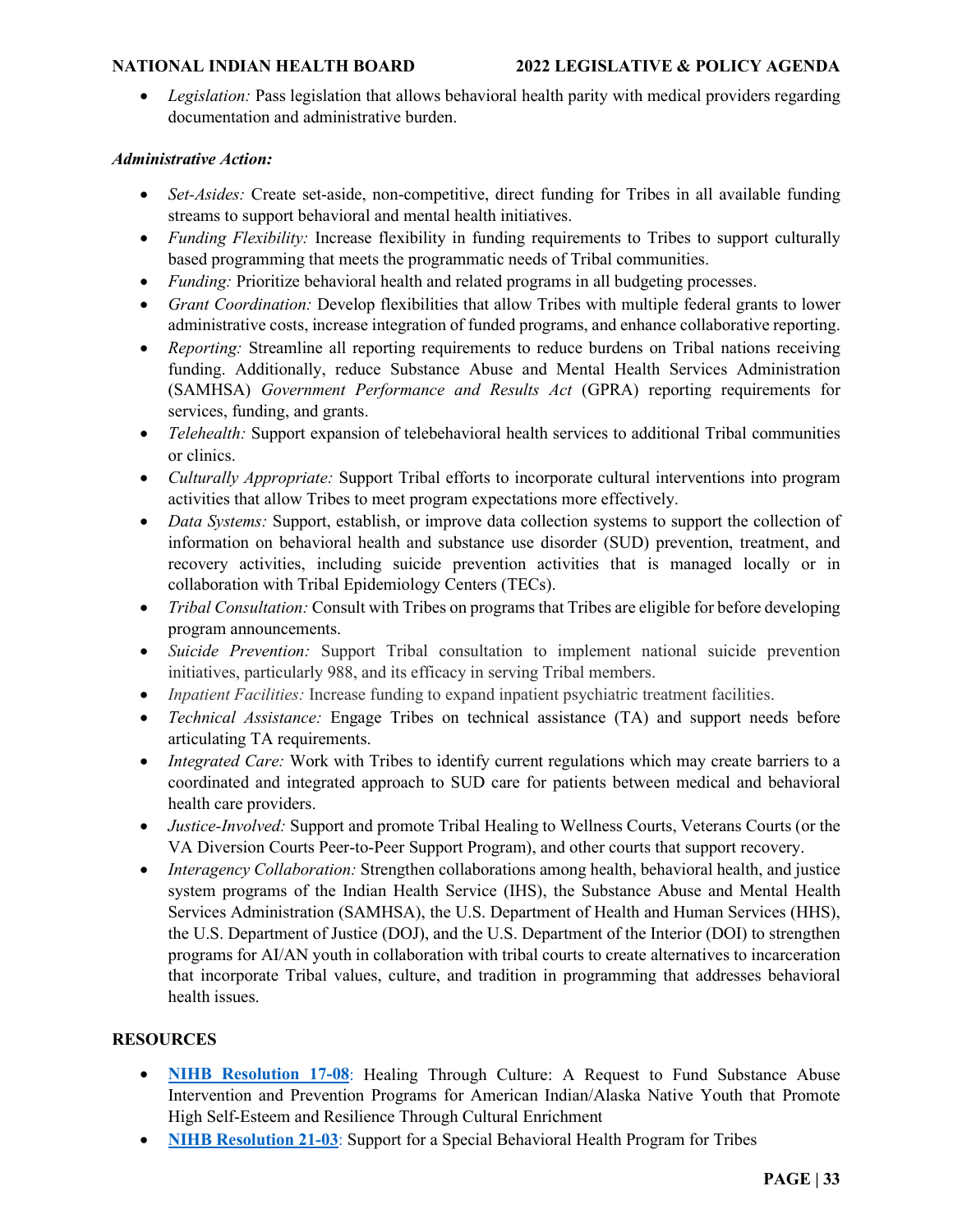### <span id="page-33-0"></span>*C. Advance Tribal Prevention, Treatment, and Recovery Services*

The lived experiences of American Indian and Alaska Native (AI/AN) historical trauma and adversity have contemporary descriptions and diagnoses: adverse childhood experiences (ACEs), post-traumatic stress disorder (PTSD), substance use disorders (SUDs), and suicidal ideation—all of which have accompanying strategies for prevention, treatment, and recovery.

Following an intervention, services should provide ongoing, comprehensive support for treatment, recovery, and prevention. Existing systems must be strengthened to assess the availability of critical services, gaps in services, and opportunities for improvement to meet community needs.

*Tribally Directed Programs.* Tribes know best the needs of their communities. However, many federal programs are created without consulting Tribes. Moreover, many preventions, treatment, and recovery funding opportunities impose program, evaluation, and reporting requirements that limit Tribes' ability to address the needs of their communities. Additionally, many funding opportunities require the predominant use of narrowly defined Western interventions and evidenced-based practices while restricting traditional cultural interventions and Tribal practice-based evidence.

*Scope of Programming.* Tribes often face service-related challenges, including funding, staffing, facility shortages, and service quality. As such, many Tribes do not receive or cannot provide a full continuum of service for their Tribal members. Tribal members must often leave their community and travel great distances to receive care, and in some cases, to be denied the service for their members. Tribes continue to advocate to expand the scope of programming to ensure that Tribal members can receive vital care within their communities.

*Bills.* The *Native Behavioral Health Access Improvement Act of 2021* has been introduced in the House and Senate in the  $117<sup>th</sup>$  Congress. This legislation would advance additional Tribal priorities, including funding. It will reach every Tribe in a Tribally designed and approved formula (rather than competitive grant), requiring minimal reporting and allowing Tribes to receive the funding through self-determination contracting or self-governance compacting mechanisms.

#### *Congressional Action:*

- *Access:* Secure passage of the *Native Behavioral Health Access Improvement Act of 2021*.
- *Suicide Prevention:* Pass comprehensive legislation to address suicide and increase suicide prevention among AI/AN communities.

#### *Administrative Action:*

- *Reentry Programs:* Support culturally and spiritually based programming and healing that aligns with the diversity and needs of distinct Tribal populations.
- *Suicide Prevention:* Support comprehensive suicide prevention efforts, including integrated behavioral health services, screening and assessment, coordinated crisis response and protocols for youth and adults, and ensured continuum of care.
- *SUD Services:* Support and fund Tribally led comprehensive substance abuse use (SUD) programs that provide a full continuum of wraparound services. This includes support for primary prevention programs, residential and dual diagnosis treatment facilities, peer recovery support systems, harm reduction services, medication-assisted treatment, intensive outpatient therapy, transitional housing, and diversion programs.
- *Trauma-Informed:* In coordination with Tribes, establish trauma-informed interventions to reduce the burden of substance use disorders, including opioids.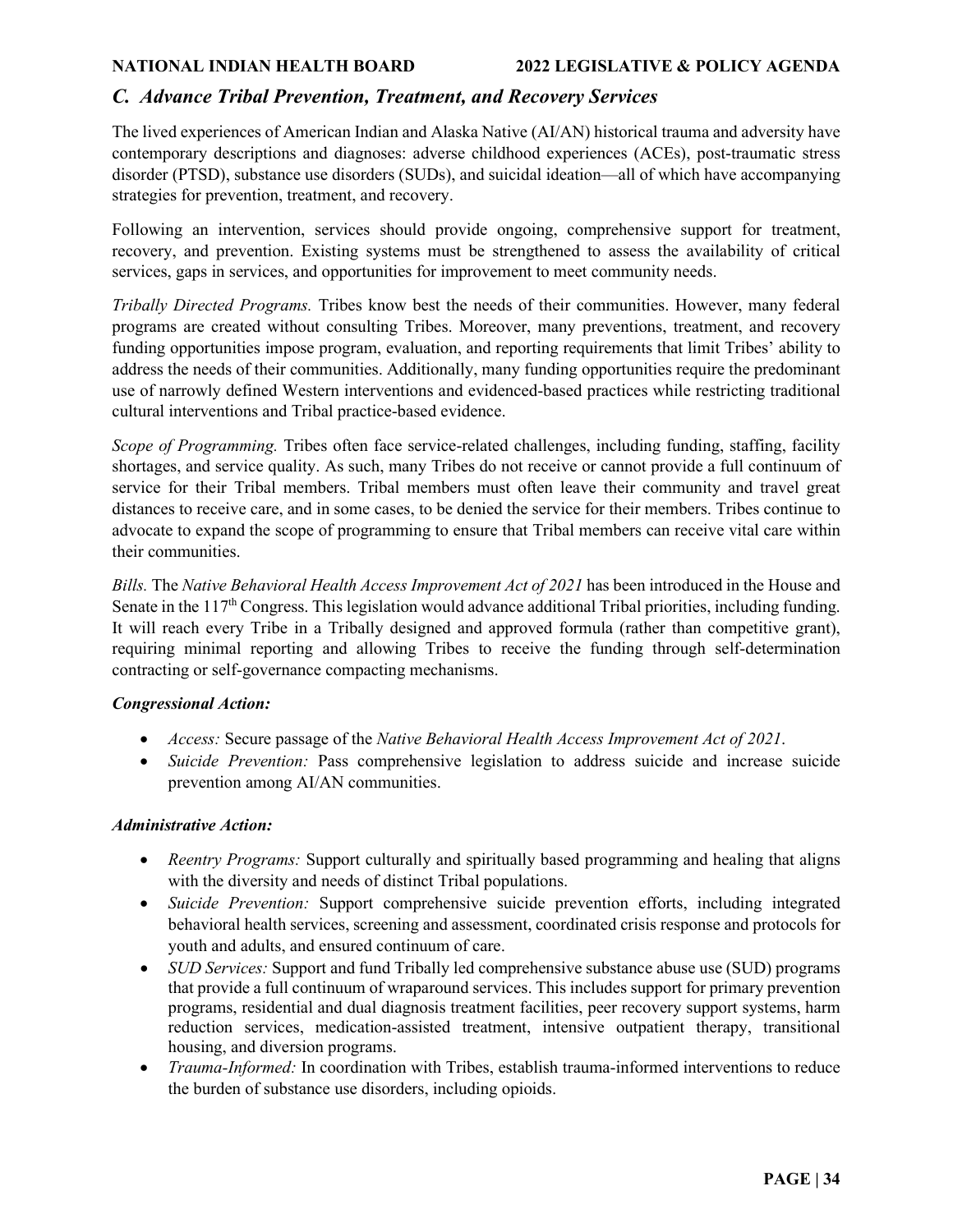- *NHSC:* Direct the Health Resources and Services Administration (HRSA) National Health Service Corps (NHSC) Program to prioritize the recruitment of psychiatrists, behavioral health professionals, and other practitioners to work in Tribal facilities.
- *Assessments:* Support Tribes' ability to conduct self-assessment and use those results to implement their own Tribal best practices in response to discovered needs.

#### **RESOURCES**

• **[NIHB Resolution 21-05](https://www.nihb.org/docs/01132022/21-05%20NIHB%20Resolution%20on%20Tribal%20Health%20Data.pdf)**: Tribal Health Data Access Improvement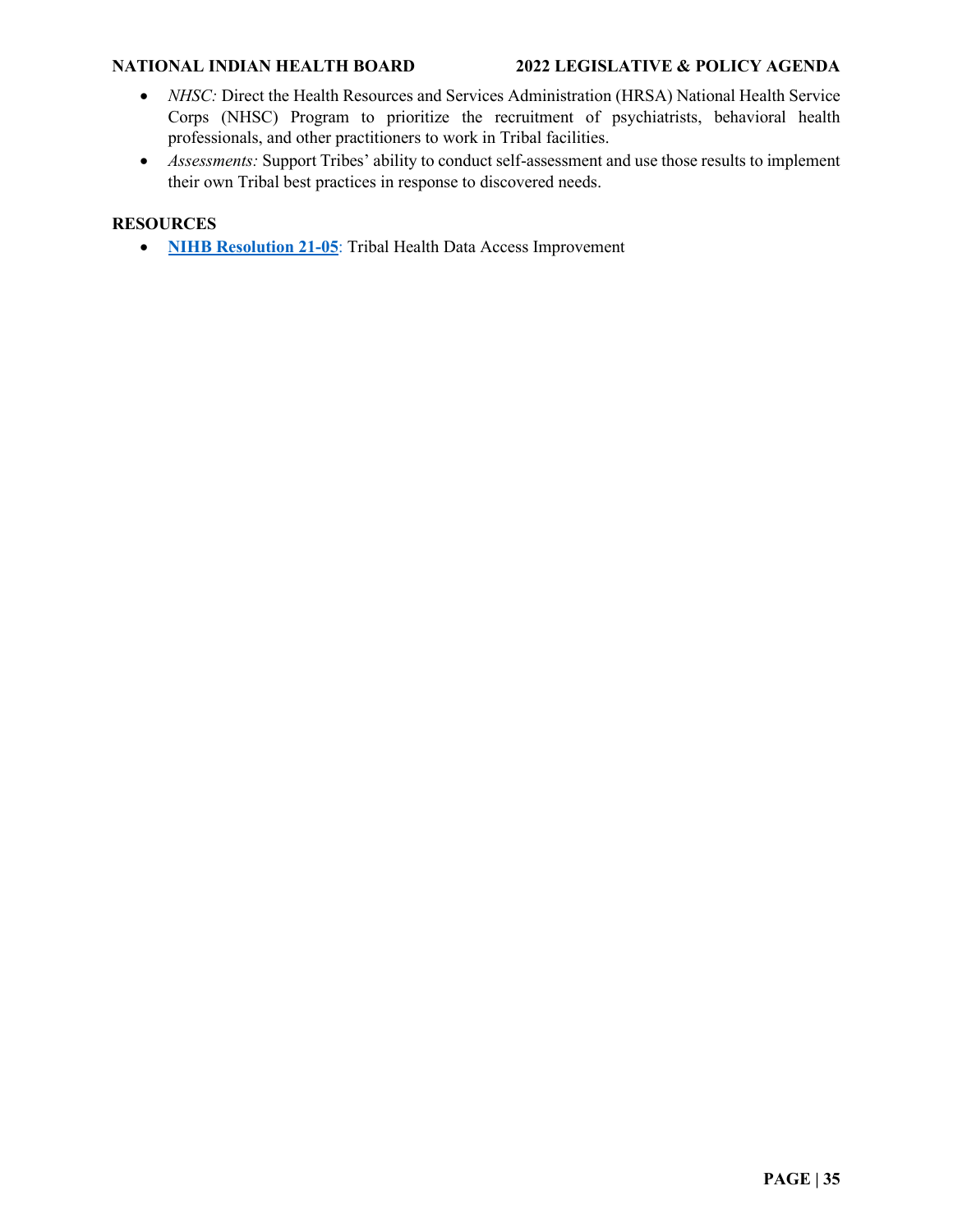### <span id="page-35-0"></span>**EMERGENCY PREPAREDNESS AND RESPONSE**

American Indian and Alaska Native (AI/AN) Tribes are sovereign nations with the authority and responsibility to maintain the safety and well-being of their citizens. Thus, in the context of emergency preparedness, Tribes have the authority to engage in preparedness and response activities using methods most appropriate for their communities. Furthermore, due to the unique circumstances of Tribes, emergency response in Tribal communities may need to look different from in other jurisdictions.

The COVID-19 pandemic hit Indian Country especially hard, with a devastating impact on lives, communities, and local economies. The public health emergency (PHE) has highlighted where systems have not served Tribes effectively under real-world conditions. As the pandemic continues to evolve, improvements in these systems through close collaboration with Tribes will be vital to weather the public health emergency successfully. The COVID-19 pandemic has also highlighted Tribes' abilities to lead successful community-grounded efforts to protect their people, such as through the imposition of widespread health and safety restrictions and the launch of successful vaccination campaigns. The federal government must help Indian Country build upon these successes.

#### **PRIORITIES FOR INDIAN COUNTRY**

To expand Tribal capacity for emergency preparedness and response and to strengthen COVID-19 response and recovery efforts, the National Indian Health Board (NIHB) will pursue the following priorities:

- A. Improve COVID-19 Pandemic Response and Recovery Efforts
- B. Expand Emergency Preparedness and Response Capabilities in Indian Country

### <span id="page-35-1"></span>*A. Improve COVID-19 Pandemic Response and Recovery Efforts*

At the time of this writing, COVID-19 transmission remains dangerously high. Despite alarming gaps in population-specific COVID-19 health disparities data, available information demonstrates that Tribal communities face a disproportionate burden from this public health crisis. A 2022 Kaiser Family [Foundation analysis](https://www.kff.org/report-section/key-facts-on-health-and-health-care-by-race-and-ethnicity-disparities-in-covid-19-impacts/) found that AI/ANs were three times as likely to be hospitalized and over twice as likely to die from COVID-19 as their White counterparts.

*Underlying Conditions.* Indian Country has a higher percentage of people at higher risk for adverse outcomes from COVID-19. AI/AN communities continue to face significant chronic health disparities, especially for conditions like diabetes and respiratory illnesses, which increase the risk of a poor COVID-19 health outcome, including death. Without bold and substantive investment in the Indian health system and public health capacities, these disparities and conditions will continue to go unaddressed, leaving Indian Country more vulnerable to COVID-19 outbreaks. The Indian health system needs the tools necessary to address the disparities and underlying conditions.

*ICU and Capacity*. Limited intensive care unit (ICU) capacity to address a surge of COVID-19 cases across many IHS and Tribal facilities has strained limited Purchased/Referred Care (PRC) dollars. These funds are typically used to pay for specialty care not otherwise available from the IHS or Tribal health care facilities. This rationing of critical health care services must be addressed through a combination of an infusion of funding, construction of health care facilities, and accompanying staffing, equipment, and other items needed to provide critical services for the COVID-19 and other patients.

*Funding Shortfalls*. The COVID-19 relief packages enacted in 2020 and 2021 provided a significant amount of funding but limited the uses and deadlines for spending. This funding provided initial testing, vaccines, personal protective equipment (PPE), and other specific pandemic-related needs. However, much of the *Coronavirus Aid, Relief, and Economic Security (CARES) Act* funding was delayed to Tribal nations due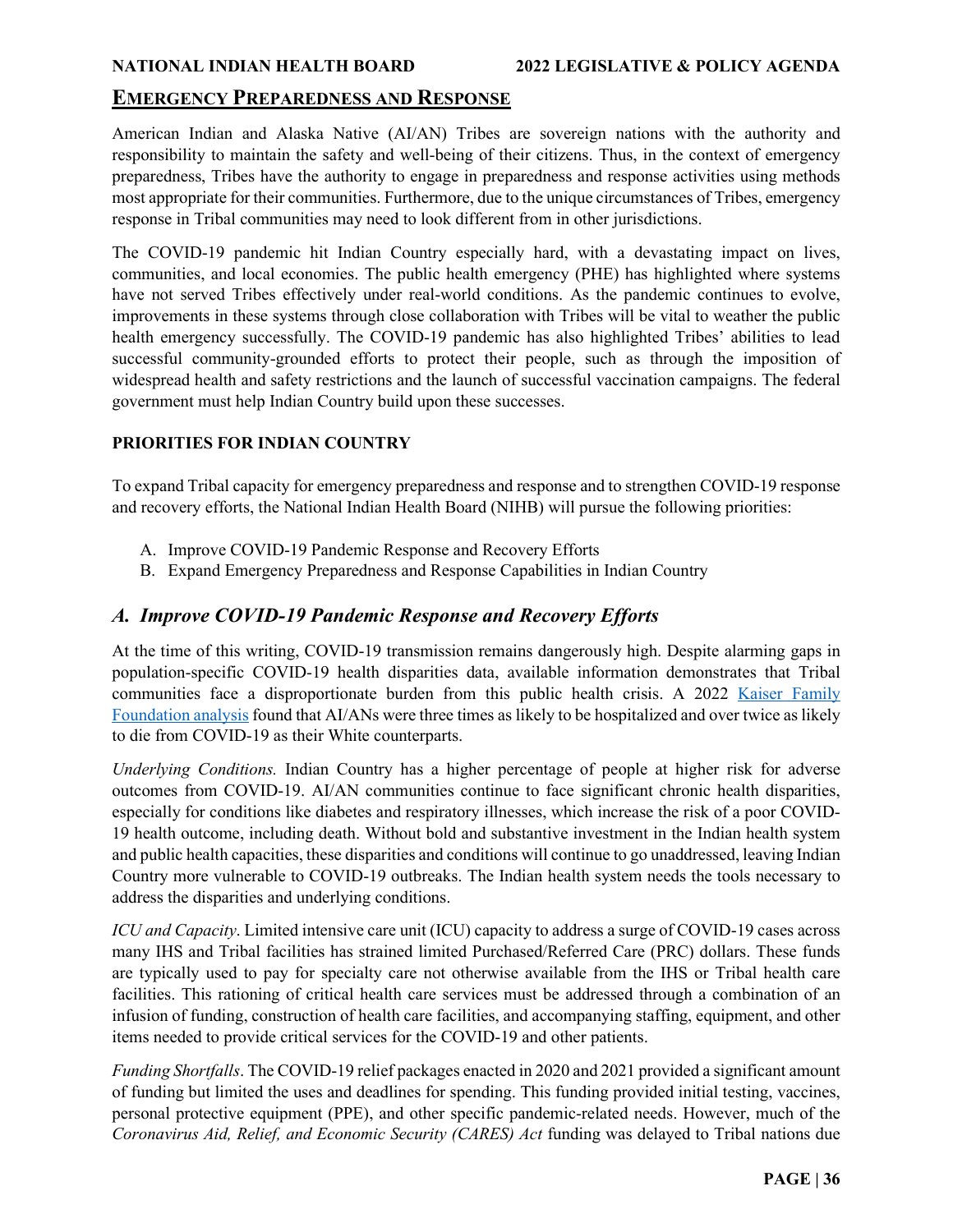to litigation. The truncated deadline diminished the ability of the Indian Health Service (IHS) and Tribal nations to build capacity, such as hiring and finding space or locations to accommodate social distancing at clinics.

Moreover, this funding did not address the facilities and staffing needs, increasing the ICU, triage, emergency room, or urgent care capacity. It also did not address the underlying conditions, such as diabetes, cancers, behavioral health issues, and necessary prevention, treatment, and other interventions which could have reduced the risks of pandemic deaths, hospitalizations, or other trauma arising from this pandemic.

#### *Congressional Action:*

- *Funding:* Substantial, direct, and set-aside funding for Tribes in future COVID-19 relief funding, that is flexible and available until expended. The *CARES Act* deadline expired in December 2020, and the Administration authorized the funds to be obligated instead of spent by the deadline, but the deadline needs to be retroactively extended.
- *ISDEAA*: Allow non-IHS funding to be distributed through IHS, using pre-existing mechanisms for quickly distributing funds to Tribes.
- *Reporting:* Allow minimal and streamlined reporting requirements to reduce bureaucracy and not overburden limited staff resources.
- *Culturally Appropriate:* Provide funding to the Indian health system for culturally appropriate outreach to improve public health activities to combat COVID-19, including those to reduce vaccine hesitancy.

#### *Administrative Action:*

- *Accurate Data:* The Centers for Disease Control and Prevention (CDC) must work with states, IHS, and other stakeholders to ensure that complete and accurate data is being captured and shared with Tribes to effectively respond and recover from COVID-19, and other similar public health emergencies.
- *Adequate Supplies:* Ensure adequate supplies of PPE, COVID-19 tests and related supplies, and other material resources are secured for the Indian health system providers and Tribal communities.
- *Permanent Authorities:* Extend and make permanent telemedicine and other health care delivery efforts that mitigate COVID-19 spread and increase access to care.
- *Capacity:* Improve the capacity of the Indian health system to handle COVID-19 surges and mass vaccination events, and address increased staffing needs:
	- $\triangleright$  Require the U.S. Public Health Service Commissioned Corps (Corps) to deploy additional officers to Indian Country during this public health emergency.
	- $\triangleright$  Provide support for cross-training non-clinical staff to assist in vaccination (under supervision of providers).
	- $\triangleright$  Support other Tribally driven solutions through funding and policy flexibilities.
- *Vaccine Acquisition:* Increase the volume of vaccines through allocations that reflect and address the higher risks in Indian Country and give Tribes maximum flexibility to obtain vaccines through IHS, the state, or directly from the federal government, depending on what the Tribe determines best for their nation.
- *Vaccination Deployment:* Provide support for the vaccine rollout and related activities, including funding, policy flexibilities, and technical assistance (TA).
- *Supply Chain:* Work with Tribes to identify ongoing supply chain issues and design feasible solutions.

#### **RESOURCES**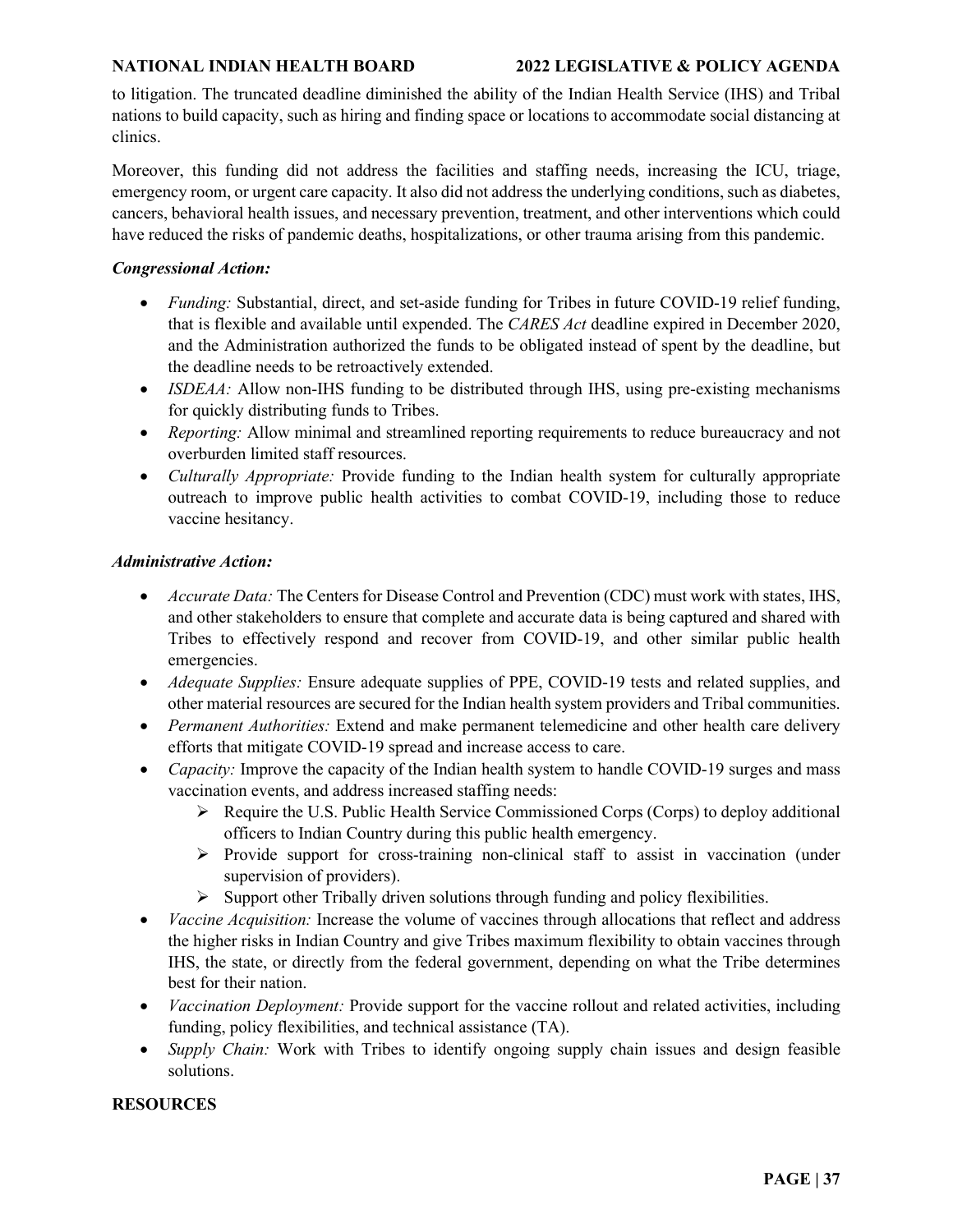• **[NIHB Resolution 21-01](https://www.nihb.org/docs/03012021/21-01_NIHB%20Resolution%20Prioritizing%20Vaccines%20for%20AIANs%20in%20DC.pdf)**: Promoting and Prioritizing AI/ANs in the DC Metropolitan Area for the COVID-19 Vaccine

### <span id="page-37-0"></span>*B. Expand Emergency Preparedness and Response Capabilities in Indian Country*

Planning for, responding to, and recovering from man-made or natural disasters and emergencies in Tribal communities can pose unique challenges. Among other challenges, these can include lack of resources, the complexity around jurisdiction, and lack of understanding among partners working with Tribes. Furthermore, many Tribal nations are in rural or isolated areas, making them the first or only responders to emergencies or man-made or natural disasters. As a result, Tribal preparedness and response efforts may differ from Indian country efforts.

Tribal nations have experienced natural disasters at devastating levels for the last several years. Additionally, fires, floods, tornadoes, and oil spills that originated outside Tribal boundaries also affect Tribal nations. These kinds of disasters continue and have complicated COVID-19 response efforts, compounding the harm resulting from the pandemic.

*Emergency Declarations.* Tribal nations request disaster assistance to help save lives and rebuild their communities. When Congress amended the *Robert T. Stafford Disaster Relief and Emergency Act* in 2013, it provided Tribal nations with a path to request a presidential emergency or major disaster declaration.

*Funding.* Tribal nations need additional funding to build baseline capacities in their emergency preparedness and response programs. Investment in Tribal readiness has not kept pace with investment in state and local preparedness programs. Tribal governments must access resources and tools to strengthen essential emergency management capacities and core capabilities. More funding is needed to ensure Tribes have sufficient training, staff, plans, equipment, and other critical capacities to respond efficiently and effectively to the next disaster or emergency. Equitable funding will enable Tribal nations to help more Tribal citizens and non-Tribal citizens who reside within their jurisdiction during a man-made or natural disaster.

*Climate Change.* Climate-related disasters like wildfires and floods have been devastating for many Tribal communities, and the effects of climate change continue to worsen. Many Tribes are located in regions especially vulnerable to climate disasters. Recent [research](https://www.science.org/doi/10.1126/science.abe4943) has shown how past federal government policies have led to conditions in which some groups – like Tribes – are more burdened by climate change than others. Key among these, past U.S. policies forced the migration of Tribes far from their homelands to their present-day lands, which are on averag[e more exposed to climate change risks](https://www.science.org/doi/10.1126/science.abe4943) and hazards, including more extreme heat and less precipitation. For example, nearly half of Tribes now experience heightened wildfire hazard exposure. These findings reinforce the critical importance of the federal trust responsibility. To fulfill the obligation to protect American Indians and Alaska Natives (AI/ANs), the federal government must prioritize Tribal climate resilience.

Climate resilience requires identifying risks and vulnerabilities so Tribes can plan to mitigate those risks and prepare for potential disasters. Many Tribes need funding for climate hazard and risk assessments. For example, Tribes in Alaska need an assessment of the risks associated with decreasing sea ice, rising sea levels, and increasing ocean acidification, impacting fishing and aquaculture, health, and local economies. Tribes need additional funding for climate adaptation work, training for first responders, and community education on climate readiness.

#### *Administrative Action:*

• *Increase Funding:* Increase and prioritize funding to assist Tribes in increasing their emergency preparedness capacity to plan for, respond to, and recover from disasters and emergencies in Tribal communities.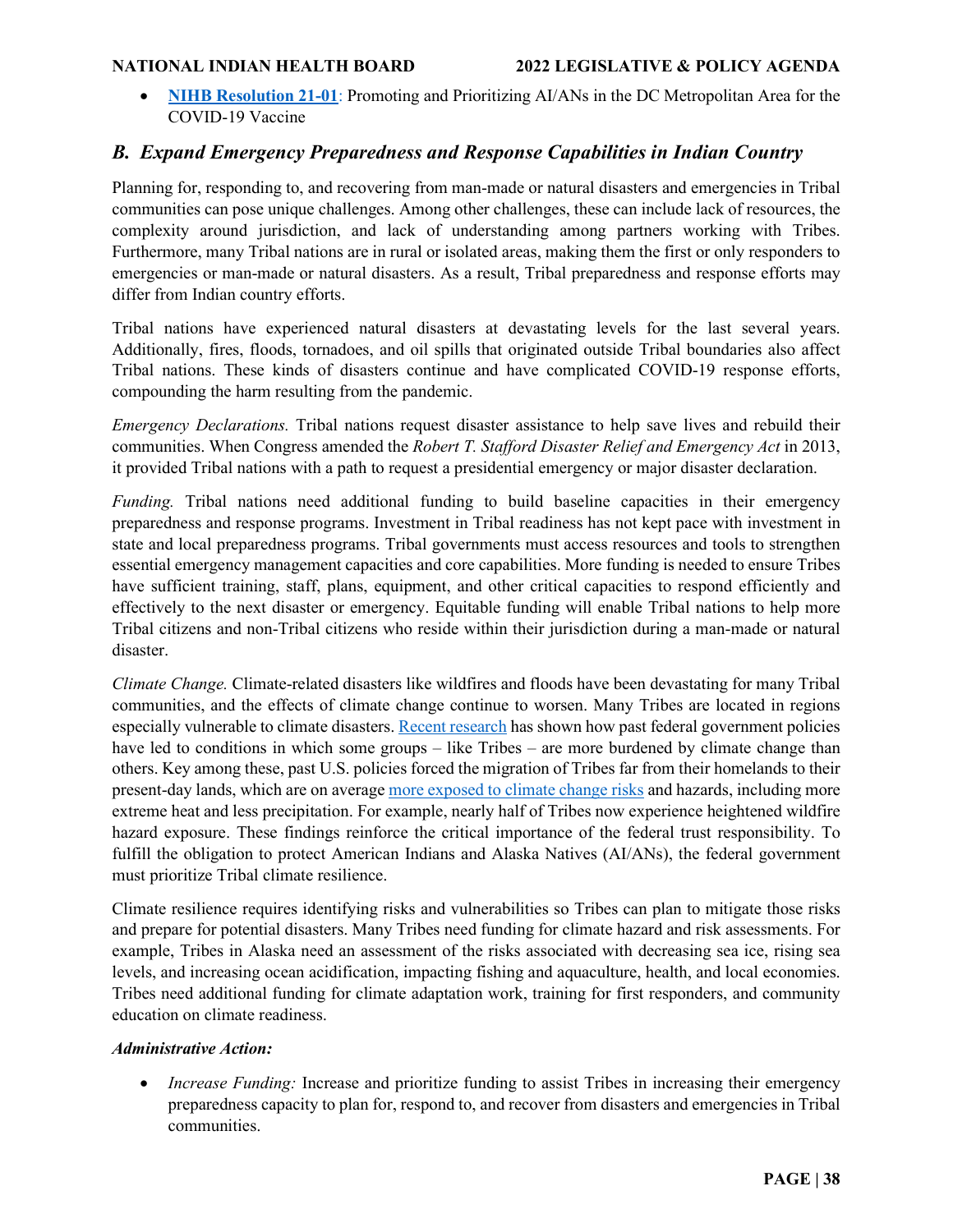- *Direct Funding:* All emergency preparedness and disaster relief funding should go directly to Tribes and not be funneled through states.
- *Hazard Assessments:* Fund climate change hazard assessments to identify specific risks Tribes are facing now and will face in years to come.
- *Climate Resilience:* Increase and prioritize funding for climate resilience, including climate adaptation work, first responders training, and community education.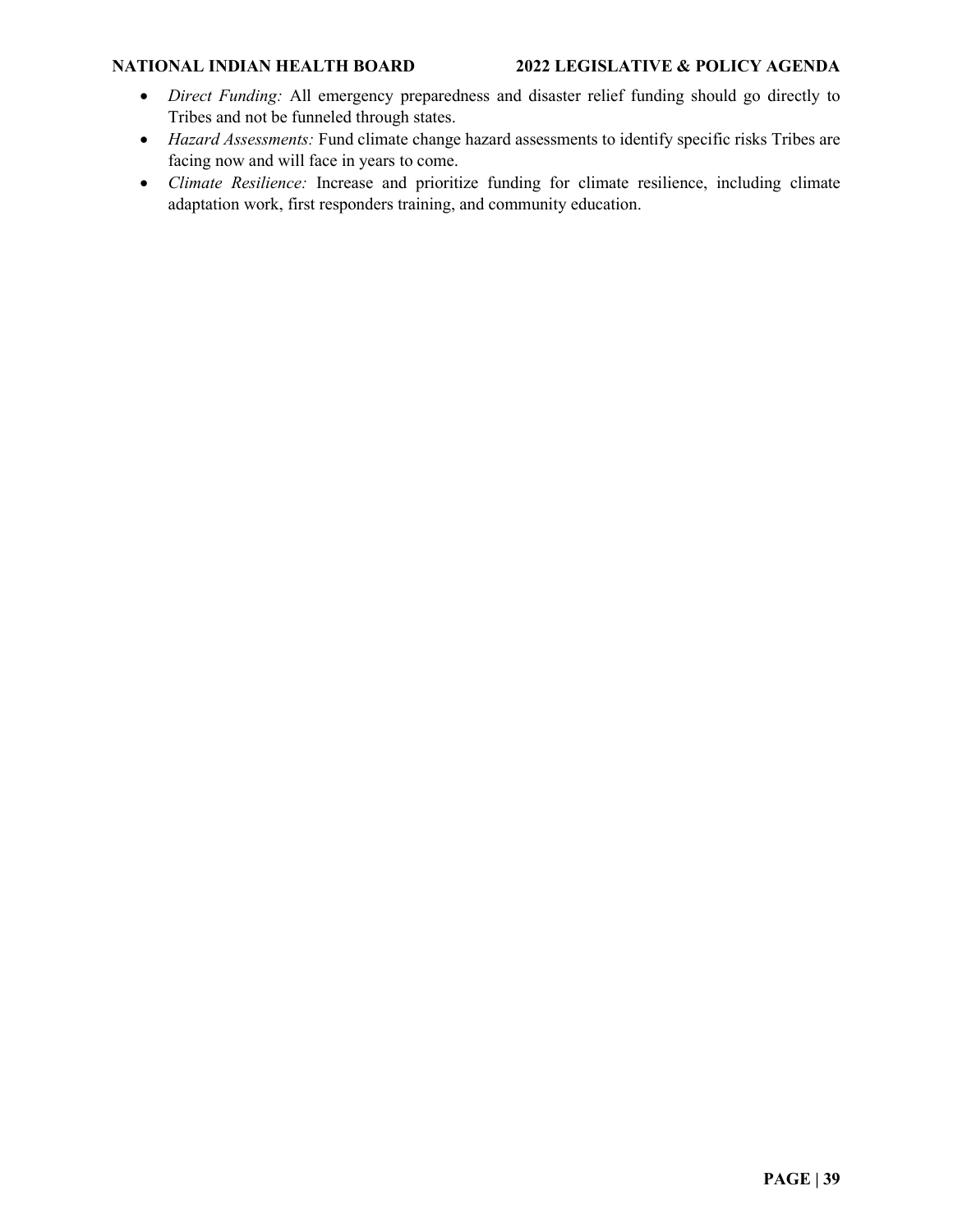### <span id="page-39-0"></span>**EMPOWERED HEALTH CARE WORKFORCE**

The health care workforce is the backbone of any healthcare system. However, many Tribes have experienced dramatic longstanding health care provider shortages and recruitment and retention issues. The COVID-19 pandemic has stretched the already understaffed Indian health facilities to crisis standards of care.

Indian Country needs new strategies and innovative approaches to ensure the Indian health system has the workforce it needs. With federal support, Tribes can expand upon successful innovations like the Community Health Aide Program (CHAP) and programs that invest in students pursuing education in health care fields. With sufficient investment and new strategies for recruitment, retention, resource sharing, and training, Indian Country will be able to provide high-quality care both now (during the specialized conditions of the pandemic) and for years to come.

#### **PRIORITIES FOR INDIAN COUNTRY**

To address the chronic Tribal health workforce shortages, the National Indian Health Board (NIHB) will pursue the following priorities:

- A. Ensure a Sustainable Tribal Health Care Workforce
- B. Support and Expand the Community Health Aide Program (CHAP) and the Dental Health Aide (DHAT) Program

### <span id="page-39-1"></span>*A. Ensure a Sustainable Tribal Health Care Workforce*

The Indian Health Service (IHS) and Tribal health care providers continue to struggle to find qualified medical professionals to work in facilities serving Indian Country. Currently, at IHS sites, estimated vacancy rates are as follows: physicians(34 percent); pharmacists (16 percent); nurses (24 percent); dentists (26 percent); physician's assistants (32 percent): and advanced practice nurses (35 percent). Current vacancy rates make it nearly impossible to operate a quality health care program. With competition for primary care physicians and other practitioners at an all-time high, the situation is unlikely to improve soon. IHS cannot meet workforce needs with the current strategy. To strengthen the health care workforce, IHS and Tribal programs need investment from the federal government to educate, recruit, and expand the pool of qualified medical professionals.

*GME Program*. The Health Resources and Services Administration (HRSA) Graduate Medical Education (GME) Program prepares residents to provide high-quality care, particularly in rural and underserved communities. Few GME programs are located in rural American Indian and Alaska Indian (AI/AN) communities. Most Teaching Health Centers are in Federally Qualified Health Centers (FQHCs), Rural Health Clinics, and Tribal health centers, all of which are important to creating a sustainable health workforce in Indian Country. There remains room for continued improvement in creating opportunities and incentives for medical students to work in Tribal communities, for example, by conditioning receipt of GME funds on placement in Tribal communities or by creating a separate Tribal GME program altogether. These measures would enlarge the Tribal health workforce and create a more sustainable model for recruiting providers.

#### *Congressional Action:*

- *Tax Exemption:* Make the IHS Scholarship and Loan Repayment Program payments tax-exempt.
- *Expansion:* Increase funding for IHS scholarship opportunities, prioritize students committed to returning to the Tribal communities from which they came, and expand the eligibility categories to include other non-clinical health professionals, such as health administration professionals.
- *Residency:* Create new and additional set-aside funding for Tribal medical residency programs.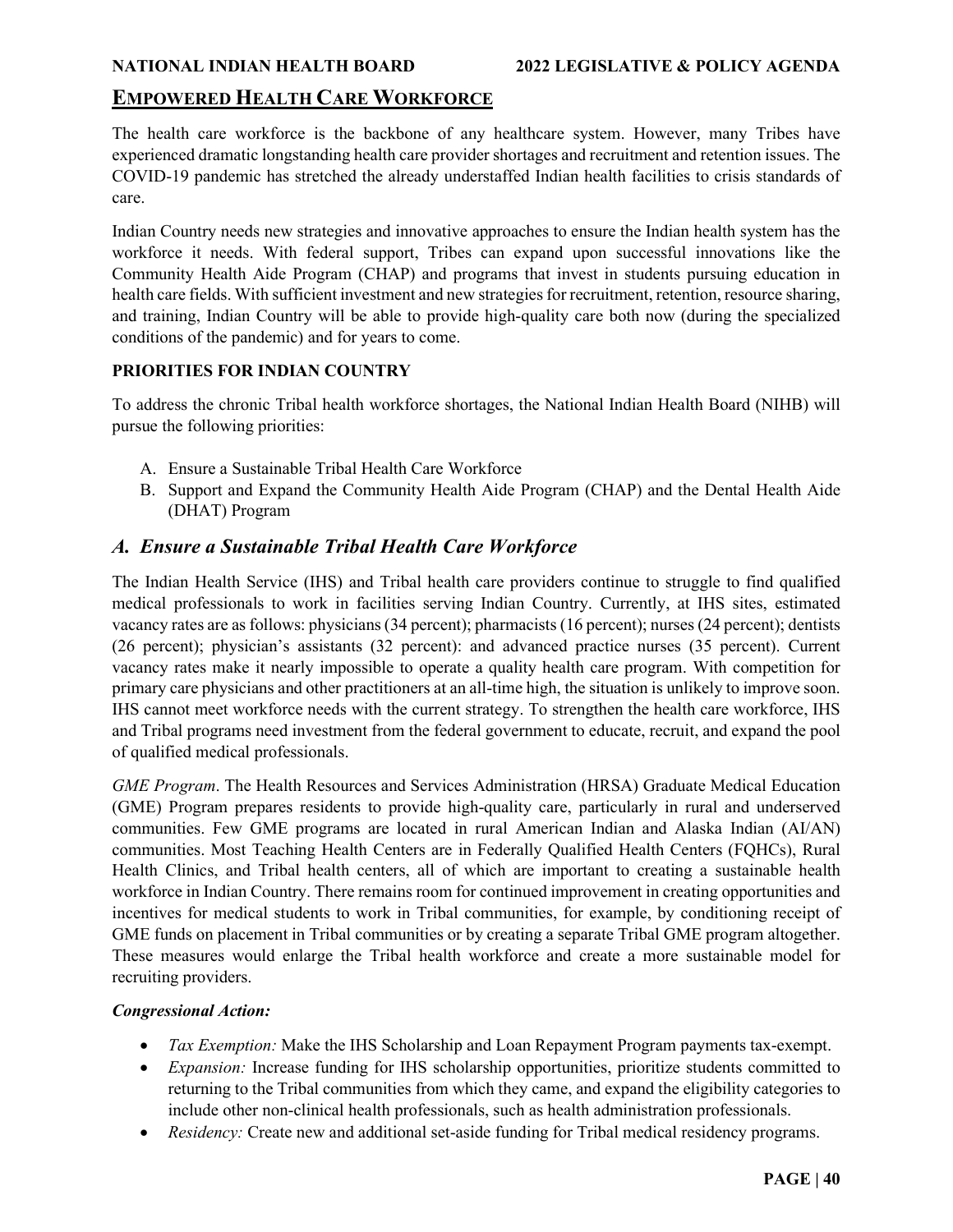- *Tribal GME Program:* Develop, through Tribal consultation, a Tribal GME program through which Tribes have access to funding enhancements for Tribal medical residency programs.
- *Authority:* Provide full Title 38 personnel authorities to the Indian health system.
- *Incentives:* Fund additional incentives for medical professionals who choose to work at IHS and Tribal sites, including flexible housing options and increased living support for spouses and families.

#### *Administrative Action:*

- *Recruitment and Retention:* Improve and incentivize the recruitment and retention of health care providers, medical professionals, and medical support and administrative staff throughout Indian Country through collaboration with the Administration and the Tribes.
- *Rural:* HRSA must include IHS and the staffing of the Indian health system as part of any rural health workforce agenda.
- *GME:* Create opportunities for medical students to work in Tribal communities by expanding access to GME funds for Indian health providers.
- *Staffing Packages:* Fund and make eligible project funding under Joint Venture and Small Ambulatory Programs for a full staffing package.
- *STEM*: Fund science, technology, engineering, and math (STEM) educational programs for AI/AN middle and high school age students.

### **RESOURCES**

• **NIHB** [Resolution 13-02](https://www.nihb.org/docs/10172016/Resoultions%20for%20Website/2013/NIHB%20Resolution%2013-02.pdf): Support for the American Indian Public Health Track of the Master of Public Health Program, North Dakota State University

### <span id="page-40-0"></span>*B. Support and Expand Community Health Aide and Dental Health Therapy Aide Programs*

Since the 1960s, the Community Health Aide Program (CHAP) has empowered frontline medical, behavioral, and dental providers to serve Alaska Native communities, successfully expanding access in these communities to urgently needed health and dental services. This program complements but is distinct from the Community Health Representative (CHR) program, which many Tribes rely upon to ensure patients can access appointments for treatment and other services. Additionally, most of the medical, behavioral, and dental providers under CHAP come from the communities they serve, meaning CHAP is now a crucial pathway for American Indian and Alaska Native (AI/AN) peoples to become health care providers. The *Indian Health Care Improvement Act* (IHCIA) authorized the Indian Health Service (IHS) to expand the CHAP to Tribes outside Alaska. Based on the IHCIA and the CHAP's success in Alaska, IHS developed CHAP expansion policies from 2016 to 2020.

*DHATs*. The IHCIA includes a provision (25 U.S.C. § 1616l (d)) that limits Tribes wanting to utilize Dental Health Aide Therapists (DHATs) under CHAP to those in states that license dental therapists. This provision raises a barrier between Tribes and oral health care services. However, many Tribes have begun actively engaging with states to ensure Tribes can employ dental therapists and have their services reimbursed by state Medicaid programs.

*CHAP Education Programs*. As IHS continues to expand CHAP, Tribal communities remain wellpositioned to recruit providers to serve their communities with cultural competence and technical skill. Tribal colleges are natural training sites for CHAP providers, and the federal government should support the establishment of CHAP education programs at Tribal colleges and universities.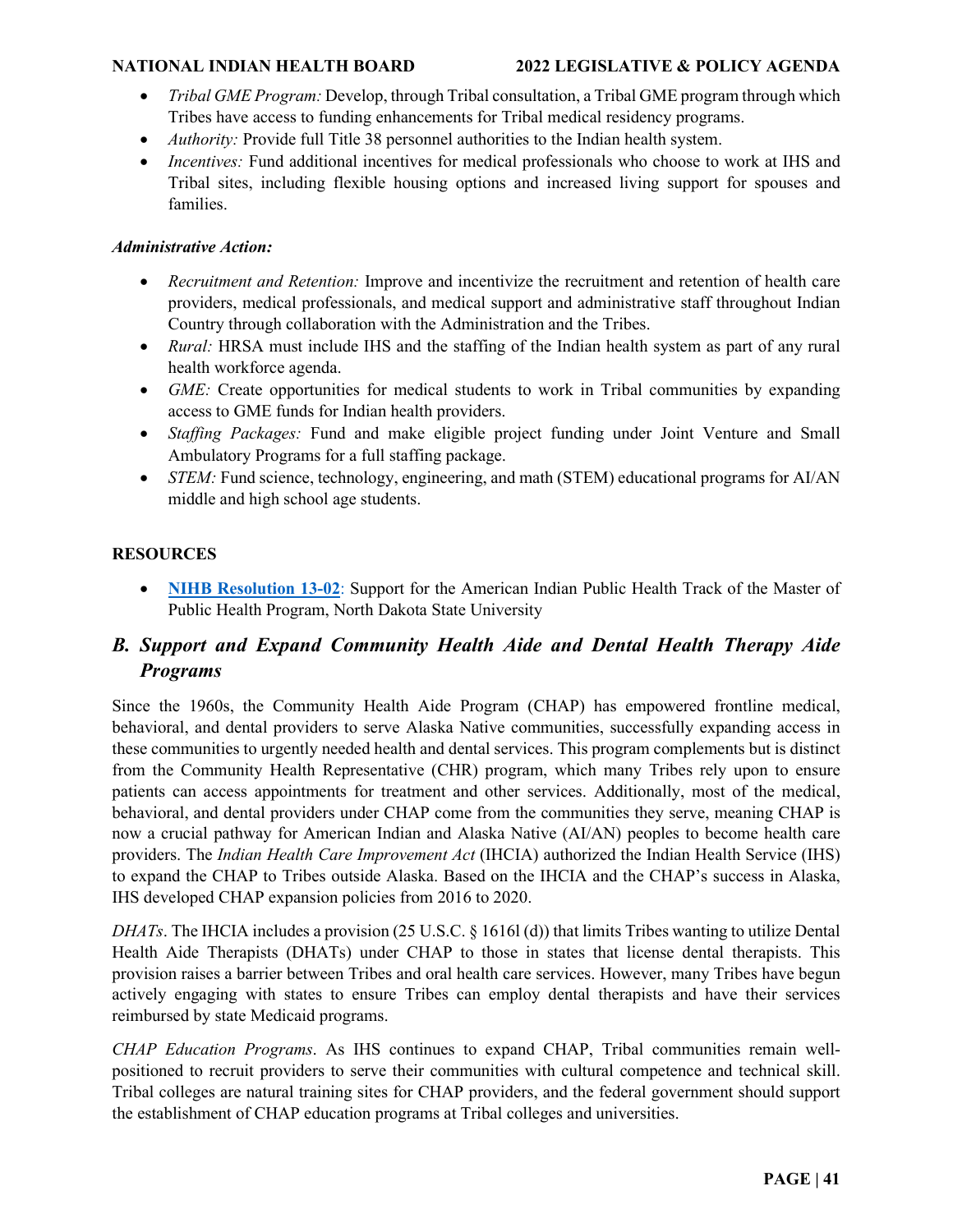#### *Congressional Action:*

- *Amendment:* Amend the IHCIA (25 U.S.C. § 1616l (d)) to remove the state approval requirement for Tribal DHATs under CHAP.
- *CHAPs:* Continue expanding CHAPs, including funding for IHS to support CHAP expansion and CHAP education and certification programs, such as the Alaska Dental Therapy Education Program.
- *Scholarship and Loans:* Expand the authority and funding of the IHS Scholarship and Loan Forgiveness Programs to include CHAP providers as eligible beneficiaries.

#### *Administrative Action:*

- *Certifications:* Establish CHAP infrastructure, including certification boards and Academic Review Committees, at the national and area level.
- *CHAP Certification and Education Programs:* Prioritize Tribal educational institutions establishing regional CHAP education and certification programs.
- *DHAT Guidance:* Revise the IHS guidance issued in January 2014 that states Tribes could only employ DHATs with the state legislature's permission. Federal statutes require this only under the CHAP expansion.
- *AFAs*: Include DHAT positions in Annual Funding Agreements (AFAs) for Tribes located in states with dental therapy licensing laws.
- *Report:* Publish a comprehensive report on the impact of DHATs under CHAP, including patient safety, patient satisfaction, provider retention, and other community-level health outcomes.
- *OPM:* Direct the Office of Personnel Management (OPM) to publish a federal position description for dental therapists, not specific to CHAP.
- *Workforce Development Grants:* Include dental therapy programs as eligible applicants for dental health care and dental health workforce development federal grants, especially those issued from the Health Resources and Services Administration (HRSA).

#### **RESOURCES**

• **[NIHB Resolution 19-01](https://www.nihb.org/docs/03042019/19-01%20NIHB%20Resolution%20Medicare%20Dental.pdf)**: Support for Coverage of Oral Health Care Services under Medicare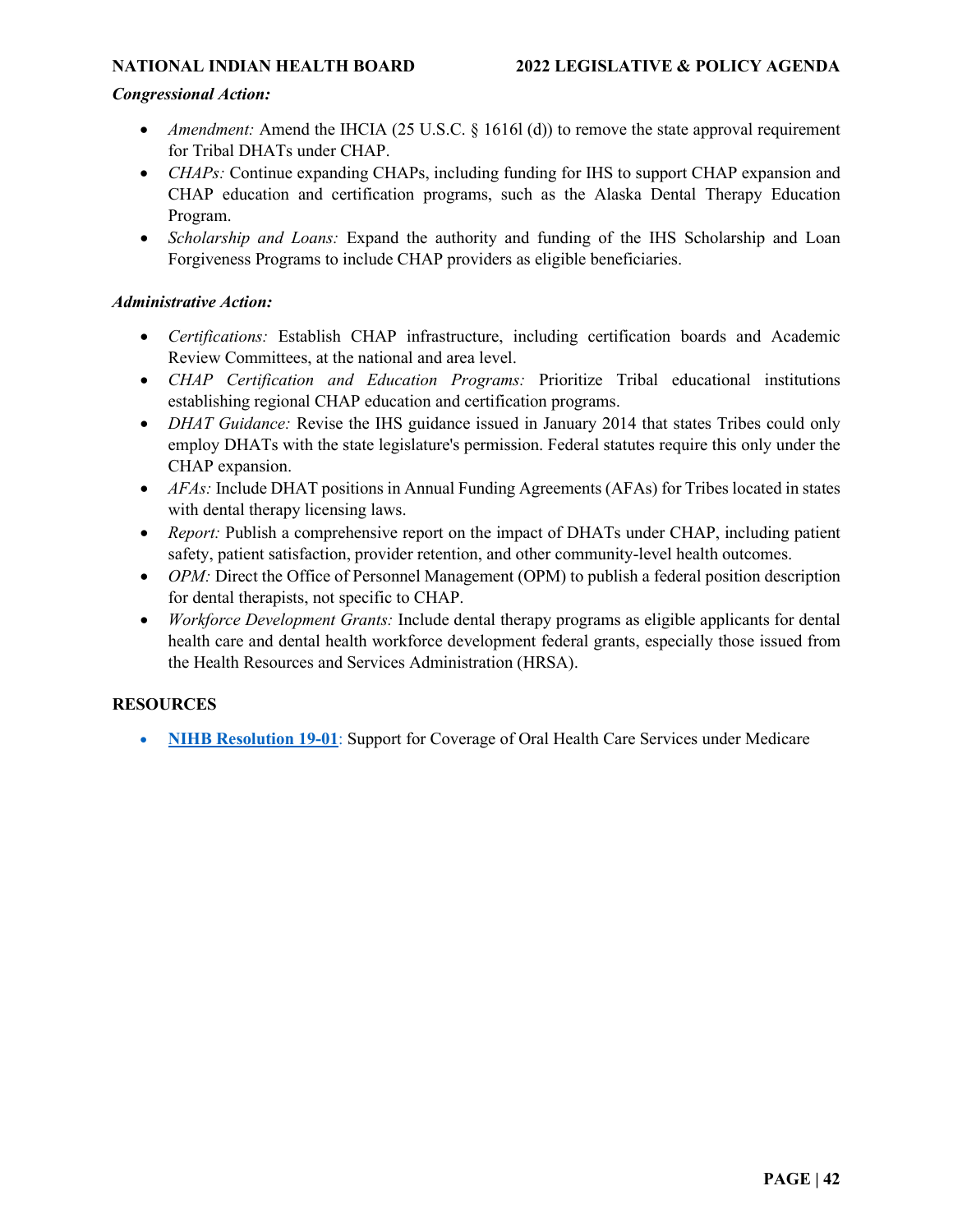### <span id="page-42-0"></span>**ACCESS TO QUALITY HEALTH CARE**

Access to quality health care is a key component of the federal trust responsibility and treaty obligations recently reaffirmed in *Rosebud v. United States*, an Eighth Circuit Court of Appeals case. The Court held that the 1868 Fort Laramie Treaty obligated the United States to provide "competent physician-led health care" to the Rosebud Sioux Tribe. This decision is also a positive affirmation of the federal trust responsibility to provide a certain standard of health care that is also culturally appropriate.

In so doing, the federal government must work to eliminate barriers to access and ensure that Indian health care providers have the resources needed to provide quality health care. American Indian and Alaska Native (AI/AN) people must access culturally appropriate care that is rooted in their traditional practices. Investment in innovations like telehealth capabilities will reduce barriers related to geographic distance, provider shortages, or pandemic conditions. Further, the federal government must reinforce the ability of Medicare and Medicaid to reimburse for services provided to AI/ANs at Indian health facilities. Third party payers are an essential element of the Indian health funding puzzle and any restrictions to reimbursement should be examined.

Finally, throughout all these issues, care must be taken to ensure all members of Tribal communities can access care, including those with specialized needs. Some groups, like veterans, those in remote or rural areas, the elderly, or those with low incomes, face additional barriers to healthcare and frequently experience health inequities. These groups need special consideration to ensure injustices are remedied and not perpetuated.

### **PRIORITIES FOR INDIAN HEALTH**

To increase access to quality health care for AI/AN people, the National Indian Health Board (NIHB) will pursue the following priorities:

- A. Remove Barriers that Inhibit Integration of Traditional Practices
- B. Advance Telehealth Capacity in Indian Country
- C. Improve Services for Veterans
- D. Strengthen the Role of Medicaid in AI/AN Healthcare
- E. Increase Access and Financial Support for Indian Health Through Medicare

### <span id="page-42-1"></span>*A. Remove Barriers that Inhibit Integration of Traditional Practices*

Recognizing Tribal sovereignty means recognizing the sovereign right of Tribal nations to utilize traditional practices to provide for the health of their people. Traditional medicine is central to many Tribal cultures and effectively treats many of the chronic health issues faced by American Indian and Alaska Native (AI/AN) peoples. Various operating divisions within the U.S. Department of Health and Human Services (HHS) have recognized traditional practices and their efficacy and effectiveness. Despite its effectiveness and existence from time immemorial, traditional practices are still blocked from inclusion in the contemporary health care delivery system. Tribal nations experience many barriers when seeking reimbursement for this treatment or when attempting to include traditional and cultural practices and activities as grant activities.

#### *Administrative Action:*

- *Grants:* Agency Notice of Funding Opportunity (NOFO) announcements should recognize the value and applicability of cultural and traditional practices as authorized grant activities.
- *Privacy:* Respect Tribal decisions to keep sacred and cultural knowledge private. It is important to note that some Tribes may wish cultural knowledge and wisdom to remain with the knowledge keepers such as elders, traditional healers, storytellers, and AI/AN peoples.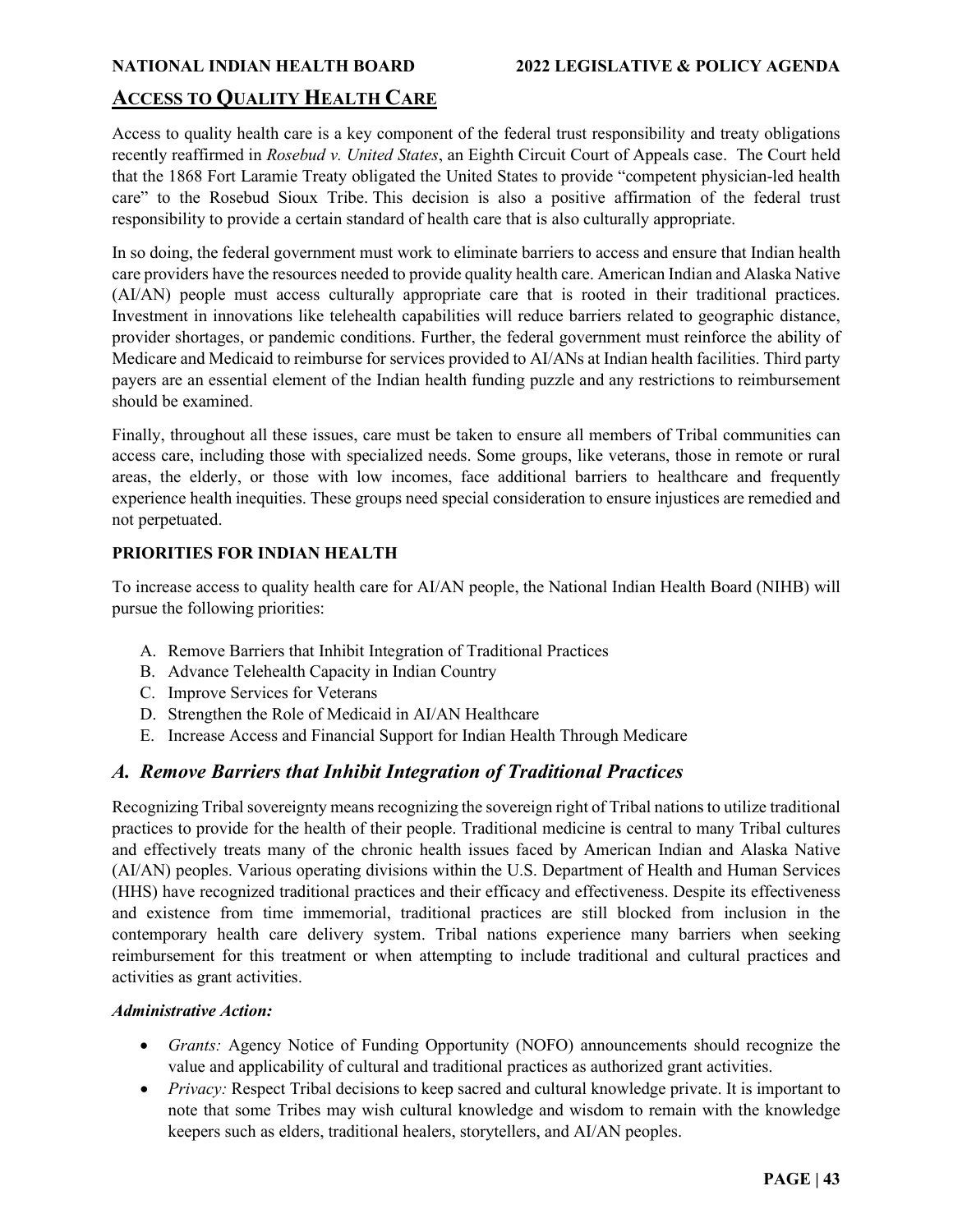- *Flexibility:* Work with Tribes to design innovative and culturally tailored Tribal traditional models of health promotion programs and healing interventions, provide additional funding to support unique and traditional AI/AN health promotion efforts.
- *Insurance:* Encourage private insurers to cover traditional medicine.

### <span id="page-43-0"></span>*B. Advance Telehealth Capacity in Indian Country*

The expansion of telehealth during the COVID-19 pandemic represents a paradigm shift in health care delivery. Telehealth can lead to greater access to health care from relatively underutilized to widely adopted and utilized. Telehealth can bridge geographic distances between provider and patient, which is particularly important in rural and remote Tribal communities where vacancy rates and lack of transportation are significant barriers to accessing health care. In Tribal communities where it is available, telemedicine has dramatically improved access to care, accelerated diagnosis and treatment, avoided unnecessary medivacs, expanded local treatment options, and reduced Medicaid costs.

Despite the potential, several barriers inhibit the ability of Tribes to take full advantage of telehealth. First, the Indian health system lacks the resources to build out the telehealth infrastructure. Also, Indian health care providers depend on reimbursements through Medicare and Medicaid. However, existing Medicare and Medicaid laws and regulations make accessing telehealth reimbursements difficult and restrictive. While existing waivers provided through the public health emergency (PHE), such as those that allow the patient to access care from home or receive care through audio-only means, have expanded access to reimbursements, those waivers will sunset at the end of the PHE. The Biden administration and Congress need to work to eliminate these barriers.

*Resources*. The *Infrastructure Investment and Jobs Act* (IIJA) provided \$2 billion for Tribal broadband, including telehealth, authorized funds. However, to use these funds for telehealth, the basic infrastructure such as mapping, planning, design, construction, cabling, easements, rights-of-way, and many other things must be in place before telehealth can be established and carried out. Assuming there are funds still available for telehealth, it may be years before any telehealth benefits can be developed or realized from this funding stream.

#### *Congressional Action:*

- *Expansion:* Expand access to telehealth by establishing dedicated funding streams and eliminating regulatory barriers to third-party reimbursement for Indian health providers.
- *Health Professionals:* Expand the list of health professionals who may provide services through telehealth – all of which have immediate and long-term benefits to the Indian health system.

#### *Administrative Action:*

- *MOU:* Recommend that the Federal Communications Commission (FCC) enter into a memorandum of understanding (MOU) with IHS to coordinate health information technology (HIT) and telehealth efforts to utilize all government resources best.
- *Waivers:* Maintain current telehealth waivers throughout and beyond the public health emergency to ensure the telehealth delivery system remains a viable option for Indian health care service delivery.

### <span id="page-43-1"></span>*C. Improve Services for Veterans*

The United States has a dual responsibility to American Indian and Alaska Native (AI/AN) Veterans: one obligation specific to their political status as members of federally recognized Tribes and another specific to their service in the Armed Services of the United States. AI/AN people serve in the Armed Forces at nearly five times the national average and at higher rates per capita than any other group. According to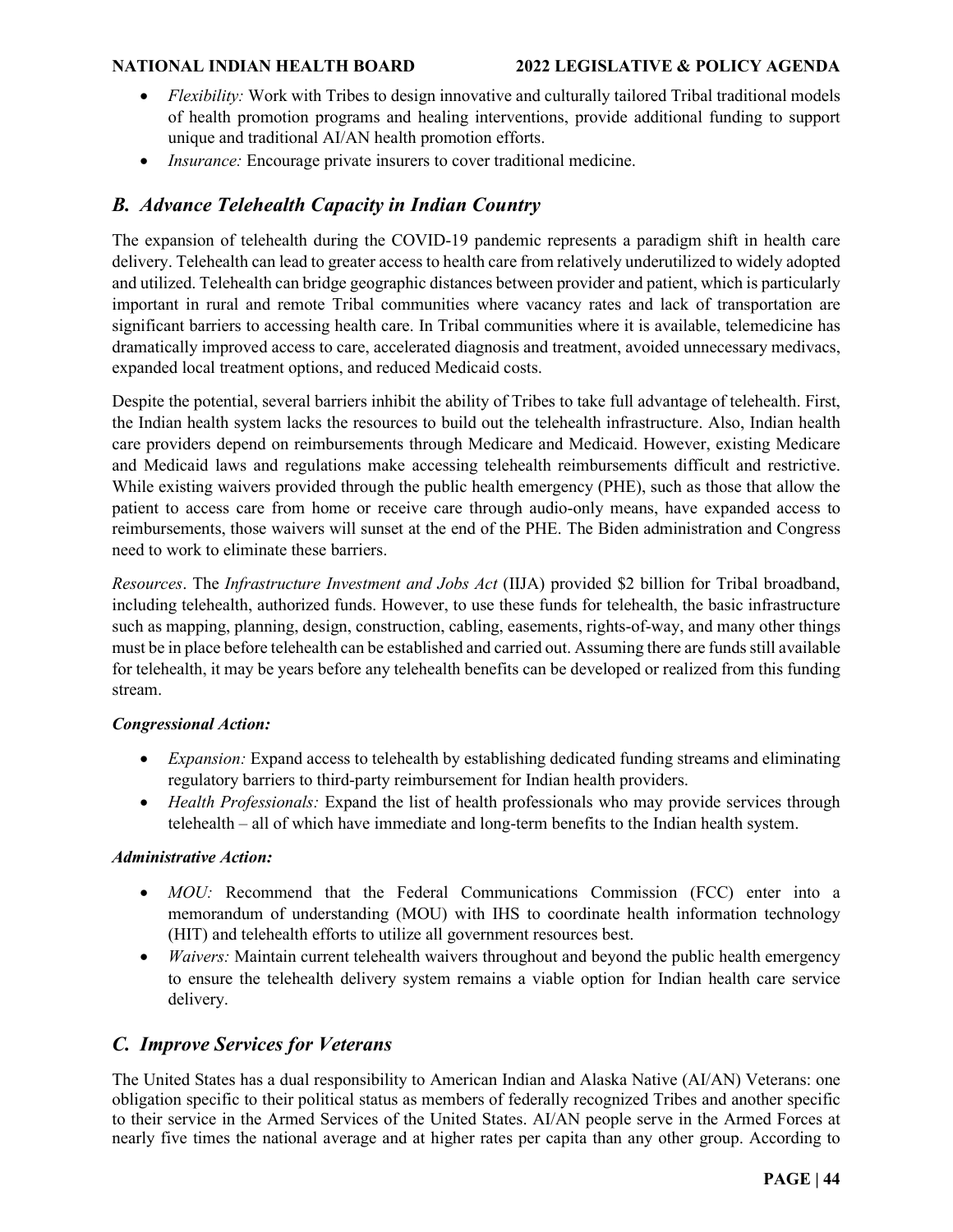current estimates, there are over 140,000 AI/AN Veterans. In a [2018 Veterans Health Administration](https://www.va.gov/HEALTHPOLICYPLANNING/SOE2018/2018EnrolleeDataFindingsReport_9January2019Final508Co%20mpliant.pdf)  [\(VHA\) Survey of Veteran Enrollees' Health and Use of Health Care](https://www.va.gov/HEALTHPOLICYPLANNING/SOE2018/2018EnrolleeDataFindingsReport_9January2019Final508Co%20mpliant.pdf) ("2018 Survey"), the VHA reported having 217,580 patients who self-identified as AI/AN – representing 2.5 percent of the agency's enrolled patient population.

Despite the bravery, sacrifice, and steadfast commitment to protecting the sovereignty of Tribal nations and the entire United States, AI/AN Veterans continue to experience some of the worst health outcomes and face the greatest challenges to receiving quality health services among all Americans.

*Behavioral Health.* In FY 2014, the Veterans Health Administration's (VHA) Office of Health Equity reported higher rates of mental health disorders among AI/AN Veterans compared to non-Hispanic White Veterans, including rates of post-traumatic stress disorder (PTSD) (20.5 percent vs. 11.6 percent), depression symptoms (18.7 percent vs. 15.2 percent), and major depressive disorder (7.9 percent vs. 5.8 percent). From 2001 to 2015, suicide rates among AI/AN Veterans increased by 62 percent (up from 50 percent in 2001 to 128 in 2015).

*Quality of Care & Accessibility.* Across the board, AI/AN Veterans report higher rates of issues around quality of care and accessibility that have undermined trust in the VHA system and left AI/AN Veterans significantly more vulnerable to adverse health outcomes, including COVID-19. For instance, the 2018 Survey found that only 66.9 percent of AI/AN Veterans reported that it was easy to schedule medical appointments in a reasonable time, compared to 78.7 percent of White Veterans.

The 2018 Survey also found that 67.2 percent of AI/AN Veterans reported easy access to the local U.S. Department of Veterans Affairs (VA) or VA-approved facility (compared to 82.7 percent of White Veterans), and 65.7 percent of AI/AN Veterans reported short wait times after arriving for an appointment (compared to 80.6 percent of White Veterans). AI/AN veterans are disproportionately dissatisfied with the care that they are receiving through the VA. 45.2 percent of AI/AN Veterans reported prior dissatisfaction with the level of VA care received – nearly double the rate for White Veterans.

*Previous actions.* The VA-Indian Health Service (IHS) Memorandum of Understanding (MOU) establishes a framework for coordination and partnership between the VA and the IHS to leverage and share resources and investments supporting each organization's mutual goals. Congress passed three AI/AN Veterans health laws on December 24, 2020: the *Native American Veterans PACT Act* which eliminates copayments for AI/AN Veterans accessing VA healthcare, the *Veterans Affairs Tribal Advisory Committee Act of 2019*, and the *PRC for Native Veterans Act* which clarifies that the VA and the U.S. Department of Defense (DoD) are required to reimburse IHS and Tribal health programs for healthcare services provided to AI/AN Veterans through an authorized referral.

#### *Congressional Action:*

• *IHCPs:* Include pharmacists, Licensed Marriage and Family Therapists (LMFTs), Licensed Professional Counselors, and other providers as eligible provider types under Medicare for Reimbursement as Indian Health Care Providers (IHCPs).

#### *Administrative Action:*

- *Consultation:* The VHA and IHS should consult with Tribes regarding the MOU operational plan to develop quantifiable goals and objectives similar to those of Tribal Health Programs (THPs), including quality services and culturally responsive care for Native Veterans.
- *Workgroup:* Establish a workgroup, in conjunction with IHS, to develop the Purchased Referred Care (PRC) addendum to ensure that all issues related to PRC services, patient and escort travel, and billing and reimbursement processes are taken into consideration the VA.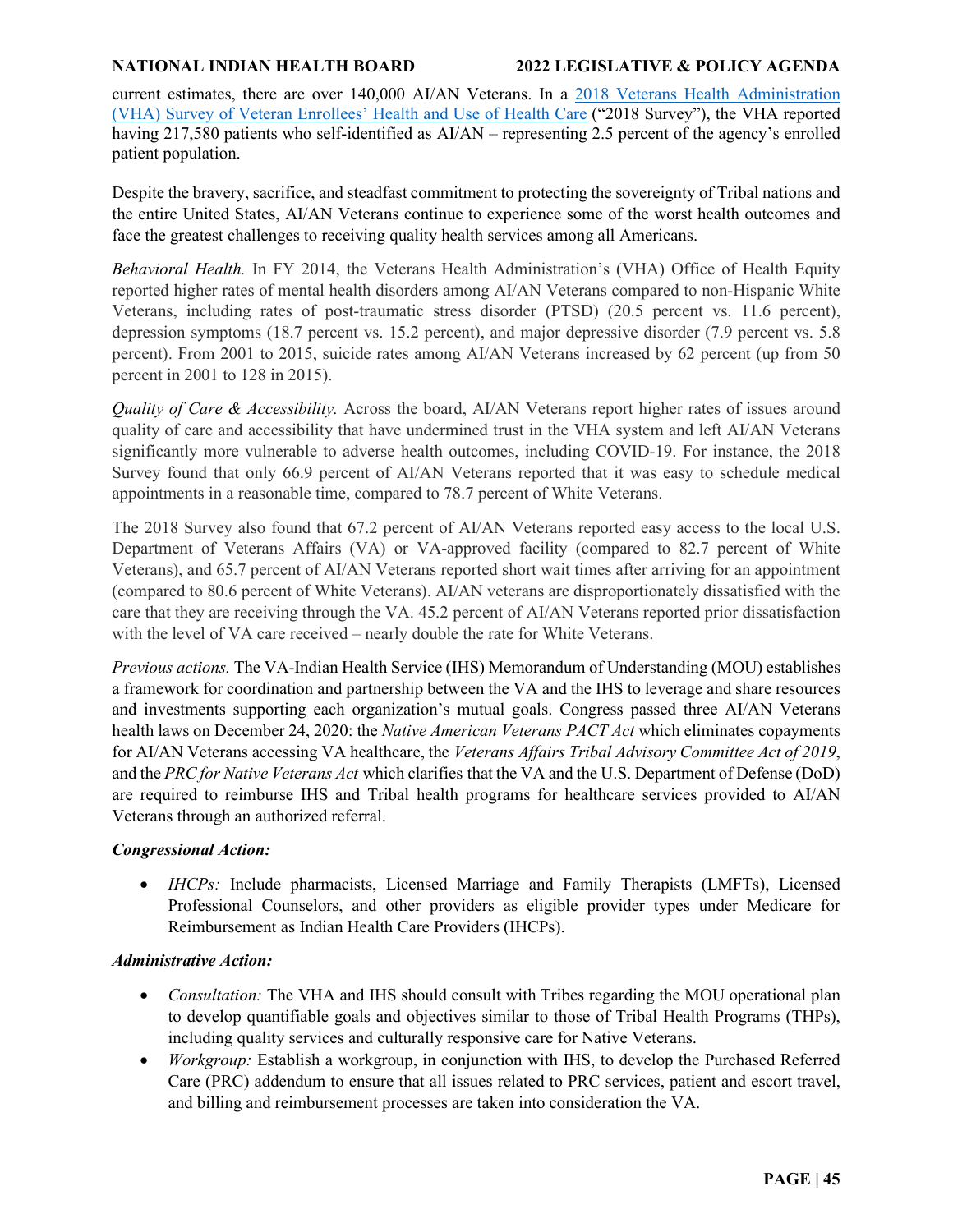- *Collaboration:* Establish written guidance, agreements, and policies to identify how the VHA and IHS can collaborate to streamline care and access to health care for AI/AN Veterans.
- *Peer-to-Peer:* Rural Native Veteran Health Care Navigator Program should incorporate a peer-topeer or veteran-to-veteran element that would allow AI/AN Veterans to serve as navigators for other AI/AN Veterans seeking resources.
- *Veterans Liaison List:* The VHA should consult with Tribes and work through their MOU with IHS to create and publish an active list of available Veterans Liaisons and Tribal Veterans Representatives across all IHS and VHA regions. The VA website must include a section dedicated to AI/AN Veterans' resources and programs.
- *Interoperability of VA-IHS Electronic Health Records:* The VA-IHS MOU mentions a goal of interoperability between the IT systems used by both agencies. The agencies should establish an advisory group composed of Tribal leaders, Tribal technical assistants, subject matter experts, and federal representatives to ensure continued progress to this goal.
- *Interoperability of Tribal-VA Electronic Health Records:* The VHA must provide technical assistance (TA) to Tribes at the local and regional levels to ensure and implement coordination of electronic health records.
- *Health Equity:* Work with the VA Tribal Advisory Committee (TAC) and consult with Tribes to inform the implementation of the VHA Health Equity Action Plan.
- *Cultural Competency:* Improve cultural and linguistic competency and the diversity of the VA health-related workforce.
- *Priorities:* VHA and IHS must prioritize AI/AN Veterans' mental and behavioral health and work with other federal agencies to develop more AI/AN Veterans' resources. The unique experiences must inform these resources of AI/AN Veterans.

#### **RESOURCES**

- **[2021 VA-IHS Memorandum of Understanding](https://www.ihs.gov/sites/newsroom/themes/responsive2017/display_objects/documents/2021_Letters/60086-2-VHA-IHS-MOU-enclosure-10-26-2021.pdf)**
- **[VHA Health Equity Action Plan \(2019\)](https://www.va.gov/HEALTHEQUITY/docs/Health_Equity_Action_Plan_Final_022020.pdf)**
- **[2019 GAO Report: VA and Indian Health Service](https://www.gao.gov/assets/gao-19-291.pdf)**
- **Testimony [of National Indian Health Board before House Veterans Affairs Committee](https://files.constantcontact.com/a3c45cb9201/ecac5ebd-3482-498a-a6f1-be4c3a940254.pdf)**

### <span id="page-45-0"></span>*D. Strengthen the Role of Medicaid in AI/AN Health Care*

Medicaid plays an integral role in ensuring access to health services for American Indian and Alaska Native (AI/AN) peoples and provides critically essential funding support for the Indian health system overall through third party revenues. In fact, in many places across Indian Country, reimbursements from Medicaid have enabled Indian health facilities to provide medical services that were previously unfunded by the annual appropriations.

*Third Party Revenues*. To ensure financial health, Indian Country must protect and strengthen access to third party revenues within the Indian health system. Third party revenues significantly contribute to the financial stability of Indian health system clinics and hospitals. According to a [2019 report by the GAO,](https://www.gao.gov/assets/gao-19-612.pdf) between FY 2013 and FY 2018, third party collections at Indian Health Service (IHS) and Tribal facilities increased by \$360 million, with 65 percent of the increase coming from Medicaid.

*Enrollment*. Tribes are also seeing success in getting their people enrolled into Medicaid, and it is becoming a more significant piece of the Indian health funding calculus. Data shows that the number of AI/AN people with Medicaid increased from 1,458,746 in 2012 to 1,793,339 in 2018. This increase of 334,593 AI/AN enrollees is a 23 percent increase over 2012. In 2018, 34 percent of all AI/AN people had Medicaid coverage compared to 30 percent in 2012. This creates an increased urgency to ensure that the Medicaid program fully reimburses providers for their services.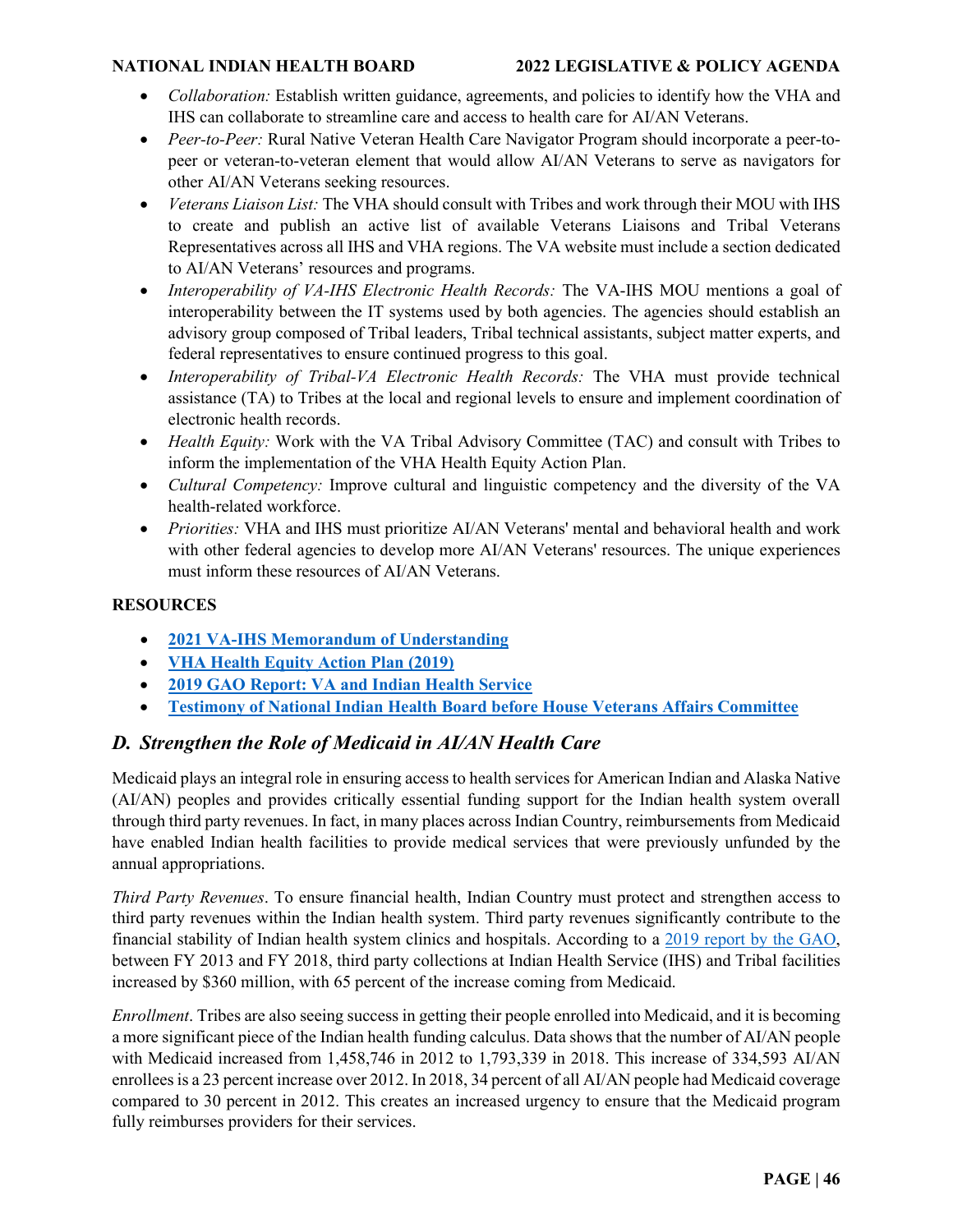#### *Congressional Action:*

- *Oral Health Care:* Establish standardized oral health care benefits for AI/ANs under state Medicaid programs.
- *Reimbursements:* Authorize Medicaid reimbursements for all mandatory and optional services described as "medical assistance" under Medicaid and specified services authorized under the IHCIA—referred to as Qualified Indian Provider Services—when delivered to Medicaid-eligible AI/AN peoples.
- *Income Level:* Create an optional eligibility category under federal Medicaid law providing authority for states to extend Medicaid eligibility to all AI/AN peoples with household income up to 138 percent of the federal poverty level (FPL).
- *Managed Care:* Clarify that states cannot mandate AI/ANs into managed care plans, including those enacted through waivers. This exemption cannot be bypassed using the HHS Secretary's waiver authority.
- *DSH Payments:* Work with Tribes to develop a methodology for calculating Medicaid Disproportionate Share Hospital (DSH) payments that considers the uniqueness of the Indian health care system.
- *Four Walls:* Amend Section 105(a)(9) of the *Social Security Act* (SSA) to clarify the definition of "clinic services" and ensure that services provided through an Indian health care program are eligible for reimbursement at the OMB/IHS all-inclusive rate, no matter where the service is provided.
- *Traditional Healing:* Authorize reimbursement for traditional healing services through Medicaid, including amending Section 1905 of the SSA to make traditional medicine a "mandatory benefit" that states must cover through their Medicaid program.
- *Providers:* Authorize reimbursement for additional provider types that render behavioral health services through Medicaid, including licensed professional counselors, licensed marriage and family therapists, and similar types of excluded providers.
- *Substance Abuse*. Reduce barriers in the Medicaid program to treat substance use disorders (SUDs).

#### *Administrative Action:*

- *Telehealth:* Encourage states to increase Medicaid telehealth reimbursement for Indian Health Care Providers (IHCPs).
- *Exemptions:* Ensure that AI/AN people are exempt from additional restrictions on Medicaid access, such as work requirements.
- *Managed Care:* Clarify that states cannot mandate AI/ANs into managed care plans, including those enacted through waivers.
- *Traditional Healing:* Work with states to help them file Section 1115 waivers to obtain Medicaid reimbursement for traditional practices.
- *Tribal-State Consultation:* Encourage Tribal consultation at the state level and enforce State Plan Amendment (SPA) requirements for Tribal consultation.

#### **RESOURCES**

- **[NIHB Resolution 19-01](https://www.nihb.org/docs/03042019/19-01%20NIHB%20Resolution%20Medicare%20Dental.pdf)**: Support for Coverage of Oral Health Care Services under Medicare
- **[NIHB Resolution 19-04](https://www.nihb.org/docs/09162019/19-04%20NIHB%20Resolution%20TPHA.pdf)**: Resolution on the CDC Tribal Public Health Agenda

### <span id="page-46-0"></span>*E. Increase Access and Financial Support for Indian Health through Medicare*

Medicare plays an essential role in the Indian health system by providing additional coverage for American Indians and Alaska Natives (AI/AN) who are elderly or have specific disabilities. Reimbursements from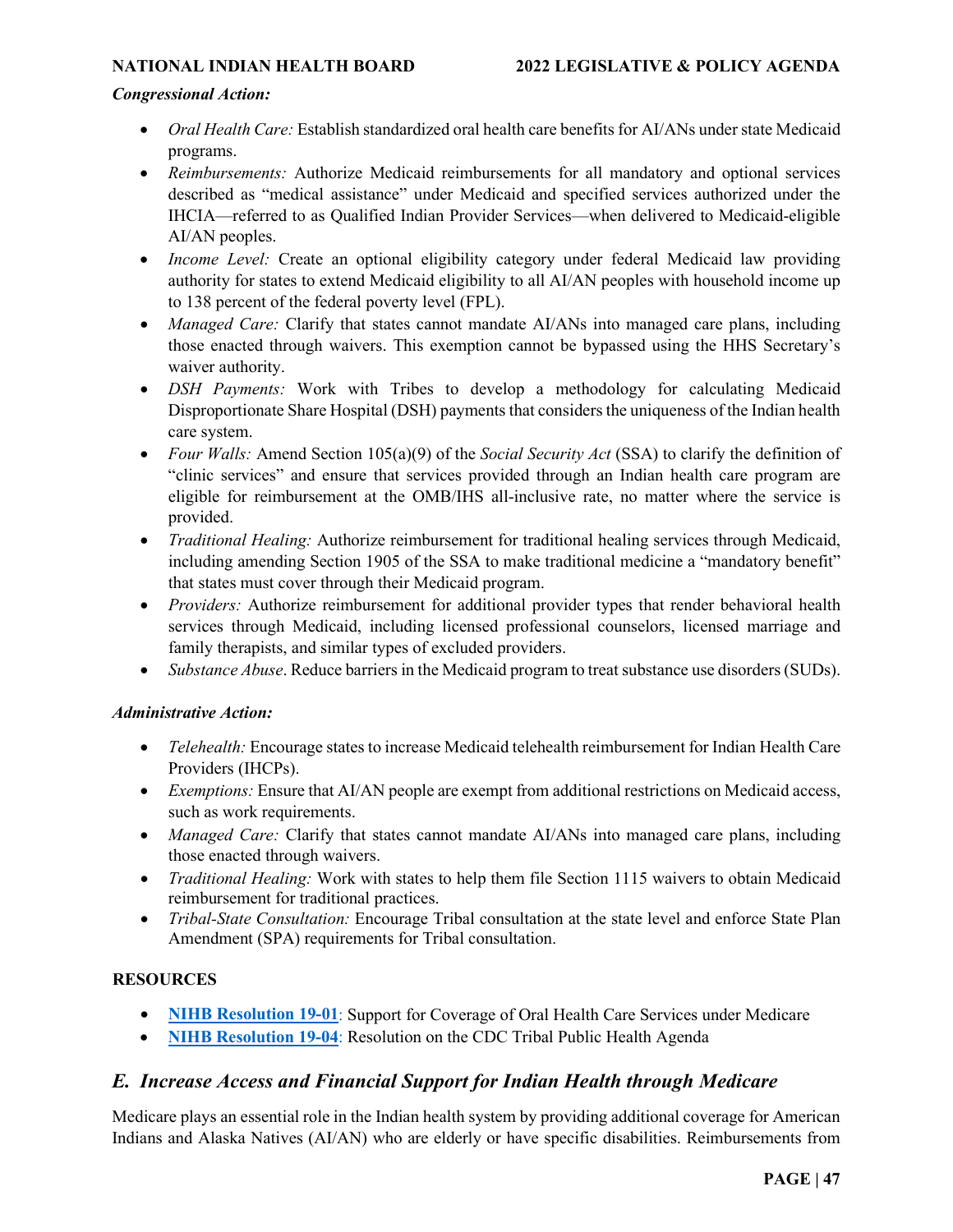#### **NATIONAL INDIAN HEALTH BOARD 2022 LEGISLATIVE & POLICY AGENDA**

Medicare serve as a critically important funding source for Indian health providers and have enabled the expansion of services in many areas. Because of this, strengthening and expanding Medicare reimbursements for services can protect the financial health of the Indian health system.

However, many Medicare rules and policies do not align with the trust responsibility or fit the Indian health system. For example, to cover Medicare Part B premiums for citizens, Tribes must reimburse the beneficiary for their premium payment. For a person who cannot afford the premium, paying it and waiting for reimbursement results in undue financial hardship. Employers and unions can sponsor premiums and, by extending the same opportunity to Tribes, would both recognize Tribal sovereignty and streamline the payment process for the Tribe and beneficiary.

*GME Program*. To equitably account for workforce shortages and other inequities in Indian Country, the Centers for Medicare and Medicaid Services (CMS) should require a Tribal set-aside within the annual Medicare funding of \$16 billion in the Graduate Medical Education (GME) program. CMS should require service to Tribal communities, assign slots specifically to Tribal provider facilities, and remove administrative impediments to participation in GME funding by Tribe-operated hospitals. If this improvement requires a legislative fix, the Administration should report this back to Tribes. Further, through Tribal consultation, CMS should develop a Tribal GME program through which Tribes have access to funding enhancements for Tribal medical residency programs. This program must account for the alternative payment methodology of Tribal health care delivery and cost-reporting requirements and provide funding for all services needed to operate such a program.

#### *Congressional Action:*

- *Reimbursements:* Ensure parity in Medicare reimbursement for Indian Health Care Providers (IHCPs) by authorizing 100 percent reimbursement for services provided. Since Indian health care providers cannot bill their patients, they generally only receive 80 percent reimbursement for the services they provide.
- *Traditional Healing:* Authorize reimbursement for traditional healing services through Medicare.
- *Providers:* Include pharmacists, Licensed Marriage and Family Therapists (LMFTs), licensed professional counselors, and other providers as eligible provider types under Medicare for reimbursement.
- *Telehealth Waiver:* Permanently extend the existing waiver authority for telehealth under Medicare.
- *Dental Care:* Create a dental benefit under Medicare that does not require enrollment in managed care.
- *OMB/IHS All-Inclusive Rates:* Reimburse the OMB/IHS All-Inclusive Rate for telehealth services under Medicare.
- *Cost-Sharing:* Exempt AI/AN people from all Medicare penalties or cost-shares. AI/AN people are exempt from these items under Medicaid. Also, before its elimination in the *Tax Cuts and Jobs Act*, AI/ANs were exempt from the Shared Responsibility Payment under the *Affordable Care Act*  (ACA). These exemptions are required to establish consistency with other federal authorities.

#### *Administrative Action:*

- *Telehealth:* Expand Medicare reimbursement of audio-only telehealth and communications technology-based services. This includes expanding the ability to provide direct supervision via audio-only means, adding more services to the telehealth benefit permanently, and removing other restrictions on telehealth and communications technology-based services.
- *OMB/IHS All-Inclusive Rate:* Ensure that Medicare is reimbursing all Indian health care providers at the OMB/IHS all-inclusive rate.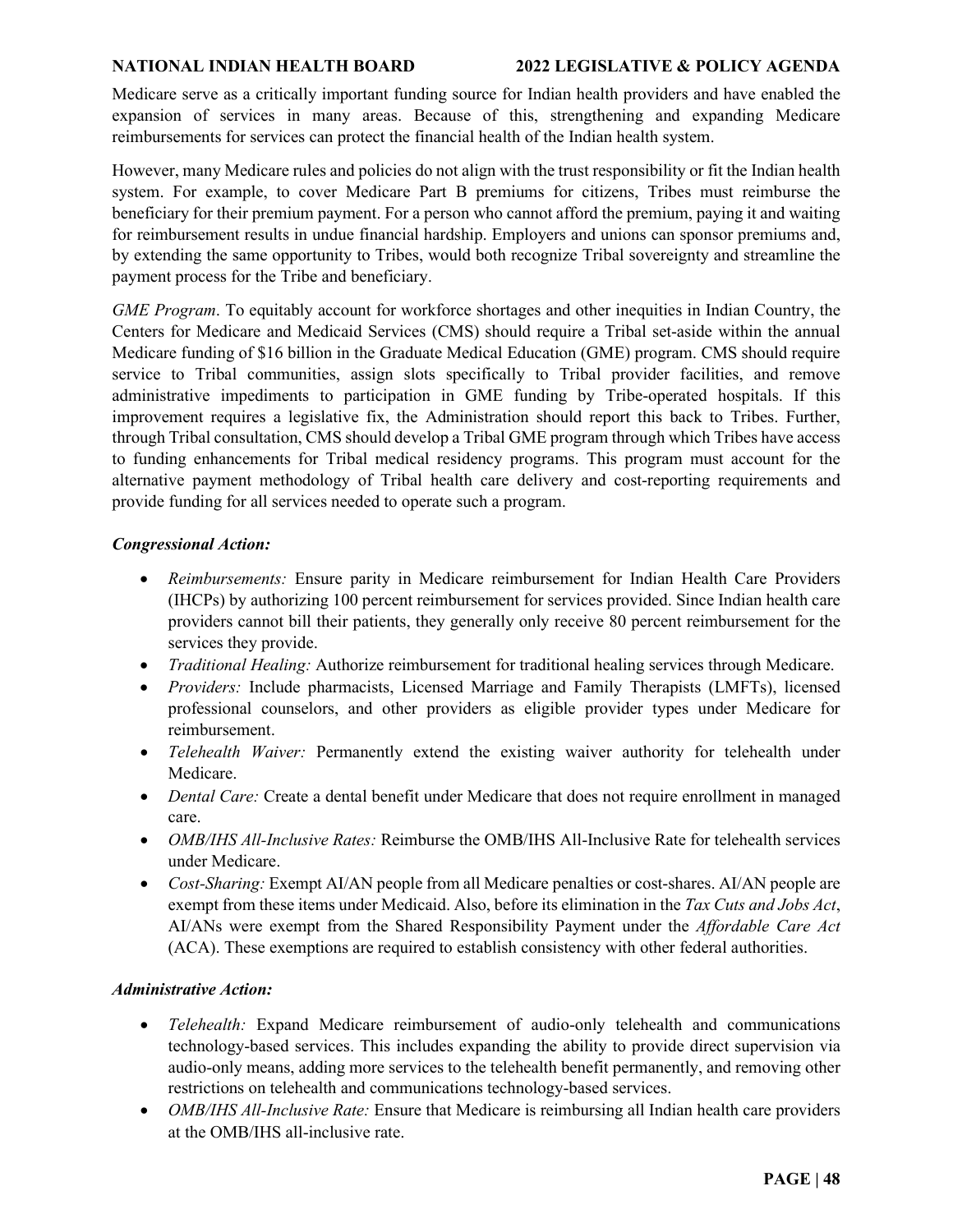- *Part B Premiums:* Allow direct sponsorship of Part B premiums by Indian health programs.
- *Part D:* Simplify and streamline reimbursement for Medicare Part D by ensuring that claims from IHS and Tribal facilities are reimbursed at the highest possible rate—not a discounted rate—by Pharmacy Benefit Managers (PBMs).
- *In-Network:* Require all Medicare Advantage (MA) plans to automatically deem Indian Health Care Providers (IHCPs) as in-network even if they do not enroll in a provider agreement and reimburse IHCPs at the OMB/IHS all-inclusive encounter rate. This automatic deeming and ratesetting should not supersede rates that an IHCP has negotiated and prefers over the OMB/IHS allinclusive rate.
- *Hospital Star Rating System:* Exempt IHS hospitals from the Hospital Star Rating System. The current system results in artificially low ratings for IHS hospitals, which results from the fact that they serve a vulnerable population and are often so small in volume that one adverse outcome has an outsized impact on their rating. In addition, the Indian health system is chronically underfunded, and these types of rating systems punish underfunding rather than providing additional, needed support.
- *GME Program:* Require a Tribal set-aside within the annual Medicare funding of \$16 billion in the GME program, require service to Tribal communities, assign slots specifically to Tribal facilities, and remove administrative impediments to participation in GME funding by Tribally operated hospitals.
- *Tribal GME Program:* Develop, through Tribal consultation, a Tribal GME program through which Tribes have access to funding enhancements for Tribal medical residency programs. This program must account for the Tribal alternative payment methodology and cost-reporting requirements and provide funding for all services needed to operate such a program.

#### **RESOURCES**

• **[NIHB Resolution 19-01](https://www.nihb.org/docs/03042019/19-01%20NIHB%20Resolution%20Medicare%20Dental.pdf)**: Support for Coverage of Oral Health Care Services under Medicare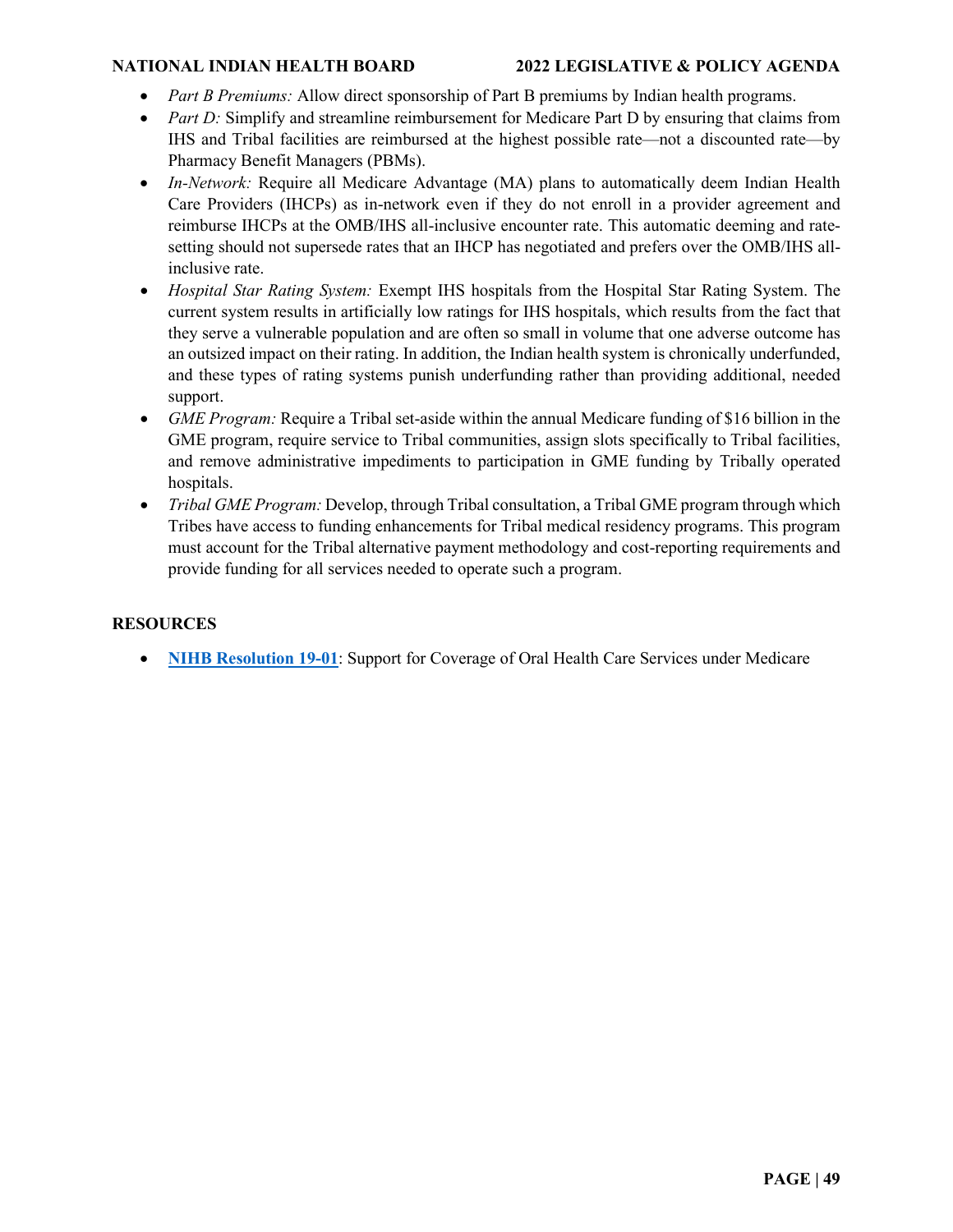### <span id="page-49-0"></span>**TRIBAL PUBLIC HEALTH CAPACITY AND INFRASTRUCTURE**

Public health infrastructure is the basic organizational and physical structures and facilities needed to operate a public health system. Public health infrastructure provides communities, Tribes, states, and the Nation the capacity to prevent disease, promote health, and prepare for and respond to emerging threats and ongoing health challenges. Infrastructure is the foundation for planning, delivering, evaluating, and improving public health.

As sovereign nations, American Indian and Alaska Native (AI/AN) Tribes maintain inherent public health authority to promote and protect the health and welfare of their citizens, using the methods most relevant for their communities. Through resilience and innovation, Tribes have built their own public health systems to serve their people, resulting in highly varied approaches to public health across Tribal communities. Such innovation has led to outstanding success in some areas, such as COVID-19 vaccine distribution. However, modern Tribal public health systems evolved along a different trajectory than their non-Tribal local and state counterparts and are often overlooked and unrecognized in the U.S. public health system.

The national plan for improving population health in the United States – Healthy People 2030– highlights challenges in defining and describing public health infrastructure among Tribal public health systems and the importance of innovation and support to promote system improvements in Indian Country. It further notes that adopting the suggested recommendations may be problematic for communities subject to chronic federal underinvestment in vital public health skills, tools, and foundational structures of local public health governance. Although Tribes have worked hard to build capacity, many systems still require long-term investments to bridge gaps. The recent public health emergency has exposed such detrimental gaps in Tribal public health infrastructure; these gaps have hampered effective emergency response, ultimately leading to lives lost.

Health People 2030 highlights three essential components of public health infrastructure: (1) agencies capable of assessing and responding to public health needs; (2) a capable and qualified workforce; and (3) up-to-date data and information systems. In addition to Tribal health research capacity, these components are critical for building Tribal public health systems prepared to withstand the current public health emergency and protect AI/AN peoples for decades to come.

### **PRIORITIES FOR INDIAN HEALTH**

To strengthen Tribal public health capacity and infrastructure, the National Indian Health Board (NIHB) will pursue the following priorities:

- A. Strengthen Tribal Public Health Agencies and Authority
- B. Develop an Empowered Public Health Workforce
- C. Expand Surveillance and Epidemiology Capabilities
- D. Invest in Tribal Health Research Capacity

### <span id="page-49-1"></span>*A. Strengthen Tribal Public Health Agencies and Authority*

The [2019 Public Health in Indian Country Capacity Scan](https://www.nihb.org/docs/11182020/369439_NIHB%20PHICCS%20Report%20Update_Nov17_Compliant.pdf) (PHICCS) reported that Tribes are the primary provider of public health activities in Indian Country across all public health activity and service categories. Tribal public health systems are highly variable and often complex. A variety of Tribal agencies deliver public health services, in addition to numerous Tribal and non-Tribal external entities, including federal agencies, state and local health departments.

The 2019 PHICCS report also highlighted gaps in public health planning, assessment, quality improvement activities; accreditation; and Tribal law as a public health tool. Future efforts in public health infrastructure should focus on building capacity at a local level. With sufficient investment and complete Tribal control,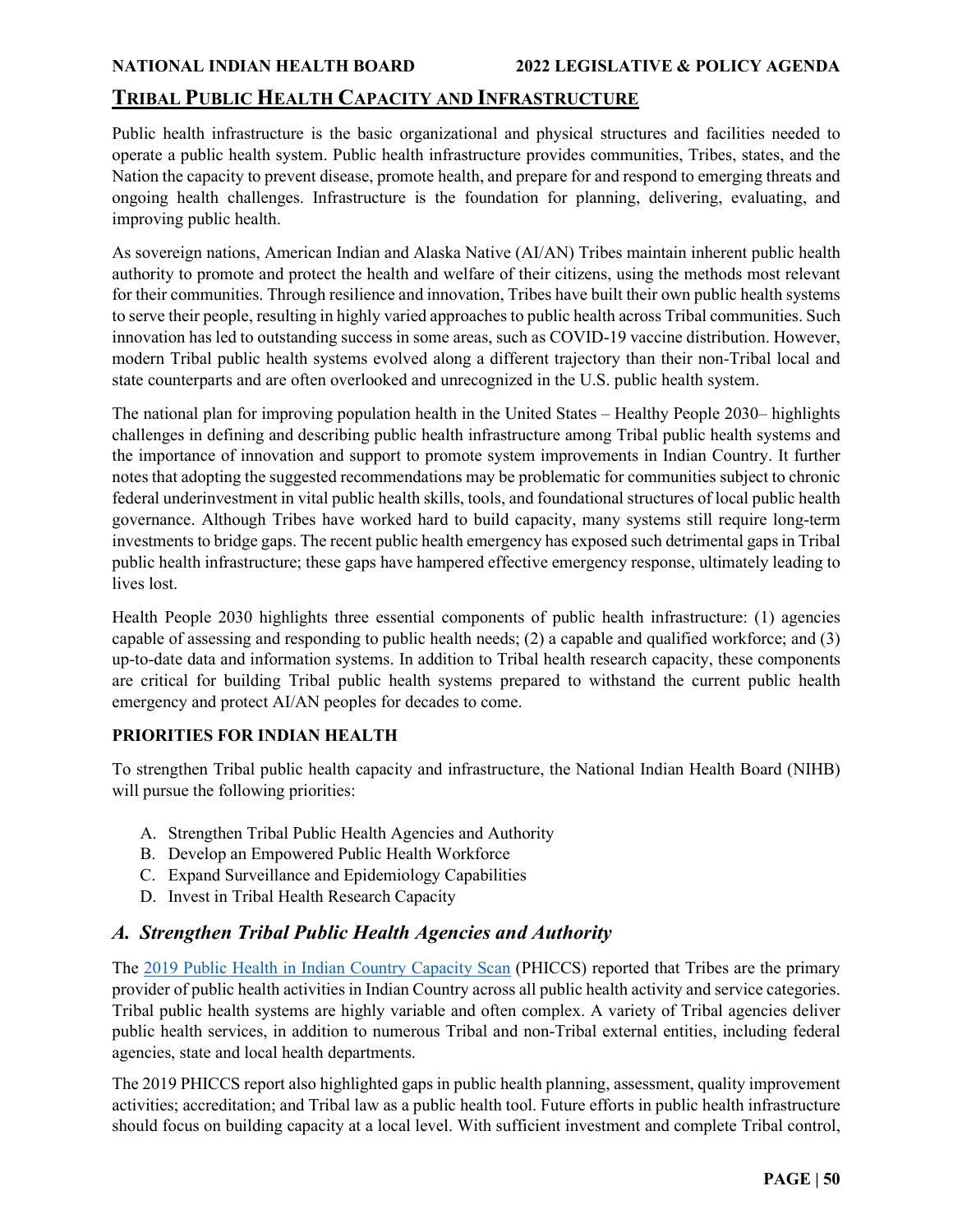Tribes can adapt their public health infrastructure to meet the unique needs of their people and circumstances. This will lead to innovation and advances that will protect public health for American Indian and Alaska Native (AI/AN) peoples for decades to come.

*Tribal Public Health Priorities.* To strengthen Tribal public health, the two most fundamental priorities remain (1) consistent and equitable funding and (2) recognition and respect of Tribal public health authority. While Tribal health organizations maximize their available resources to administer various public health activities and services with the existing public health workforce, Tribal public health remains inadequately resourced. Increased stable funding, technical assistance (TA), and public health education are needed to ensure Tribes can improve the health and well-being of Tribal communities. Furthermore, the sovereign political status of Tribal nations presents opportunities for advancing public health capacity but requires that federal agencies honor the federal trust responsibility and respect Tribal sovereignty.

*Block Grants.* Block grants are a funding option that strengthens Tribal sovereignty while providing flexible and equitable funding. Block grants, such as Services Block Grant distributed by the Centers for Disease Control and Prevention (CDC), allow broad flexibility to recipients to improve their public health infrastructure, including critical components such as surveillance capacity strengthening, workforce development, and evaluation. However, as of March 2021, only two Tribes received a collective \$92,386 (0.06 percent), even though AI/ANs make up 2.9 percent of the total U.S. population) of the over \$145 million distributed to 61 state, territorial, and Tribal recipients. As part of the federal trust responsibility, Tribes must have equitable access to non-categorical, non-competitive funding streams to build their public health capacity, allowing maximum flexibility and sustainability.

#### *Congressional Action:*

• *Flexibility:* Tribal public health systems require flexibility in funding to improve infrastructure and capacity.

#### *Administrative Action:*

- *Guidance:* Provide official guidance to federal, state, local, and territorial public health systems that affirms Tribal nations' role as legally established governmental public health authorities.
- *Addressing Infrastructure Gaps:* Support the development of a Tribally led plan that identifies strategies to address gaps identified in the PHICCS.
- *Accreditation:* Support the development of public health accreditation competencies and frameworks that reflect the specific needs of Tribes.
- *Public Health Law:* Support development of Tribal public health laws and the use of law as a public health tool.
- *Public Health Planning:* Support Tribes in public health planning, assessment, and quality improvement activities.
- *Full Funding:* Ensure consistent and appropriate funding to address those needs identified through a Tribal public health infrastructure assessment.
- *Set-Asides:* Minimum 5 percent set aside across all Centers for Disease Control and Prevention (CDC) Centers, Institutes, and Offices (CIOs) for Tribes and Tribal organizations to integrate Tribal public health needs and priorities across the entire CDC and its programs.
- *Funding Allocation:* The CDC should use allocation and distribution mechanisms to allow all federally recognized Tribes to receive funding.
- *Flexible Funding:* The CDC should ease funding restrictions that may limit how Tribes apply for and use funding.

*State Action:*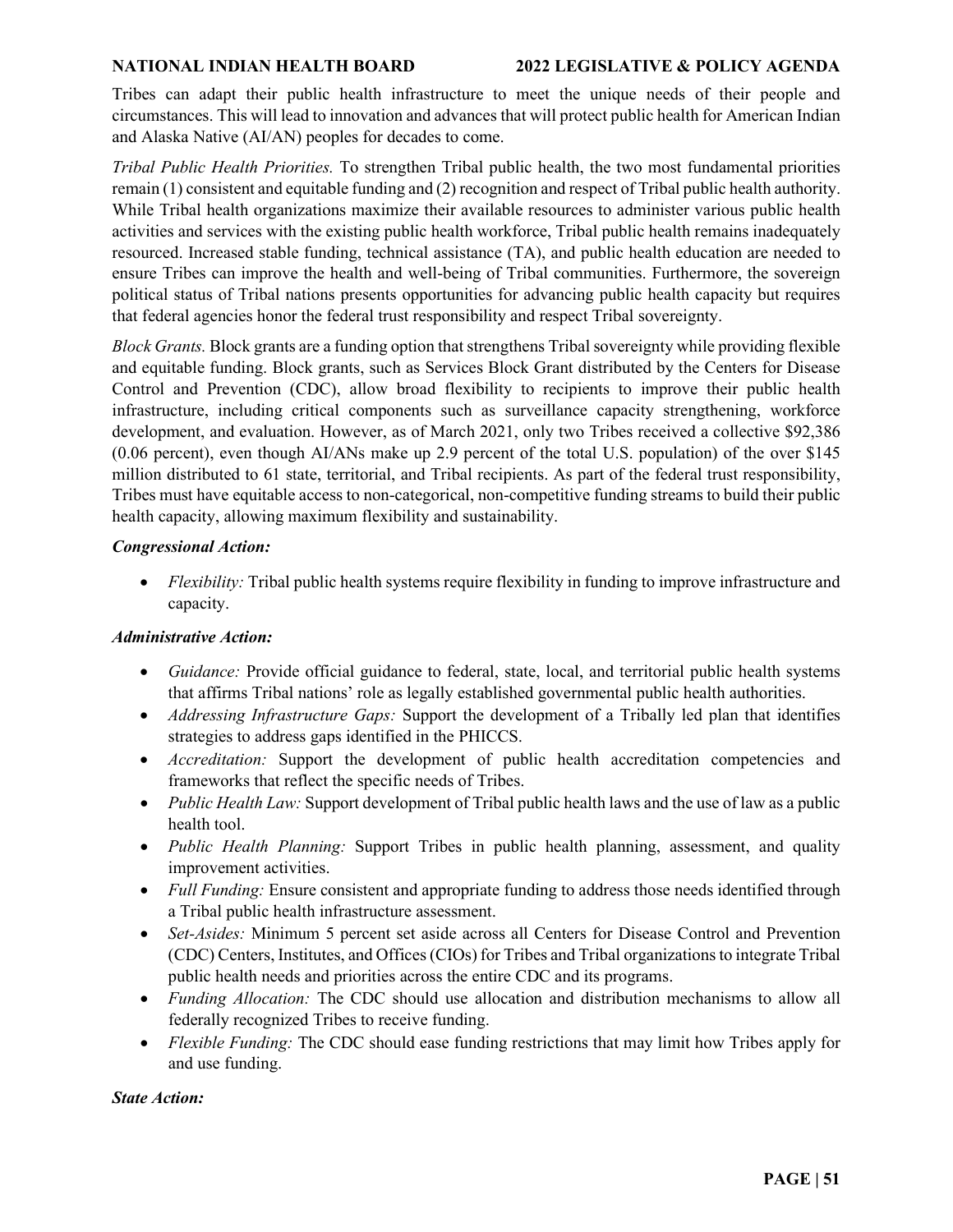- *Recognition of Status:* Establish a policy that details the state's recognition of the Tribes' inherent public health authority status.
- *Access to Reporting Systems:* Immediately grant Tribes and Tribal Epidemiology Centers (TECs) access to infectious disease reporting systems for their jurisdiction.

#### **RESOURCES**

- **[Public Health in Indian Country Capacity Scan Report](https://www.nihb.org/docs/11182020/369439_NIHB%20PHICCS%20Report%20Update_Nov17_Compliant.pdf)** (NIHB, 2019)
- **[NIHB Resolution 13-03](https://www.nihb.org/docs/10172016/Resoultions%20for%20Website/2013/NIHB%20Resolution%2013-03.pdf)**: Support for Tribal Public Health Accreditation
- **[NIHB Resolution 20-05](https://www.nihb.org/docs/03052020/20-05%20NIHB%20Resolution%20on%20CDC%20Funding.pdf)**: Support Direct Funding from CDC to Tribes and Tribal Organizations for Public Health Work in Indian Country
- **[NIHB Resolution 19-04](https://www.nihb.org/docs/09162019/19-04%20NIHB%20Resolution%20TPHA.pdf)**: Resolution on the CDC Tribal Public Health Agenda

### <span id="page-51-0"></span>*B. Develop an Empowered Public Health Workforce*

Workforce is a core component of public health service delivery. Public health employees play an integral part in delivering critical public health services and activities within Tribal communities. However, the makeup of public health workforce in Tribal communities is widely variable as Tribes do not always have designated "public health" staff (i.e., staff hired for the sole purpose of providing public health services). For many Tribes, significant overlap exists between their health care and public health systems, with some essential staff bridging both functions.

For years, Tribes have called for investments in a skilled health and public health workforce. Over the last two years, in the wake of the COVID-19 pandemic, the United States has made historic investments in public health infrastructure, with specific funds tied to workforce through the *American Rescue Plan* and other bills. Strategic use of these investments requires a thorough understanding of Tribes' workforce needs – and challenges – to support their public health efforts.

However, very little reliable information exists about national-level estimates for Tribal public health workforce. The Health Resources and Service Administration (HRSA) and the Indian Health Service (IHS) maintain estimates of clinical healthcare clinical personnel shortages, but no such equivalent for public health positions. Although [national estimates of public health workforce needs](https://phnci.org/uploads/resource-files/Staffing-Up-Final-Report.pdf) have not included Tribes, these estimates demonstrate a severe lack of public health personnel. For example, local health departments serving less than 100,000 currently have less than half the needed public health staff. The available evidence suggests the shortages in Indian Country are even direr.

The [2019 Public Health in Indian Country Capacity Scan](https://www.nihb.org/docs/11182020/369439_NIHB%20PHICCS%20Report%20Update_Nov17_Compliant.pdf) (PHICCS) is one of the first surveys to assess Tribal public health workforce needs nationally. The scan found that behavioral health staff represented both the highest average number of funded and filled positions and the most needed positions currently vacant. Tribal health organizations frequently cite the need for more front-line workers such as community health representatives and public health nurses. However, Tribal health organizations note that epidemiologists, statisticians, and public health informatics specialists are least likely to be funded.

Many community health representatives (CHRs) serve as crucial links between social services, behavioral health, preventative health and education, financial counseling, and more. In many Tribal communities, these frontline professionals carry essential roles in delivering public health services and addressing the social determinants of health. They represent significant and unique positions for Tribal public health systems. The stated need for more of these professionals may indicate the need for cadres that bridge public health, health care, social determinants of health, and culturally appropriate care and services. In the complex and varied Tribal public health systems, investments should be made to strengthen both public health and clinical care workforce.

Beyond public health workforce staffing numbers, PHICCS reported the top public health workforce development needs in Indian Country. The most common conditions identified include the following: training, including on technical skills (i.e., data collection and analysis) and general training on public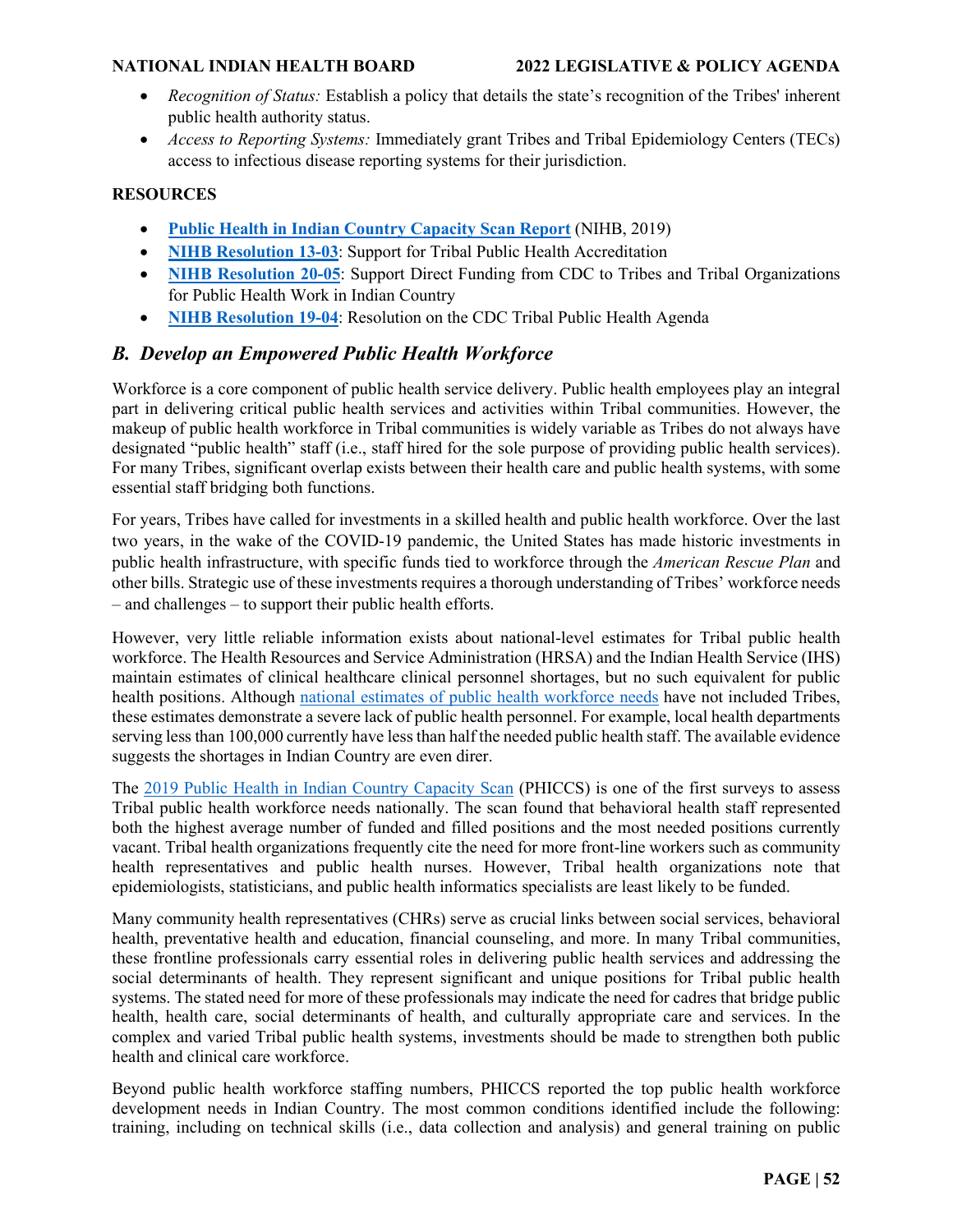health; professional development, including certification and licensing; staffing; needs related to assessment, performance improvement, and accreditation; and technical assistance (TA), including assistance on epidemiology, data analysis, and public health informatics.

#### *Congressional Action:*

• *Funding:* Provide Tribes and Tribal organizations dedicated and recurring funding to recruit and sustain a robust Tribal public health workforce.

#### *Administrative Action:*

- *Assessment:* Ensure assessments of public health workforce needs include the needs of Tribes.
- *Technical Assistance:* The Centers for Disease Control and Prevention (CDC) must provide Tribes technical assistance (TA), training, and other resources to support workforce development. Tribal public health systems must have access to the same TA as other public health systems – regardless of whether funding was provided from the CDC through grants or, either directly or as a passthrough, to Tribes in contracts or compacts with the IHS.
- *Youth Training:* Invest in training programs for American Indian and Alaska Native (AI/AN) youth that provide pathways into public health. Such programs are essential to building the next generation of public health professionals.
- *Tribal Control:* Tribes must determine the best resources to fit their unique public health system structures and needs. Future workforce development efforts need to recognize Tribal sovereignty by allowing flexibility in program and funding opportunities.

#### *State Action:*

• *Liaison:* Establish a Tribal public health or data liaison position within the state health departments to ensure robust communication and collaboration with the Tribes in their area.

#### **RESOURCES**

• **Staffing Up: [Determining Public Health Workforce Levels](https://phnci.org/uploads/resource-files/Staffing-Up-Final-Report.pdf) Needed to Serve the Nation** (de Beaumont, PHNCI, and PHAB; 2021)

### <span id="page-52-0"></span>*C. Expand Surveillance & Epidemiology Capabilities*

The [2019 Public Health in Indian Country Capacity Scan](https://www.nihb.org/docs/11182020/369439_NIHB%20PHICCS%20Report%20Update_Nov17_Compliant.pdf) (PHICCS) report cited surveillance and epidemiology capacity as an area where Tribal health organizations lag significantly behind their state/local counterparts. Having accurate, real-time data is necessary for Tribal public health officials to determine where the needs are. While the Tribal Epidemiology Centers (TECs), supported by the Indian Health Services (IHS) and the Centers for Disease Control and Prevention (CDC), have helped address this data gap and build public health capacity to promote health and prevent disease in American Indian and Alaska Native (AI/AN) communities, Tribes still cite the need for increased data capacity and support.

Current data access and capacity in Indian Country is spotty at best. Often, needed public health data does not exist for AI/AN populations or is incomplete and unreliable. In other instances, data collected by non-Tribal entities may be so administratively burdensome to obtain that Tribal access is severely restricted. Improving the situation requires stronger cooperation from local, state, and federal public health agencies and increased capacity for Tribes and Tribal organizations to conduct their own data work.

*Funding*. Tribes, Tribal organizations, and TECs lack consistent funding for surveillance activities. For example, for the 2021-2022 budget year, CDC awarded \$247 million under its Epidemiology and Laboratory Capacity (ELC) Program to a total of 64 recipients. Among those recipients were 50 states, five cities, and nine territories. However, there were no Tribal entities who were recipients of the ELC program.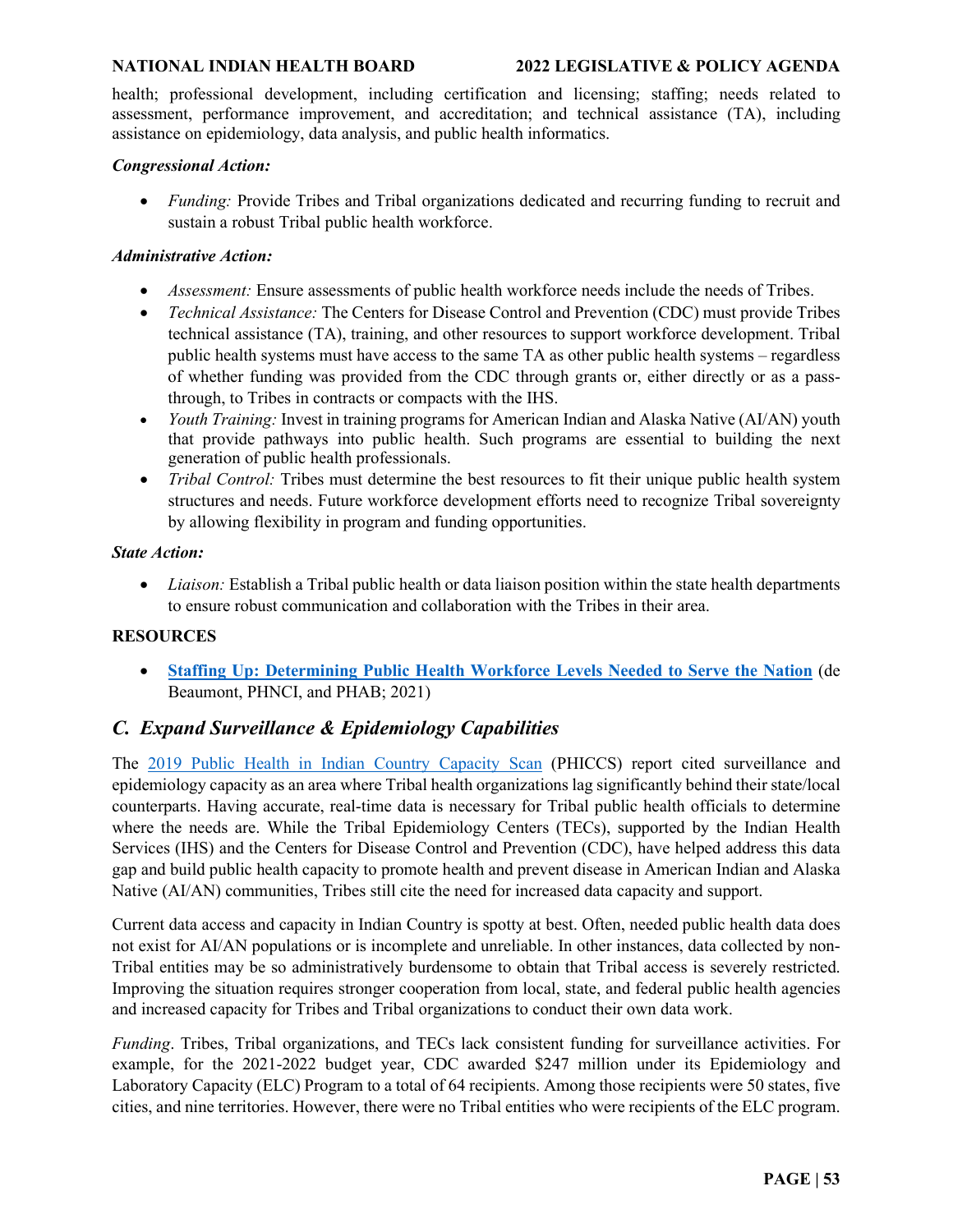#### **NATIONAL INDIAN HEALTH BOARD 2022 LEGISLATIVE & POLICY AGENDA**

*Syndromic surveillance.* During the COVID-19 pandemic, the need for syndromic surveillance has become much more urgent, and expanding this capability will serve public health far beyond the current public health emergency. Syndromic surveillance provides public health officials with a timely system for detecting, understanding, and monitoring health events. By getting real-time data of health incidents, public health can detect unusual levels of illness to determine whether a response is warranted. Syndromic data can serve as an early warning system for public health concerns. Having accurate syndromic data can help public health officials know if an observed uptick in emergency department visits is due to a known incident or if another emergency or outbreak is happening simultaneously. Nationally, such surveillance systems are used in response to COVID-19 and other infectious diseases, opioid overdoses, e-cigarette or vaping product use-associated lung injury, Zika virus infection, and natural disasters. Continued and increased support for syndromic and other surveillance capabilities is critical to allow Tribal public health officials to act swiftly and effectively when public health incidents occur.

*Health Data Access.* As sovereign nations, Tribes are inherently public health authorities. Additionally, Section 214 of the *Indian Health Care Improvement Act* (IHCIA) designated TECs as public health authorities. Despite being designated public health authorities under federal law, state, and local health departments, routinely deny Tribal nations and TECs access to public health data.

*Misclassification*. Common disease and risk factor data for AI/AN populations is often incomplete or missing in federal and state data due to the relatively small size of these populations and widespread demographic misclassification. This issue has stifled Tribal public health activities for decades but has taken on a new level of urgency given the COVID-19 pandemic. Due to misclassification and undersampling of AI/AN populations in public health disease surveillance systems, available data underrepresents the impact of COVID-19 and other public health concerns.

Multiple studies demonstrate that surveillance systems frequently misclassify AI/ANs or omit them from surveillance systems entirely. These issues continue to exacerbate health disparities, including those from COVID-19.

#### *Congressional Action:*

- *Data Sharing:* Pass the *Tribal Health Data Access Improvement Act* to improve data sharing and strengthen Tribal public health infrastructure.
- *States:* Require states and localities receiving federal public health funding to recognize the Tribes' inherent public health authority status and grant them access to the infectious disease reporting systems based upon the boundaries of the Tribe.

#### *Administrative Action:*

- *Data Access:* The U.S. Department of Health and Human Services (HHS) must provide direct access to public health data to all legally established public health authorities such as Tribes, IHS, and TECs.
- *Capacity:* Allow COVID-19 funding to be used to improve IHS and Tribes' data capacity for public health activities related to surveillance, reporting, data flow, and protection of sensitive Tribal, patient, and employee data. The Centers for Disease Control and Prevention (CDC) should provide technical assistance (TA) if its Vaccine Administration Management System (VAMS) portal is utilized until IHS public health data capacity can be improved.
- *Cooperative Agreements:* The CDC should enter into cooperative agreements with Tribes, Tribal organizations, urban Indian organizations, and TECs to address misclassification and undersampling of AI/ANs on birth and death records as well as health care and public health surveillance systems.
- *Data Accuracy:* The CDC should use whatever tools necessary to achieve improved quality and accuracy of AI/AN birth and death record data collected by local and state governments. This could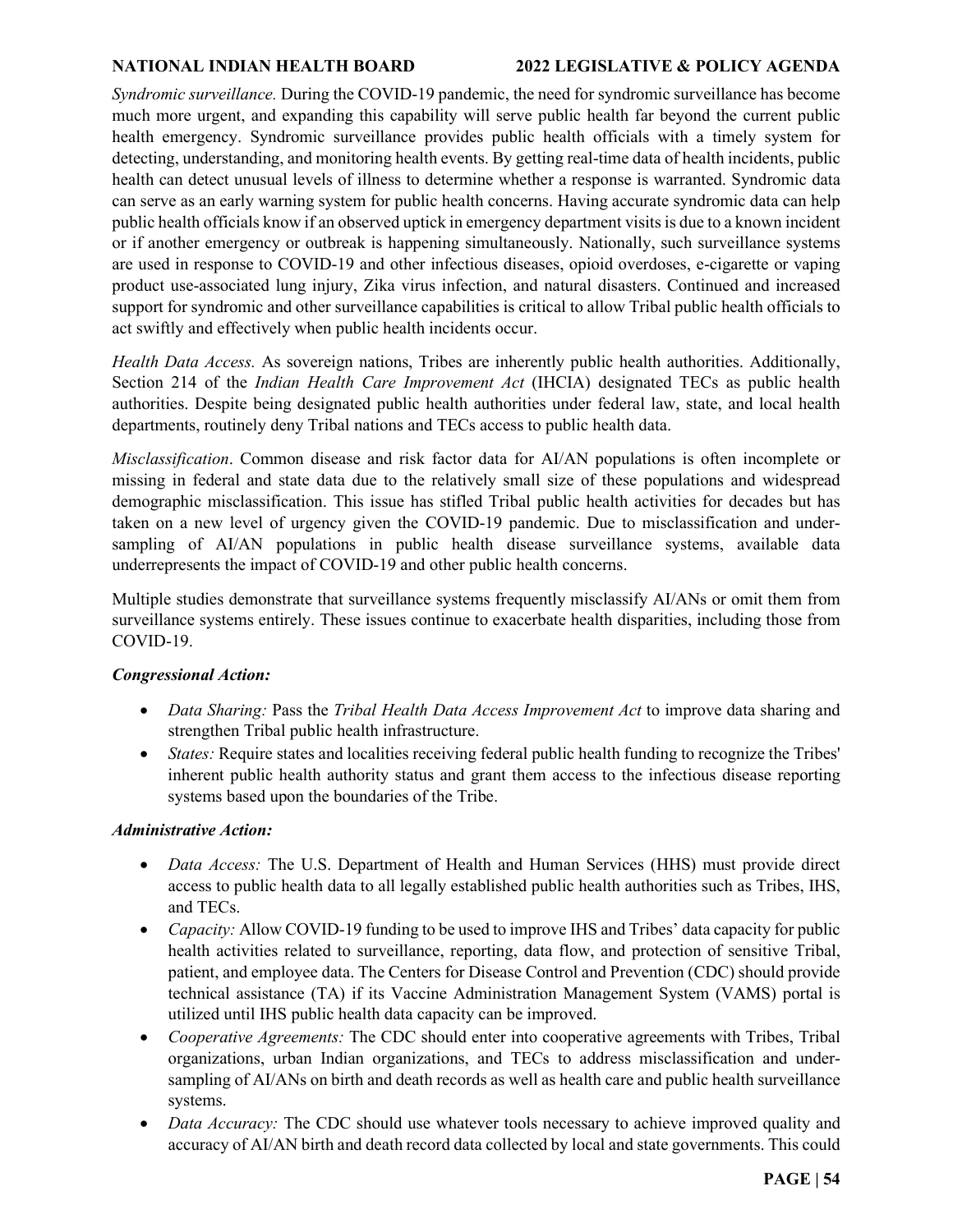#### **NATIONAL INDIAN HEALTH BOARD 2022 LEGISLATIVE & POLICY AGENDA**

include developing guidance for state and local health agencies to improve the quality and accuracy of birth and death record data, tying CDC funding for the state or local health departments to implement data quality improvement processes, or providing specific funding for improvement of data processes.

• *HIT Modernization:* Ensure that new electronic health record systems and other health information technology (HIT) data systems developed by IHS, and the CDC will fulfill necessary Tribal public health functions and facilitate easier AI/AN public health data collection, analysis, and sharing with Tribes and Tribal organizations.

#### *State Action:*

- *Data Sharing:* Establish data sharing agreements with Tribes and TECs to improve access to public health data.
- *Disease Reporting:* Immediately grant Tribal access to the states' infectious disease reporting systems, based upon the zip codes or boundaries of the Tribes' jurisdiction.
- *Vital Records:* State and local governments should provide adequate training and oversight to ensure birth and death data is recorded accurately, including proper classification of demographic information.

#### **RESOURCES**

- **[NIHB Resolution 21-05](https://www.nihb.org/docs/06172021/21-05%20NIHB%20Resolution%20on%20Tribal%20Health%20Data.pdf)**: Tribal Health Data Access Improvement
- *[Tribal Health Data Access Improvement Act](https://www.congress.gov/bill/117th-congress/house-bill/3841/text)*

### <span id="page-54-0"></span>*D. Invest in Tribal Health Research Capacity*

More community-based participatory research (CBPR) is needed to understand the causes, impacts, and interventions required related to the significant health inequities experienced by American Indians and Alaska Natives (AI/ANs). However, AI/AN communities are often overlooked and not represented in research studies. Significant gaps remain in representation and resources for AI/AN health research and appropriate procedures for non-Native researchers to partner with Tribes. When considering current and future CBPR endeavors, inclusion, sovereignty, cultural appropriateness, and Tribal research capacity remain areas of concern for Tribes.

*Sovereignty.* Tribal nations have inherent sovereign rights to govern research with their citizens and on their lands. This includes the right to determine how all research is conducted when it involves their citizens, lands, and resources—regardless of whether Tribes have research laws or oversight mechanisms in place. Too often, non-AI/AN researchers have caused preventable harm to Tribal communities. Now more than ever, it is critical that the National Institutes of Health (NIH) and other federal agencies respect the sovereignty of Tribal nations and work diligently to minimize the risk of harm to Tribal communities.

*Flexibility & Cultural Appropriateness.* Tribal sovereignty and indigenous ways of knowing and healing should have equal value with Western science. For example, culture, relationship-building, and a sense of belonging bring added benefits to traditional therapeutics. Part of this perspective focuses on strengths and resilience rather than deficits. It follows, then, that Tribal communities want to see more research announcements that target strengths and those that honor traditional healing practices.

Furthermore, Western research models are not always the most appropriate for evaluating Tribal health programs. Much of the current evidence base for health programs is not relevant to the specific conditions in Tribal communities. As a result, flexibility is necessary to ensure local knowledge is respected and Tribes can implement programs in the most culturally appropriate ways. There needs to be room for programbased evidence alongside evidence-based programs.